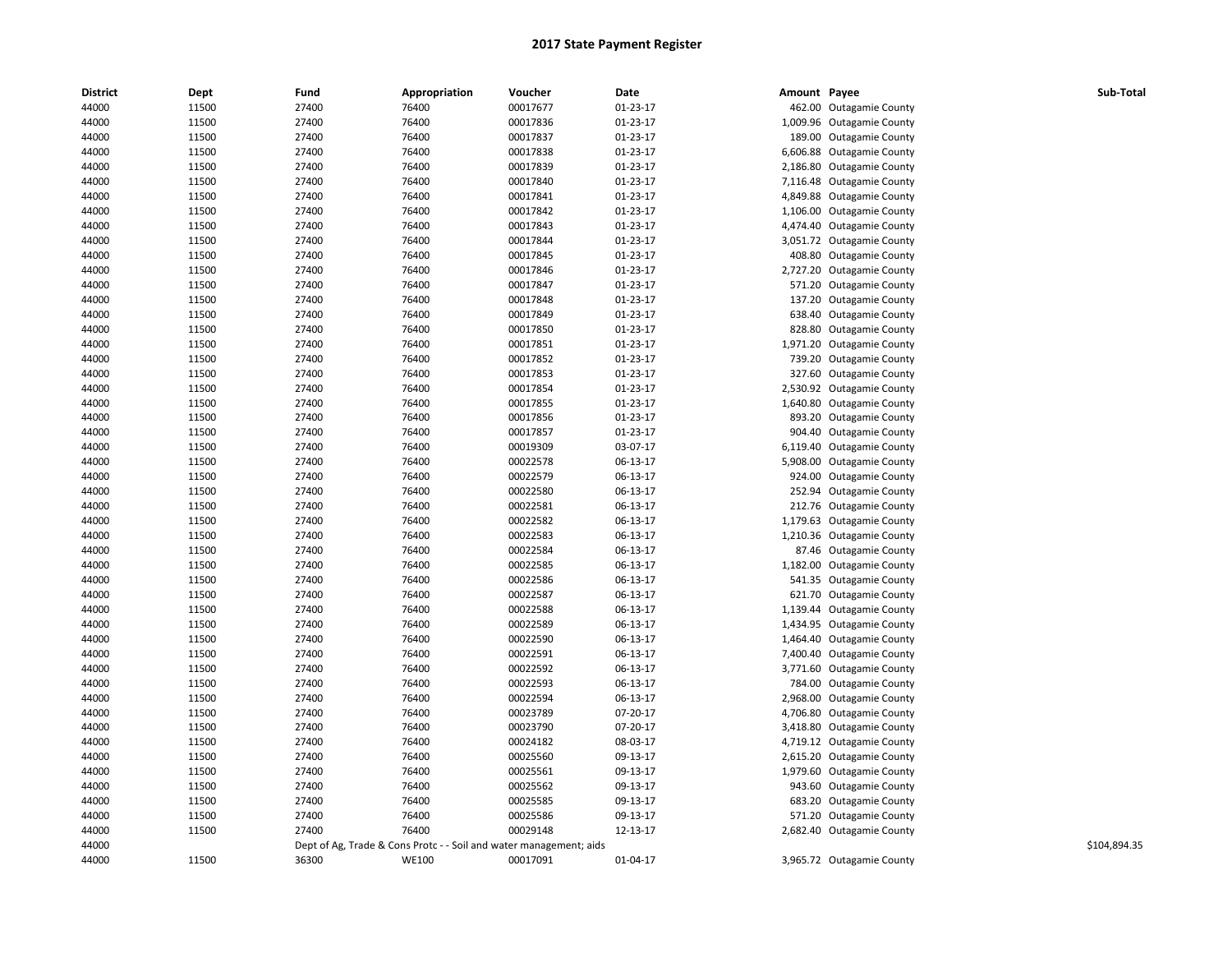| <b>District</b> | Dept  | Fund  | Appropriation                                                      | Voucher                                                                               | Date       | Amount Payee |                             | Sub-Total    |
|-----------------|-------|-------|--------------------------------------------------------------------|---------------------------------------------------------------------------------------|------------|--------------|-----------------------------|--------------|
| 44000           | 11500 | 36300 | <b>WE100</b>                                                       | 00017228                                                                              | 01-09-17   |              | 1,000.00 Outagamie County   |              |
| 44000           | 11500 | 36300 | <b>WE100</b>                                                       | 00020057                                                                              | 03-22-17   |              | 335.50 Outagamie County     |              |
| 44000           | 11500 | 36300 | <b>WE100</b>                                                       | 00023235                                                                              | 06-30-17   |              | 7,013.50 Outagamie County   |              |
| 44000           | 11500 | 36300 | <b>WE100</b>                                                       | 00025587                                                                              | 09-13-17   |              | 700.00 Outagamie County     |              |
| 44000           | 11500 | 36300 | <b>WE100</b>                                                       | 00028137                                                                              | 11-17-17   |              | 5,250.00 Outagamie County   |              |
| 44000           |       |       | Dept of Ag, Trade & Cons Protc - - AGRICULTURE-SOIL & WATER        |                                                                                       |            |              |                             | \$18,264.72  |
| 44000           | 37000 | 10000 | 68300                                                              | 00133733                                                                              | 03-15-17   |              | 110,928.00 Outagamie County |              |
| 44000           | 37000 | 10000 | 68300                                                              | 00186272                                                                              | 10-05-17   |              | 53,384.81 Outagamie County  |              |
| 44000           |       |       | Dept of Natural Resources - - Environmental aids - federal funds   |                                                                                       |            |              |                             | \$164,312.81 |
| 44000           | 37000 | 10000 | 94100                                                              | 00133031                                                                              | 03-10-17   |              | 31,667.00 Outagamie County  |              |
| 44000           | 37000 | 10000 | 94100                                                              | 00133033                                                                              | 03-10-17   |              | 1,338.32 Outagamie County   |              |
| 44000           | 37000 | 10000 | 94100                                                              | 00133035                                                                              | 03-10-17   |              | 45,000.00 Outagamie County  |              |
| 44000           | 37000 | 10000 | 94100                                                              | 00133040                                                                              | 03-10-17   |              | 39,000.00 Outagamie County  |              |
| 44000           | 37000 | 10000 | 94100                                                              | 00133386                                                                              | 03-13-17   |              | 31,667.00 Outagamie County  |              |
| 44000           | 37000 | 10000 | 94100                                                              | 00133388                                                                              | 03-13-17   |              | 33,469.00 Outagamie County  |              |
| 44000           |       |       |                                                                    | Dept of Natural Resources - - General program operations - federal funds              |            |              |                             | \$182,141.32 |
| 44000           | 37000 | 21200 | 38100                                                              | 00134425                                                                              | 03-24-17   |              | 3,621.34 Outagamie County   |              |
| 44000           |       |       |                                                                    | Dept of Natural Resources - - General program operations--federal funds               |            |              |                             | \$3,621.34   |
| 44000           | 37000 | 21200 | 55000                                                              | 00134425                                                                              | 03-24-17   |              | 12,547.93 Outagamie County  |              |
| 44000           |       |       |                                                                    | Dept of Natural Resources - - Enforcement aids -- boating enforcement                 |            |              |                             | \$12,547.93  |
| 44000           | 37000 | 21200 | 57400                                                              | 00184763                                                                              | 09-29-17   |              | 36,912.50 Outagamie County  |              |
| 44000           |       |       |                                                                    | Dept of Natural Resources - - Recreation aids - county snowmobile trail and area aids |            |              |                             | \$36,912.50  |
| 44000           | 37000 | 21200 | 57500                                                              | 00189372                                                                              | $10-17-17$ |              | 44,295.00 Outagamie County  |              |
| 44000           |       |       |                                                                    | Dept of Natural Resources - - Recreation aids - snowmobile trail areas                |            |              |                             | \$44,295.00  |
| 44000           | 37000 | 21200 | 66300                                                              | 00173492                                                                              | 08-07-17   |              | 1,476.46 Outagamie County   |              |
| 44000           |       |       | Dept of Natural Resources - - Environmental aids - lake protection |                                                                                       |            |              |                             | \$1,476.46   |
| 44000           | 37000 | 27400 | 67000                                                              | 00154736                                                                              | 06-01-17   |              | 516,684.52 Outagamie County |              |
| 44000           |       |       |                                                                    | Dept of Natural Resources - - Financial assistance for responsible units              |            |              |                             | \$516,684.52 |
| 44000           | 37000 | 27400 | 67300                                                              | 00154736                                                                              | 06-01-17   |              | 51,543.37 Outagamie County  |              |
| 44000           |       |       | Dept of Natural Resources - - Recycling consolidation grants       |                                                                                       |            |              |                             | \$51,543.37  |
| 44000           | 37000 | 36300 | TA100                                                              | 00133029                                                                              | 03-10-17   |              | 75,703.81 Outagamie County  |              |
| 44000           |       |       | Dept of Natural Resources - - LAND ACQUISITION                     |                                                                                       |            |              |                             | \$75,703.81  |
| 44000           | 37000 | 36300 | <b>TF100</b>                                                       | 00133875                                                                              | 03-15-17   |              | 4,367.38 Outagamie County   |              |
| 44000           |       |       | Dept of Natural Resources - - DNR-NONPOINT SOURCE                  |                                                                                       |            |              |                             | \$4,367.38   |
| 44000           | 39500 | 21100 | 16800                                                              | 00107605                                                                              | 04-20-17   |              | 364,507.00 Outagamie County |              |
| 44000           |       |       |                                                                    | WI Dept of Transportation - - Elderly and disabled county aids, state funds           |            |              |                             | \$364,507.00 |
| 44000           | 39500 | 21100 | 18500                                                              | 00087356                                                                              | 02-21-17   |              | 6,543.04 Outagamie County   |              |
| 44000           | 39500 | 21100 | 18500                                                              | 00087357                                                                              | 02-21-17   |              | 819.36 Outagamie County     |              |
| 44000           | 39500 | 21100 | 18500                                                              | 00093711                                                                              | 03-22-17   |              | 8,385.34 Outagamie County   |              |
| 44000           | 39500 | 21100 | 18500                                                              | 00094137                                                                              | 03-22-17   |              | 4,000.00 Outagamie County   |              |
| 44000           | 39500 | 21100 | 18500                                                              | 00100378                                                                              | 05-09-17   |              | 8,264.30 Outagamie County   |              |
| 44000           | 39500 | 21100 | 18500                                                              | 00108594                                                                              | 07-11-17   |              | 2,270.80 Outagamie County   |              |
| 44000           | 39500 | 21100 | 18500                                                              | 00108599                                                                              | 05-09-17   |              | 10,269.74 Outagamie County  |              |
| 44000           | 39500 | 21100 | 18500                                                              | 00130829                                                                              | 06-28-17   |              | 14,067.54 Outagamie County  |              |
| 44000           | 39500 | 21100 | 18500                                                              | 00136708                                                                              | 06-30-17   |              | 11,480.54 Outagamie County  |              |
| 44000           | 39500 | 21100 | 18500                                                              | 00153512                                                                              | 08-14-17   |              | 10,342.72 Outagamie County  |              |
| 44000           | 39500 | 21100 | 18500                                                              | 00155579                                                                              | 08-30-17   |              | 12,295.30 Outagamie County  |              |
| 44000           | 39500 | 21100 | 18500                                                              | 00166461                                                                              | 09-20-17   |              | 4,152.20 Outagamie County   |              |
| 44000           | 39500 | 21100 | 18500                                                              | 00166472                                                                              | 09-20-17   |              | 14,093.08 Outagamie County  |              |
| 44000           | 39500 | 21100 | 18500                                                              | 00166473                                                                              | 09-20-17   |              | 5,634.08 Outagamie County   |              |
| 44000           | 39500 | 21100 | 18500                                                              | 00198988                                                                              | 12-11-17   |              | 10,284.61 Outagamie County  |              |
| 44000           | 39500 | 21100 | 18500                                                              | 00201832                                                                              | 12-19-17   |              | 14,796.90 Outagamie County  |              |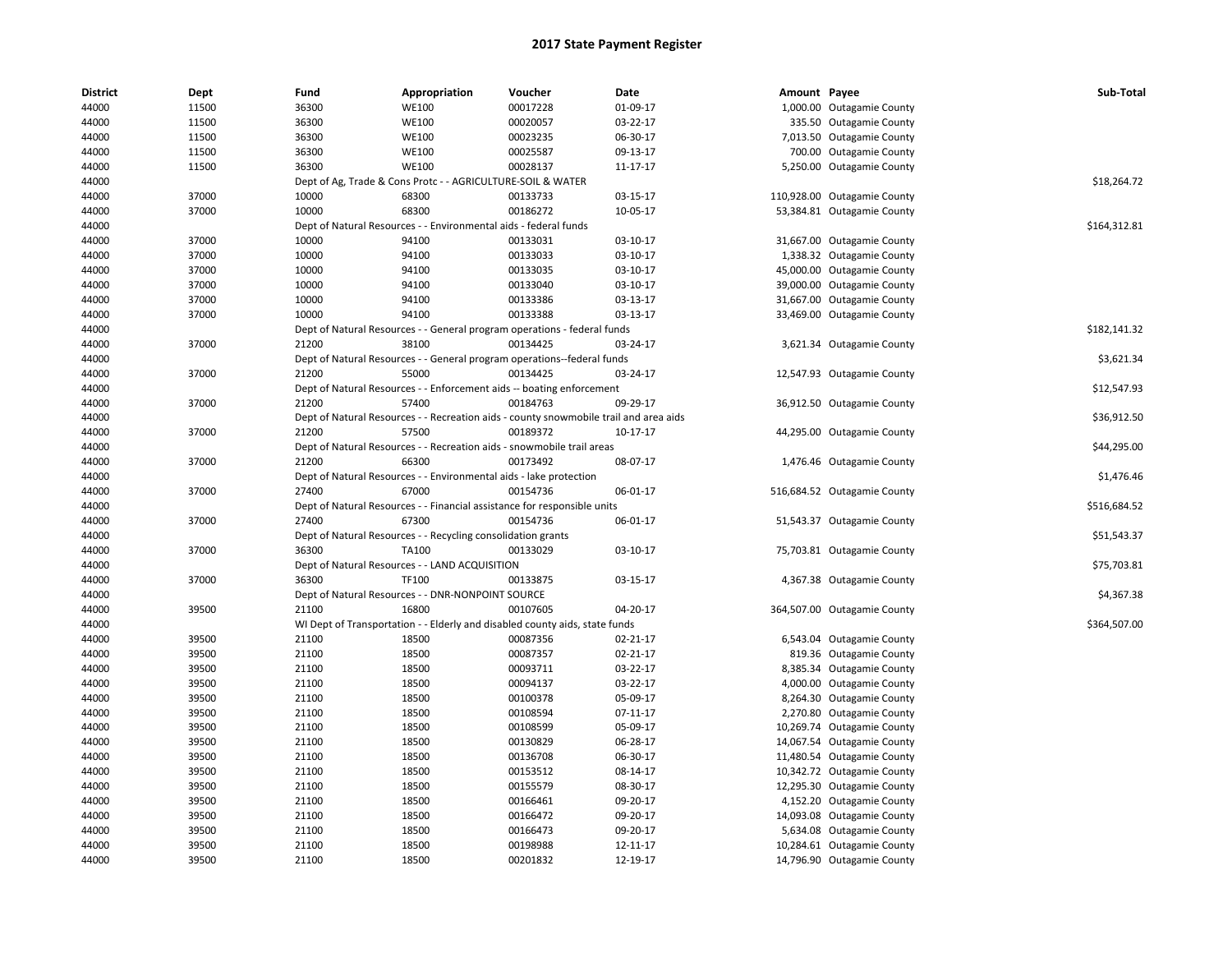| <b>District</b> | Dept  | Fund  | Appropriation                                                                       | Voucher  | Date           | Amount Payee |                               | Sub-Total      |
|-----------------|-------|-------|-------------------------------------------------------------------------------------|----------|----------------|--------------|-------------------------------|----------------|
| 44000           |       |       | WI Dept of Transportation - - Highway safety, local assistance, federal funds       |          |                |              |                               | \$137,699.55   |
| 44000           | 39500 | 21100 | 19000                                                                               | 00065440 | 01-03-17       |              | 678,869.92 Outagamie County   |                |
| 44000           | 39500 | 21100 | 19000                                                                               | 00133989 | 07-03-17       |              | 1,357,739.84 Outagamie County |                |
| 44000           | 39500 | 21100 | 19000                                                                               | 00169255 | 10-02-17       |              | 678,869.92 Outagamie County   |                |
| 44000           |       |       | WI Dept of Transportation - - Transportation aids to counties, state funds          |          |                |              |                               | \$2,715,479.68 |
| 44000           | 39500 | 21100 | 27800                                                                               | 00200781 | 12-13-17       |              | 6,889.40 Outagamie County     |                |
| 44000           |       |       | WI Dept of Transportation - - Local roads improvement program, state funds          |          |                |              |                               | \$6,889.40     |
| 44000           | 39500 | 21100 | 36300                                                                               | 00073371 | $01 - 12 - 17$ |              | 150.00 Outagamie County       |                |
| 44000           | 39500 | 21100 | 36300                                                                               | 00073373 | $01-12-17$     |              | 645.00 Outagamie County       |                |
| 44000           | 39500 | 21100 | 36300                                                                               | 00084091 | 02-08-17       | 120.00       | <b>Outagamie County</b>       |                |
| 44000           | 39500 | 21100 | 36300                                                                               | 00093695 | 03-10-17       | 150.00       | Outagamie County              |                |
| 44000           | 39500 | 21100 | 36300                                                                               | 00104861 | 04-11-17       | 355.00       | <b>Outagamie County</b>       |                |
| 44000           | 39500 | 21100 | 36300                                                                               | 00116444 | 05-12-17       | 240.00       | <b>Outagamie County</b>       |                |
| 44000           | 39500 | 21100 | 36300                                                                               | 00126970 | 06-09-17       |              | 360.00 Outagamie County       |                |
| 44000           | 39500 | 21100 | 36300                                                                               | 00131760 | 06-22-17       | 413.45       | <b>Outagamie County</b>       |                |
| 44000           | 39500 | 21100 | 36300                                                                               | 00142092 | 07-14-17       | 140.00       | <b>Outagamie County</b>       |                |
| 44000           | 39500 | 21100 | 36300                                                                               | 00150401 | 08-03-17       | 114.71       | <b>Outagamie County</b>       |                |
| 44000           | 39500 | 21100 | 36300                                                                               | 00195056 | 11-22-17       |              | 30.00 Outagamie County        |                |
| 44000           |       |       | WI Dept of Transportation - - State highway rehabilitation, state funds             |          |                |              |                               | \$2,718.16     |
| 44000           | 39500 | 21100 | 36500                                                                               | 00071395 | 01-05-17       |              | 2,391.33 Outagamie County     |                |
| 44000           | 39500 | 21100 | 36500                                                                               | 00085089 | 02-13-17       |              | 1,760.73 Outagamie County     |                |
| 44000           | 39500 | 21100 | 36500                                                                               | 00099965 | 03-24-17       | 3,881.07     | <b>Outagamie County</b>       |                |
| 44000           | 39500 | 21100 | 36500                                                                               | 00108107 | 04-19-17       | 1,053.00     | <b>Outagamie County</b>       |                |
| 44000           | 39500 | 21100 | 36500                                                                               | 00113694 | 05-04-17       | 1,053.00     | <b>Outagamie County</b>       |                |
| 44000           | 39500 | 21100 | 36500                                                                               | 00131760 | 06-22-17       |              | 1,053.00 Outagamie County     |                |
| 44000           | 39500 | 21100 | 36500                                                                               | 00150401 | 08-03-17       |              | 1,053.00 Outagamie County     |                |
| 44000           | 39500 | 21100 | 36500                                                                               | 00150402 | 08-03-17       |              | 1,053.00 Outagamie County     |                |
| 44000           | 39500 | 21100 | 36500                                                                               | 00163327 | 09-11-17       |              | 1,053.00 Outagamie County     |                |
| 44000           | 39500 | 21100 | 36500                                                                               | 00177261 | 10-10-17       | 1,053.00     | <b>Outagamie County</b>       |                |
| 44000           | 39500 | 21100 | 36500                                                                               | 00189493 | 11-07-17       |              | 1,053.00 Outagamie County     |                |
| 44000           | 39500 | 21100 | 36500                                                                               | 00198835 | 12-06-17       |              | 1,053.00 Outagamie County     |                |
| 44000           |       |       | WI Dept of Transportation - - Highway system management and operations, state funds |          |                |              |                               | \$17,510.13    |
| 44000           | 39500 | 21100 | 36800                                                                               | 00071395 | 01-05-17       |              | 190,248.87 Outagamie County   |                |
| 44000           | 39500 | 21100 | 36800                                                                               | 00085089 | 02-13-17       |              | 421,179.05 Outagamie County   |                |
| 44000           | 39500 | 21100 | 36800                                                                               | 00094228 | 03-14-17       |              | 12,685.12 Outagamie County    |                |
| 44000           | 39500 | 21100 | 36800                                                                               | 00099965 | 03-24-17       |              | 341,924.45 Outagamie County   |                |
| 44000           | 39500 | 21100 | 36800                                                                               | 00108107 | 04-19-17       |              | 275,018.51 Outagamie County   |                |
| 44000           | 39500 | 21100 | 36800                                                                               | 00113694 | 05-04-17       |              | 248,261.13 Outagamie County   |                |
| 44000           | 39500 | 21100 | 36800                                                                               | 00131760 | 06-22-17       |              | 227,266.68 Outagamie County   |                |
| 44000           | 39500 | 21100 | 36800                                                                               | 00150401 | 08-03-17       |              | 140,616.30 Outagamie County   |                |
| 44000           | 39500 | 21100 | 36800                                                                               | 00150402 | 08-03-17       |              | 126,544.72 Outagamie County   |                |
| 44000           | 39500 | 21100 | 36800                                                                               | 00163327 | 09-11-17       |              | 114,399.50 Outagamie County   |                |
| 44000           | 39500 | 21100 | 36800                                                                               | 00166879 | 09-20-17       |              | 65,692.50 Outagamie County    |                |
| 44000           | 39500 | 21100 | 36800                                                                               | 00173817 | 10-03-17       |              | 138,155.04 Outagamie County   |                |
| 44000           | 39500 | 21100 | 36800                                                                               | 00177261 | 10-10-17       |              | 80,852.45 Outagamie County    |                |
| 44000           | 39500 | 21100 | 36800                                                                               | 00186665 | 11-01-17       | 6,198.64     | <b>Outagamie County</b>       |                |
| 44000           | 39500 | 21100 | 36800                                                                               | 00189493 | 11-07-17       | 64,415.09    | <b>Outagamie County</b>       |                |
| 44000           | 39500 | 21100 | 36800                                                                               | 00189538 | 11-08-17       |              | 2,009.76 Outagamie County     |                |
| 44000           | 39500 | 21100 | 36800                                                                               | 00195043 | 11-22-17       |              | 751.00 Outagamie County       |                |
| 44000           | 39500 | 21100 | 36800                                                                               | 00195053 | 11-22-17       |              | 175.23 Outagamie County       |                |
| 44000           | 39500 | 21100 | 36800                                                                               | 00198835 | 12-06-17       |              | 234,582.89 Outagamie County   |                |
| 44000           |       |       | WI Dept of Transportation - - Routine maintenance activities, state funds           |          |                |              |                               | \$2,690,976.93 |
|                 |       |       |                                                                                     |          |                |              |                               |                |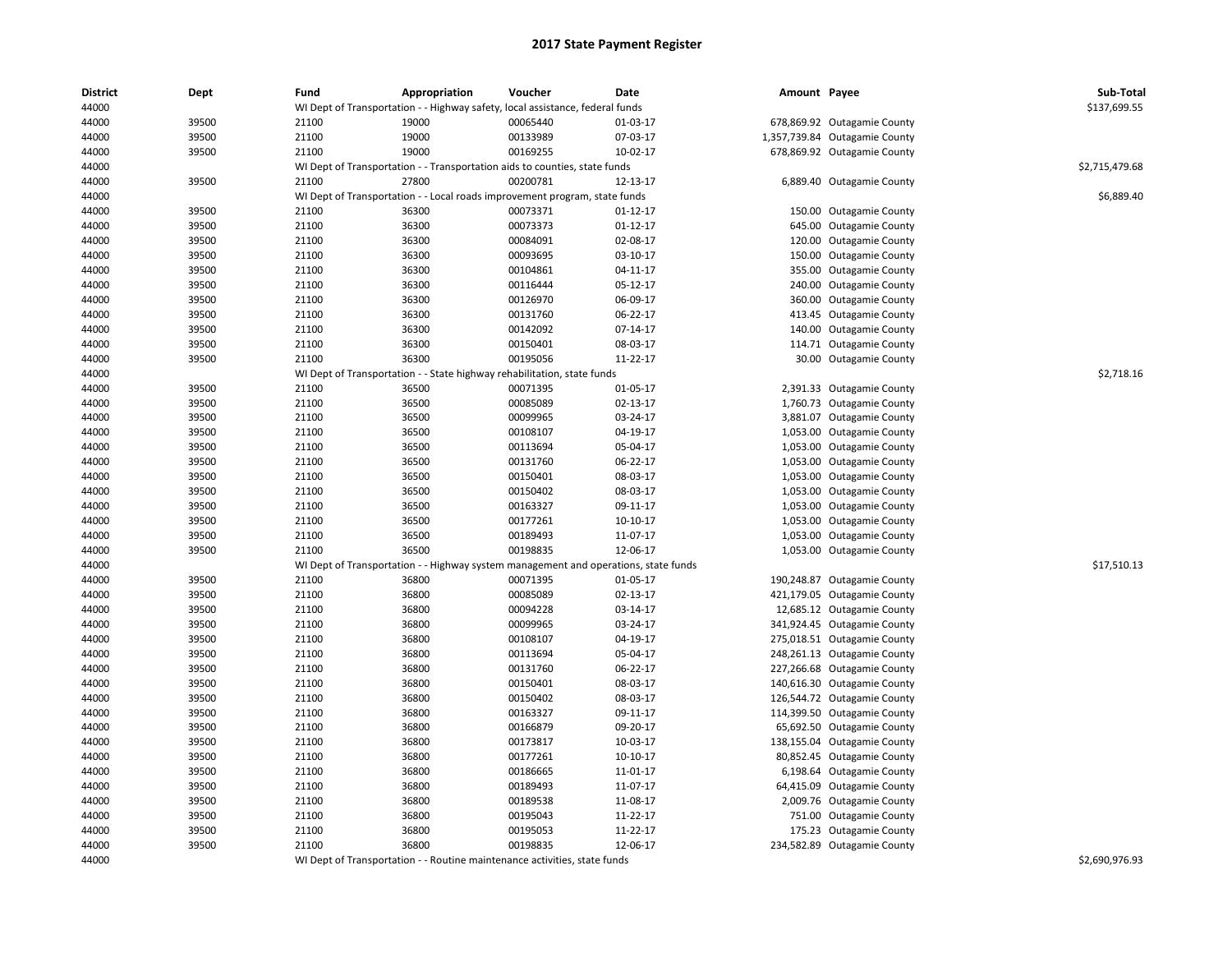| <b>District</b> | Dept  | Fund  | Appropriation                                                                                           | Voucher  | Date           | Amount Payee |                                                                                                                                               | Sub-Total      |
|-----------------|-------|-------|---------------------------------------------------------------------------------------------------------|----------|----------------|--------------|-----------------------------------------------------------------------------------------------------------------------------------------------|----------------|
| 44000           | 39500 | 21100 | 38000                                                                                                   | 00163327 | 09-11-17       |              | 541.37 Outagamie County                                                                                                                       |                |
| 44000           |       |       | WI Dept of Transportation - - Routine maintenance activities, federal funds                             |          |                |              |                                                                                                                                               | \$541.37       |
| 44000           | 39500 | 21100 | 38300                                                                                                   | 00131760 | 06-22-17       |              | 3,494.73 Outagamie County                                                                                                                     |                |
| 44000           | 39500 | 21100 | 38300                                                                                                   | 00150401 | 08-03-17       |              | 969.60 Outagamie County                                                                                                                       |                |
| 44000           | 39500 | 21100 | 38300                                                                                                   | 00171350 | 09-26-17       |              | 12,561.84 Outagamie County                                                                                                                    |                |
| 44000           |       |       | WI Dept of Transportation - - State highway rehabilitation, federal funds                               |          |                |              |                                                                                                                                               | \$17,026.17    |
| 44000           | 39500 | 21100 | 36200                                                                                                   | 00110420 | 04-26-17       |              | 30.00 Outagamie County                                                                                                                        |                |
| 44000           | 39500 | 21100 | 36200                                                                                                   | 00159101 | 08-28-17       |              | 210.00 Outagamie County                                                                                                                       |                |
| 44000           |       |       | WI Dept of Transportation - - Major highway development, state funds                                    |          |                |              |                                                                                                                                               | \$240.00       |
| 44000           | 41000 | 10000 | 11600                                                                                                   | 00167952 | 11-07-17       |              | 233,367.60 Outagamie County                                                                                                                   |                |
| 44000           |       |       | Department of Corrections - - Reimbursing counties for probation, extended supervision and parole holds |          |                |              |                                                                                                                                               | \$233,367.60   |
| 44000           | 43500 | 10000 | 10700                                                                                                   | 00159440 | 10-03-17       |              | 495.54 Outagamie County                                                                                                                       |                |
| 44000           |       |       | Department of Health Services - - Public health dispensaries and drugs                                  |          |                |              |                                                                                                                                               | \$495.54       |
| 44000           | 43500 | 10000 | 15000                                                                                                   | 00109673 | 03-15-17       |              | 400.00 Outagamie County                                                                                                                       |                |
| 44000           | 43500 | 10000 | 15000                                                                                                   | 00149102 | 08-31-17       |              | 400.00 Outagamie County                                                                                                                       |                |
| 44000           | 43500 | 10000 | 15000                                                                                                   | 00174461 | 12-27-17       |              | 400.00 Outagamie County                                                                                                                       |                |
| 44000           |       |       | Department of Health Services - - Federal project aids                                                  |          |                |              |                                                                                                                                               | \$1,200.00     |
| 44000           | 43500 | 10000 | 00000                                                                                                   | 90708    | 01-02-17       |              | 6,667.00 Outagamie County                                                                                                                     |                |
| 44000           | 43500 | 10000 | 00000                                                                                                   | 90710    | 02-01-17       |              | 34,314.00 Outagamie County                                                                                                                    |                |
| 44000           | 43500 | 10000 | 00000                                                                                                   | 90711    | 03-01-17       |              | 43,775.00 Outagamie County                                                                                                                    |                |
| 44000           | 43500 | 10000 | 00000                                                                                                   | 90715    | 05-01-17       |              | 263,319.00 Outagamie County                                                                                                                   |                |
| 44000           | 43500 | 10000 | 00000                                                                                                   | 90716    | 06-01-17       | 349,680.00   | Outagamie County                                                                                                                              |                |
| 44000           | 43500 | 10000 | 00000                                                                                                   | 90800    | 07-01-17       |              | 66,095.00 Outagamie County                                                                                                                    |                |
| 44000           | 43500 | 10000 | 00000                                                                                                   | 90801    | 08-01-17       |              | 2,947,864.00 Outagamie County                                                                                                                 |                |
| 44000           | 43500 | 10000 | 00000                                                                                                   | 90802    | 09-01-17       |              | 690,446.00 Outagamie County                                                                                                                   |                |
| 44000           | 43500 | 10000 | 00000                                                                                                   | 90805    | 10-02-17       |              | 78,573.00 Outagamie County                                                                                                                    |                |
| 44000           | 43500 | 10000 | 00000                                                                                                   | 90806    | 11-01-17       | 83,773.00    | <b>Outagamie County</b>                                                                                                                       |                |
| 44000           | 43500 | 10000 | 00000                                                                                                   | 90807    | 12-01-17       | 70,845.00    | <b>Outagamie County</b>                                                                                                                       |                |
| 44000           | 43500 | 10000 | 00000                                                                                                   | 90713    | 04-01-17       |              | 12,835.00 Outagamie County                                                                                                                    |                |
| 44000           | 43500 | 10000 | 00000                                                                                                   | 90714    | 04-03-17       |              | 31,085.00 Outagamie County                                                                                                                    |                |
| 44000           |       |       | Department of Health Services - - State/Federal Aids                                                    |          |                |              |                                                                                                                                               | \$4,679,271.00 |
| 44000           | 45500 | 10000 | 20200                                                                                                   | 00023969 | 02-21-17       |              | 1,039.68 Outagamie County                                                                                                                     |                |
| 44000           |       |       | Department of Justice - - Officer training reimbursement                                                |          |                |              |                                                                                                                                               | \$1,039.68     |
| 44000           | 45500 | 10000 | 22100                                                                                                   | 00035942 | 10-13-17       |              | 7,990.00 Outagamie County                                                                                                                     |                |
| 44000           |       |       | Department of Justice - - Crime laboratories; deoxyribonucleic acid analysis                            |          |                |              |                                                                                                                                               | \$7,990.00     |
| 44000           | 45500 | 10000 | 23100                                                                                                   | 00039152 | 12-20-17       |              | 22,560.00 Outagamie County                                                                                                                    |                |
| 44000           | 45500 | 10000 | 23100                                                                                                   | 00039756 | 12-26-17       |              | 480.00 Outagamie County                                                                                                                       |                |
| 44000           |       |       | Department of Justice - - Law enforcement training fund, local assistance                               |          |                |              |                                                                                                                                               | \$23,040.00    |
| 44000           | 45500 | 10000 | 25100                                                                                                   | 00023140 | 02-06-17       |              | 15,656.46 Outagamie County                                                                                                                    |                |
| 44000           |       |       | Department of Justice - - Federal aid, local assistance                                                 |          |                |              |                                                                                                                                               | \$15,656.46    |
| 44000           | 45500 | 10000 | 26300                                                                                                   | 00022034 | $01-12-17$     |              | 32,075.00 Outagamie County                                                                                                                    |                |
| 44000           |       |       | Department of Justice - - County-tribal programs, local assistance                                      |          |                |              |                                                                                                                                               | \$32,075.00    |
| 44000           | 45500 | 10000 | 27100                                                                                                   | 00024055 | $02 - 21 - 17$ |              | 36,906.72 Outagamie County                                                                                                                    |                |
| 44000           | 45500 | 10000 | 27100                                                                                                   | 00028045 | 05-12-17       |              | 30,097.67 Outagamie County                                                                                                                    |                |
| 44000           | 45500 | 10000 | 27100                                                                                                   | 00032191 | 07-31-17       |              | 41,639.54 Outagamie County                                                                                                                    |                |
| 44000           | 45500 | 10000 | 27100                                                                                                   | 00037129 | 11-09-17       |              | 37,372.83 Outagamie County                                                                                                                    |                |
| 44000           |       |       |                                                                                                         |          |                |              | Department of Justice - - Alternatives to prosecution and incarceration for persons who use alcohol or other drugs; presentencing assessments | \$146,016.76   |
| 44000           | 45500 | 10000 | 28400                                                                                                   | 00023718 | $02 - 10 - 17$ |              | 233.50 Outagamie County                                                                                                                       |                |
| 44000           | 45500 | 10000 | 28400                                                                                                   | 00023719 | $02 - 10 - 17$ |              | 467.00 Outagamie County                                                                                                                       |                |
| 44000           | 45500 | 10000 | 28400                                                                                                   | 00023726 | $02 - 10 - 17$ |              | 1,214.20 Outagamie County                                                                                                                     |                |
| 44000           | 45500 | 10000 | 28400                                                                                                   | 00024392 | 02-22-17       |              | 1,134.84 Outagamie County                                                                                                                     |                |
| 44000           | 45500 | 10000 | 28400                                                                                                   | 00024393 | 02-22-17       |              | 758.90 Outagamie County                                                                                                                       |                |
|                 |       |       |                                                                                                         |          |                |              |                                                                                                                                               |                |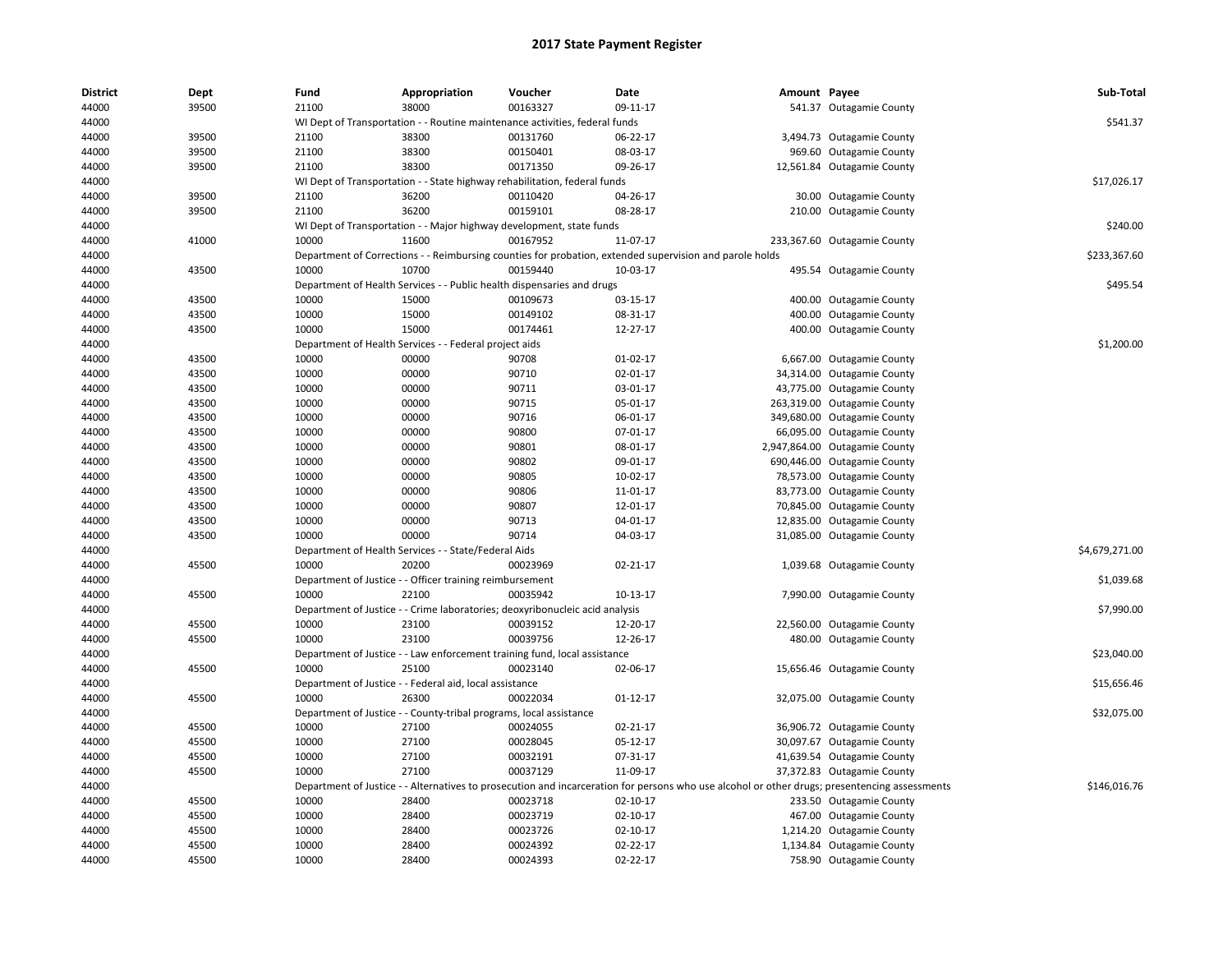| <b>District</b> | Dept  | Fund                         | Appropriation                                                                                  | Voucher                         | Date     | Amount Payee |                            | Sub-Total    |
|-----------------|-------|------------------------------|------------------------------------------------------------------------------------------------|---------------------------------|----------|--------------|----------------------------|--------------|
| 44000           | 45500 | 10000                        | 28400                                                                                          | 00028879                        | 06-02-17 |              | 1,053.14 Outagamie County  |              |
| 44000           |       |                              | Department of Justice - - Internet Crimes Against Childr                                       |                                 |          |              |                            | \$4,861.58   |
| 44000           | 45500 | 10000                        | 53200                                                                                          | 00024977                        | 03-03-17 |              | 60,647.99 Outagamie County |              |
| 44000           | 45500 | 10000                        | 53200                                                                                          | 00031722                        | 07-20-17 |              | 54,529.24 Outagamie County |              |
| 44000           |       |                              | Department of Justice - - Crime victim and witness assistance surcharge, general services      |                                 |          |              |                            | \$115.177.23 |
| 44000           | 46500 | 10000                        | 30800                                                                                          | 00021631                        | 02-06-17 |              | 287.50 Outagamie County    |              |
| 44000           | 46500 | 10000                        | 30800                                                                                          | 00035773                        | 12-19-17 |              | 8,193.78 Outagamie County  |              |
| 44000           |       |                              | Department of Military Affairs - - Emergency response equipment                                |                                 |          |              |                            | \$8,481.28   |
| 44000           | 46500 | 10000                        | 33700                                                                                          | 00027699                        | 06-21-17 |              | 22,483.42 Outagamie County |              |
| 44000           |       |                              | Department of Military Affairs - - Division of emergency management; emergency planning grants |                                 |          |              |                            | \$22,483.42  |
| 44000           | 46500 | 10000                        | 34200                                                                                          | 00026491                        | 05-24-17 |              | 22,500.00 Outagamie County |              |
| 44000           | 46500 | 10000                        | 34200                                                                                          | 00030740                        | 08-23-17 |              | 49,278.03 Outagamie County |              |
| 44000           |       |                              | Department of Military Affairs - - Federal aid, local assistance                               |                                 |          |              |                            | \$71,778.03  |
| 44000           | 46500 | 27200                        | 36400                                                                                          | 00027698                        | 06-14-17 |              | 13,465.87 Outagamie County |              |
| 44000           |       |                              | Department of Military Affairs - - Division of emergency management; petroleum inspection fund |                                 |          |              |                            | \$13,465.87  |
| 44000           | 48500 | 15200                        | 12700                                                                                          | 00024210                        | 01-24-17 |              | 650.00 Outagamie County    |              |
| 44000           | 48500 | 15200                        | 12700                                                                                          | 00031966                        | 06-29-17 |              | 650.00 Outagamie County    |              |
| 44000           |       |                              | Department of Veterans Affairs - - Grants to counties                                          |                                 |          |              |                            | \$1,300.00   |
| 44000           | 48500 | 58200                        | 26700                                                                                          | 00024210                        | 01-24-17 |              | 2,925.00 Outagamie County  |              |
| 44000           | 48500 | 58200                        | 26700                                                                                          | 00031966                        | 06-29-17 |              | 2,925.00 Outagamie County  |              |
| 44000           |       |                              | Department of Veterans Affairs - - County grants                                               |                                 |          |              |                            | \$5,850.00   |
| 44000           | 48500 | 58300                        | 37000                                                                                          | 00024210                        | 01-24-17 |              | 2,925.00 Outagamie County  |              |
| 44000           | 48500 | 58300                        | 37000                                                                                          | 00031966                        | 06-29-17 |              | 2,925.00 Outagamie County  |              |
| 44000           |       |                              | Department of Veterans Affairs - - County grants                                               |                                 |          |              |                            | \$5,850.00   |
| 44000           | 50500 | 10000                        | 15500                                                                                          | 00041382                        | 01-31-17 |              | 15,238.63 Outagamie County |              |
| 44000           | 50500 | 10000                        | 15500                                                                                          | 00043759                        | 03-01-17 |              | 11,591.12 Outagamie County |              |
| 44000           | 50500 | 10000                        | 15500                                                                                          | 00046141                        | 03-29-17 |              | 10,865.11 Outagamie County |              |
| 44000           | 50500 | 10000                        | 15500                                                                                          | 00048897                        | 05-01-17 |              | 14,948.94 Outagamie County |              |
| 44000           | 50500 | 10000                        | 15500                                                                                          | 00051836                        | 05-31-17 |              | 14,058.78 Outagamie County |              |
| 44000           | 50500 | 10000                        | 15500                                                                                          | 00054254                        | 06-29-17 |              | 7,493.84 Outagamie County  |              |
| 44000           | 50500 | 10000                        | 15500                                                                                          | 00056703                        | 08-01-17 |              | 10,895.66 Outagamie County |              |
| 44000           | 50500 | 10000                        | 15500                                                                                          | 00058917                        | 08-29-17 |              | 14,012.59 Outagamie County |              |
| 44000           | 50500 | 10000                        | 15500                                                                                          | 00061481                        | 09-29-17 |              | 18,968.31 Outagamie County |              |
| 44000           | 50500 | 10000                        | 15500                                                                                          | 00063981                        | 10-31-17 |              | 24,656.19 Outagamie County |              |
| 44000           | 50500 | 10000                        | 15500                                                                                          | 00066459                        | 11-29-17 |              | 10,997.08 Outagamie County |              |
| 44000           | 50500 | 10000                        | 15500                                                                                          | 00068714                        | 12-29-17 |              | 9,814.02 Outagamie County  |              |
| 44000           |       | Department of Administration |                                                                                                | Federal aid; local assistance   |          |              |                            | \$163,540.27 |
| 44000           | 50500 | 10000                        | 74300                                                                                          | 00054949                        | 10-26-17 |              | 2,229.50 Outagamie County  |              |
| 44000           | 50500 | 10000                        | 74300                                                                                          | 00054958                        | 10-30-17 |              | 1,497.56 Outagamie County  |              |
| 44000           | 50500 | 10000                        | 74300                                                                                          | 00054959                        | 10-30-17 |              | 2,460.32 Outagamie County  |              |
| 44000           | 50500 | 10000                        | 74300                                                                                          | 00054960                        | 10-30-17 |              | 1,435.45 Outagamie County  |              |
| 44000           | 50500 | 10000                        | 74300                                                                                          | 00054961                        | 10-30-17 |              | 863.22 Outagamie County    |              |
| 44000           | 50500 | 10000                        | 74300                                                                                          | 00057753                        | 08-16-17 |              | 2,018.25 Outagamie County  |              |
| 44000           | 50500 | 10000                        | 74300                                                                                          | 00057754                        | 08-16-17 |              | 2,707.19 Outagamie County  |              |
| 44000           | 50500 | 10000                        | 74300                                                                                          | 00057755                        | 08-16-17 |              | 2,554.28 Outagamie County  |              |
| 44000           | 50500 | 10000                        | 74300                                                                                          | 00057756                        | 08-16-17 |              | 371.84 Outagamie County    |              |
| 44000           | 50500 | 10000                        | 74300                                                                                          | 00058561                        | 09-01-17 |              | 1,057.82 Outagamie County  |              |
| 44000           | 50500 | 10000                        | 74300                                                                                          | 00060064                        | 09-25-17 |              | 954.57 Outagamie County    |              |
| 44000           |       | Department of Administration |                                                                                                | - Federal aid; local assistance |          |              |                            | \$18,150.00  |
| 44000           | 50500 | 23500                        | 37100                                                                                          | 00041382                        | 01-31-17 |              | 11,285.03 Outagamie County |              |
| 44000           | 50500 | 23500                        | 37100                                                                                          | 00043759                        | 03-01-17 |              | 8,063.94 Outagamie County  |              |
| 44000           | 50500 | 23500                        | 37100                                                                                          | 00046141                        | 03-29-17 |              | 7,474.22 Outagamie County  |              |
|                 |       |                              |                                                                                                |                                 |          |              |                            |              |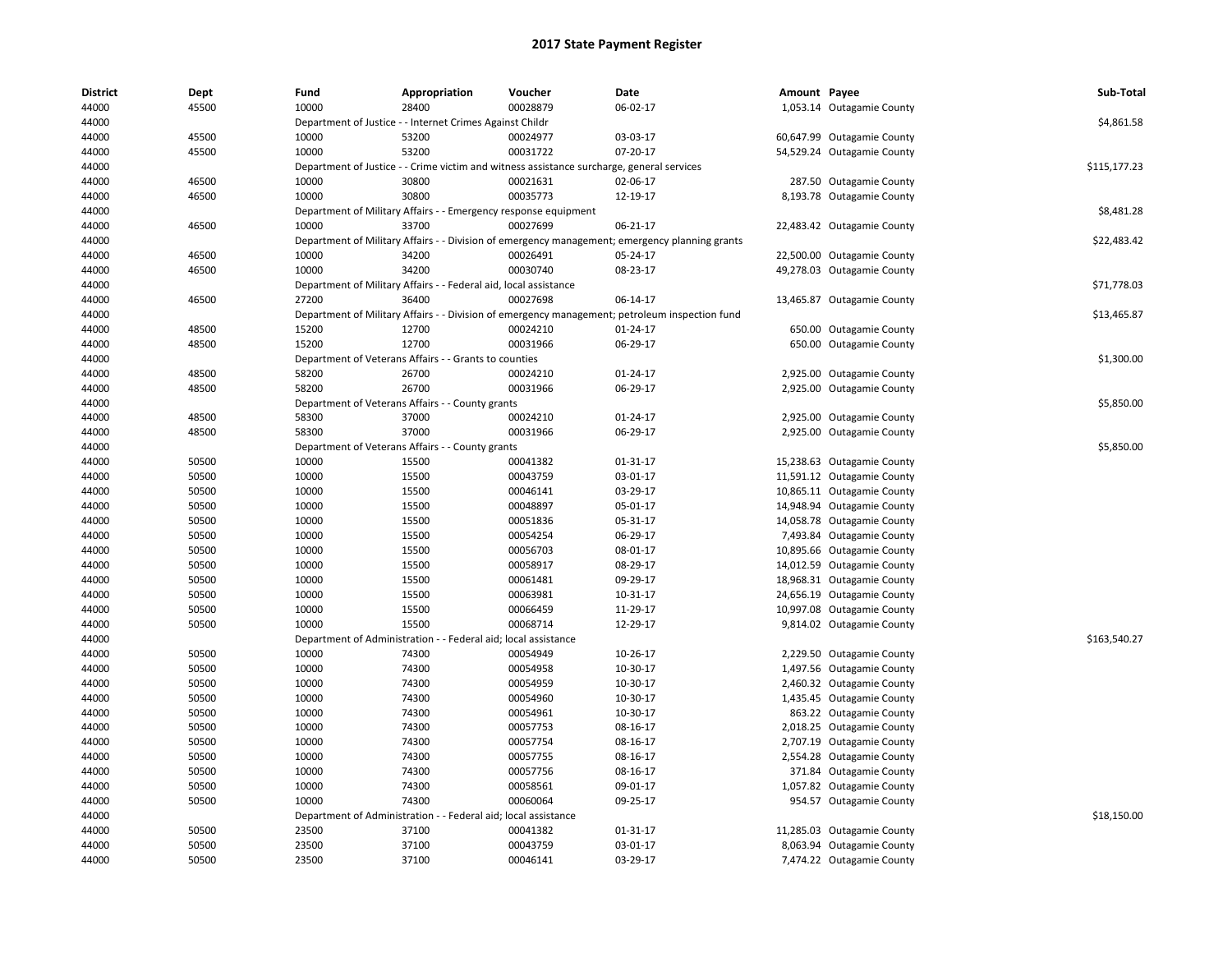| <b>District</b> | Dept  | Fund                                  | Appropriation                                                                    | Voucher  | Date           | Amount Payee |                                | Sub-Total       |
|-----------------|-------|---------------------------------------|----------------------------------------------------------------------------------|----------|----------------|--------------|--------------------------------|-----------------|
| 44000           | 50500 | 23500                                 | 37100                                                                            | 00048897 | 05-01-17       |              | 9,910.26 Outagamie County      |                 |
| 44000           | 50500 | 23500                                 | 37100                                                                            | 00051836 | 05-31-17       |              | 7,838.19 Outagamie County      |                 |
| 44000           | 50500 | 23500                                 | 37100                                                                            | 00054254 | 06-29-17       |              | 3,659.85 Outagamie County      |                 |
| 44000           | 50500 | 23500                                 | 37100                                                                            | 00056703 | 08-01-17       |              | 4,678.47 Outagamie County      |                 |
| 44000           | 50500 | 23500                                 | 37100                                                                            | 00058917 | 08-29-17       |              | 788.00 Outagamie County        |                 |
| 44000           | 50500 | 23500                                 | 37100                                                                            | 00061481 | 09-29-17       |              | 5,397.06 Outagamie County      |                 |
| 44000           | 50500 | 23500                                 | 37100                                                                            | 00063981 | 10-31-17       |              | 54,428.58 Outagamie County     |                 |
| 44000           | 50500 | 23500                                 | 37100                                                                            | 00066459 | 11-29-17       |              | 7,135.98 Outagamie County      |                 |
| 44000           | 50500 | 23500                                 | 37100                                                                            | 00068714 | 12-29-17       |              | 7,795.81 Outagamie County      |                 |
| 44000           |       |                                       | Department of Administration - - Low-income assistance grants                    |          |                |              |                                | \$128,455.39    |
| 44000           | 50500 | 26900                                 | 16600                                                                            | 00041107 | 02-07-17       |              | 1,000.00 Outagamie County      |                 |
| 44000           | 50500 | 26900                                 | 16600                                                                            | 00046028 | 04-10-17       |              | 25,000.00 Outagamie County     |                 |
| 44000           | 50500 | 26900                                 | 16600                                                                            | 00046033 | 04-10-17       |              | 25,000.00 Outagamie County     |                 |
| 44000           |       | Department of Administration - - Land |                                                                                  |          |                |              |                                | \$51,000.00     |
| 44000           | 51000 | 10000                                 | 12000                                                                            | 00000308 | 02-03-17       |              | 66,884.68 Outagamie County     |                 |
| 44000           | 51000 | 10000                                 | 12000                                                                            | 00000552 | 06-23-17       |              | 9,116.57 Outagamie County      |                 |
| 44000           |       | Elections Commission - - Recount fees |                                                                                  |          |                |              |                                | \$76,001.25     |
| 44000           | 83500 | 10000                                 | 10500                                                                            | 00021376 | 07-24-17       |              | 227,703.43 Outagamie County    |                 |
| 44000           | 83500 | 10000                                 | 10500                                                                            | 00024398 | 11-20-17       |              | 1,290,319.46 Outagamie County  |                 |
| 44000           |       |                                       | Shared Revenue and Tax Relief - - County and municipal aid account               |          |                |              |                                | \$1,518,022.89  |
| 44000           | 83500 | 10000                                 | 10900                                                                            | 00017358 | 07-24-17       |              | 501,816.00 Outagamie County    |                 |
| 44000           |       |                                       | Shared Revenue and Tax Relief - - State aid; tax exempt property                 |          |                |              |                                | \$501,816.00    |
| 44000           | 83500 | 10000                                 | 11000                                                                            | 00021376 | 07-24-17       |              | 147,860.10 Outagamie County    |                 |
| 44000           | 83500 | 10000                                 | 11000                                                                            | 00024398 | 11-20-17       |              | 830,317.36 Outagamie County    |                 |
| 44000           |       |                                       | Shared Revenue and Tax Relief - - Public utility distribution account            |          |                |              |                                | \$978,177.46    |
| 44000           | 83500 | 10000                                 | 30200                                                                            | 00020145 | 07-24-17       |              | 2,667,226.76 Outagamie County  |                 |
| 44000           | 83500 | 10000                                 | 30200                                                                            | 00022190 | 07-24-17       |              | 15,873,668.23 Outagamie County |                 |
| 44000           |       |                                       | Shared Revenue and Tax Relief - - School levy tax credit and first dollar credit |          |                |              |                                | \$18,540,894.99 |
| 44000           | 83500 | 52100                                 | 36300                                                                            | 00016195 | 03-27-17       |              | 3,971,719.36 Outagamie County  |                 |
| 44000           |       |                                       | Shared Revenue and Tax Relief - - Lottery and gaming credit                      |          | \$3,971,719.36 |              |                                |                 |
| 44000 Total     |       |                                       |                                                                                  |          |                |              |                                | \$38,507,530.96 |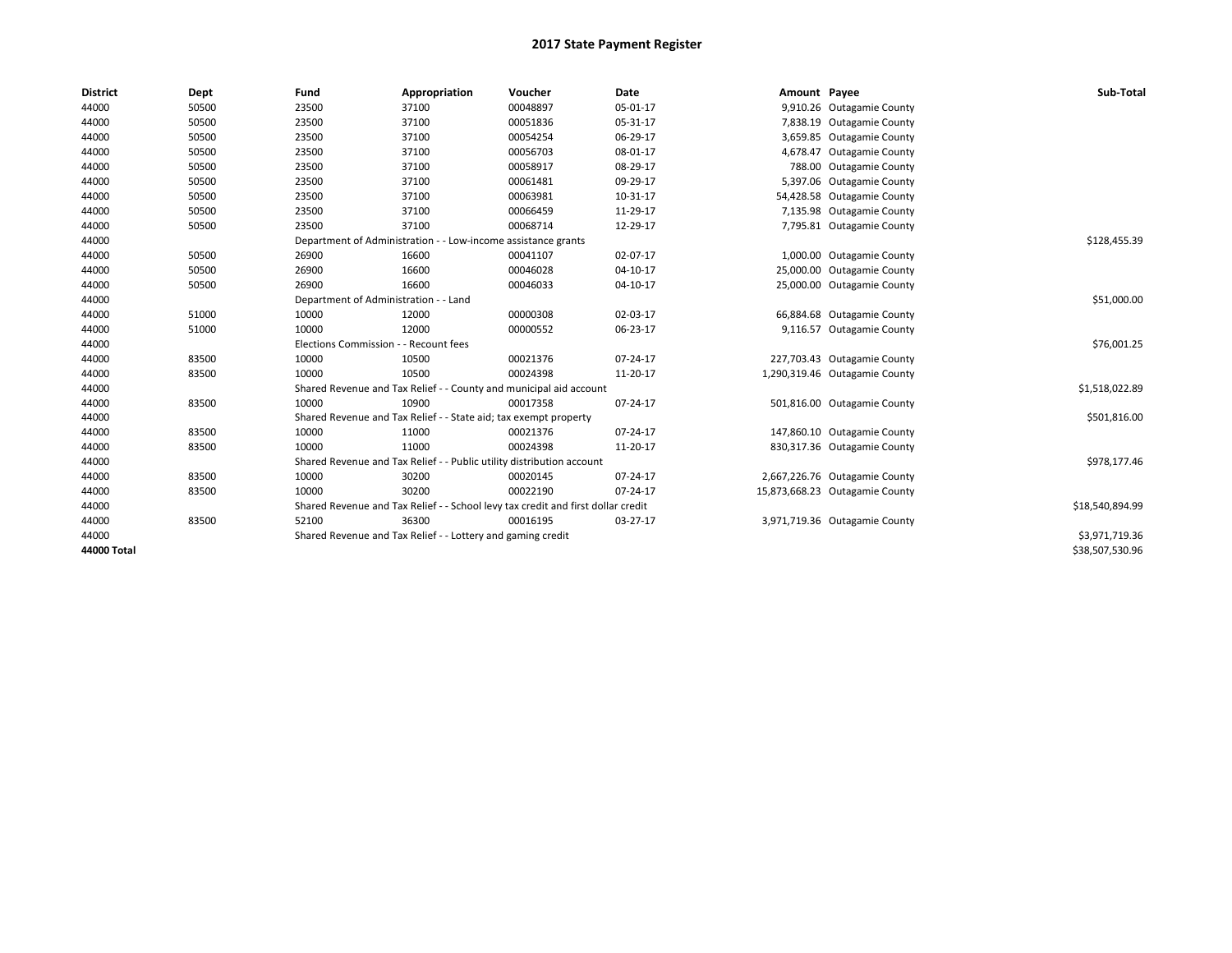| <b>District</b> | Dept  | Fund                                                                  | Appropriation                                                                      | Voucher  | <b>Date</b>                                                                                                  | Amount Payee |                               | Sub-Total    |
|-----------------|-------|-----------------------------------------------------------------------|------------------------------------------------------------------------------------|----------|--------------------------------------------------------------------------------------------------------------|--------------|-------------------------------|--------------|
| 44002           | 16500 | 10000                                                                 | 22500                                                                              | 00011543 | 06-26-17                                                                                                     |              | 3,949.99 Town Of Black Creek  |              |
| 44002           |       |                                                                       | Dept of Safety & Prof Services - - Fire dues distribution                          |          |                                                                                                              |              |                               | \$3,949.99   |
| 44002           | 37000 | 10000                                                                 | 50300                                                                              | 00125749 | 02-06-17                                                                                                     |              | 1,304.47 Town Of Black Creek  |              |
| 44002           |       |                                                                       | Dept of Natural Resources - - Aids in lieu of taxes - general fund                 |          |                                                                                                              |              |                               | \$1,304.47   |
| 44002           | 37000 | 21200                                                                 | 16600                                                                              | 00157767 | 06-19-17                                                                                                     |              | 1,147.46 Town Of Black Creek  |              |
| 44002           |       |                                                                       | Dept of Natural Resources - - General program operations - state funds; forestry   |          |                                                                                                              |              |                               | \$1,147.46   |
| 44002           | 37000 | 21200                                                                 | 57100                                                                              | 00157767 | 06-19-17                                                                                                     |              | 525.17 Town Of Black Creek    |              |
| 44002           |       |                                                                       |                                                                                    |          | Dept of Natural Resources - - Resource aids -- county forests, forest croplands and managed forest land aids |              |                               | \$525.17     |
| 44002           | 37000 | 21200                                                                 | 58900                                                                              | 00157767 | 06-19-17                                                                                                     |              | 5.278.30 Town Of Black Creek  |              |
| 44002           |       |                                                                       | Dept of Natural Resources - - Resource aids - distribution of closed acreage fees. |          |                                                                                                              |              |                               | \$5,278.30   |
| 44002           | 39500 | 21100                                                                 | 19100                                                                              | 00066577 | 01-03-17                                                                                                     |              | 23.577.91 Town Of Black Creek |              |
| 44002           | 39500 | 21100                                                                 | 19100                                                                              | 00097700 | 04-03-17                                                                                                     |              | 23.577.91 Town Of Black Creek |              |
| 44002           | 39500 | 21100                                                                 | 19100                                                                              | 00135126 | 07-03-17                                                                                                     |              | 23,577.91 Town Of Black Creek |              |
| 44002           | 39500 | 21100                                                                 | 19100                                                                              | 00170392 | 10-02-17                                                                                                     |              | 23,577.93 Town Of Black Creek |              |
| 44002           |       |                                                                       | WI Dept of Transportation - - Transportation aids to municipalities, state funds   |          |                                                                                                              |              |                               | \$94,311.66  |
| 44002           | 43500 | 00005                                                                 | 16300                                                                              | 01LGS    | 11-17-17                                                                                                     |              | 2.000.00 Town Of Black Creek  |              |
| 44002           |       |                                                                       | Department of Health Services - - Guardianship grant program                       |          |                                                                                                              |              |                               | \$2,000.00   |
| 44002           | 83500 | 10000                                                                 | 10500                                                                              | 00021345 | 07-24-17                                                                                                     |              | 4,896.82 Town Of Black Creek  |              |
| 44002           | 83500 | 10000                                                                 | 10500                                                                              | 00024367 | 11-20-17                                                                                                     |              | 25,748.64 Town Of Black Creek |              |
| 44002           |       |                                                                       | Shared Revenue and Tax Relief - - County and municipal aid account                 |          |                                                                                                              |              |                               | \$30,645.46  |
| 44002           | 83500 | 10000                                                                 | 10900                                                                              | 00018433 | 07-24-17                                                                                                     |              | 106.00 Town Of Black Creek    |              |
| 44002           |       |                                                                       | Shared Revenue and Tax Relief - - State aid; tax exempt property                   |          |                                                                                                              |              |                               | \$106.00     |
| 44002           | 83500 | 10000                                                                 | 11000                                                                              | 00021345 | 07-24-17                                                                                                     |              | 12.50 Town Of Black Creek     |              |
| 44002           | 83500 | 10000                                                                 | 11000                                                                              | 00024367 | 11-20-17                                                                                                     |              | 110.58 Town Of Black Creek    |              |
| 44002           |       | Shared Revenue and Tax Relief - - Public utility distribution account |                                                                                    | \$123.08 |                                                                                                              |              |                               |              |
| 44002 Total     |       |                                                                       |                                                                                    |          |                                                                                                              |              |                               | \$139,391.59 |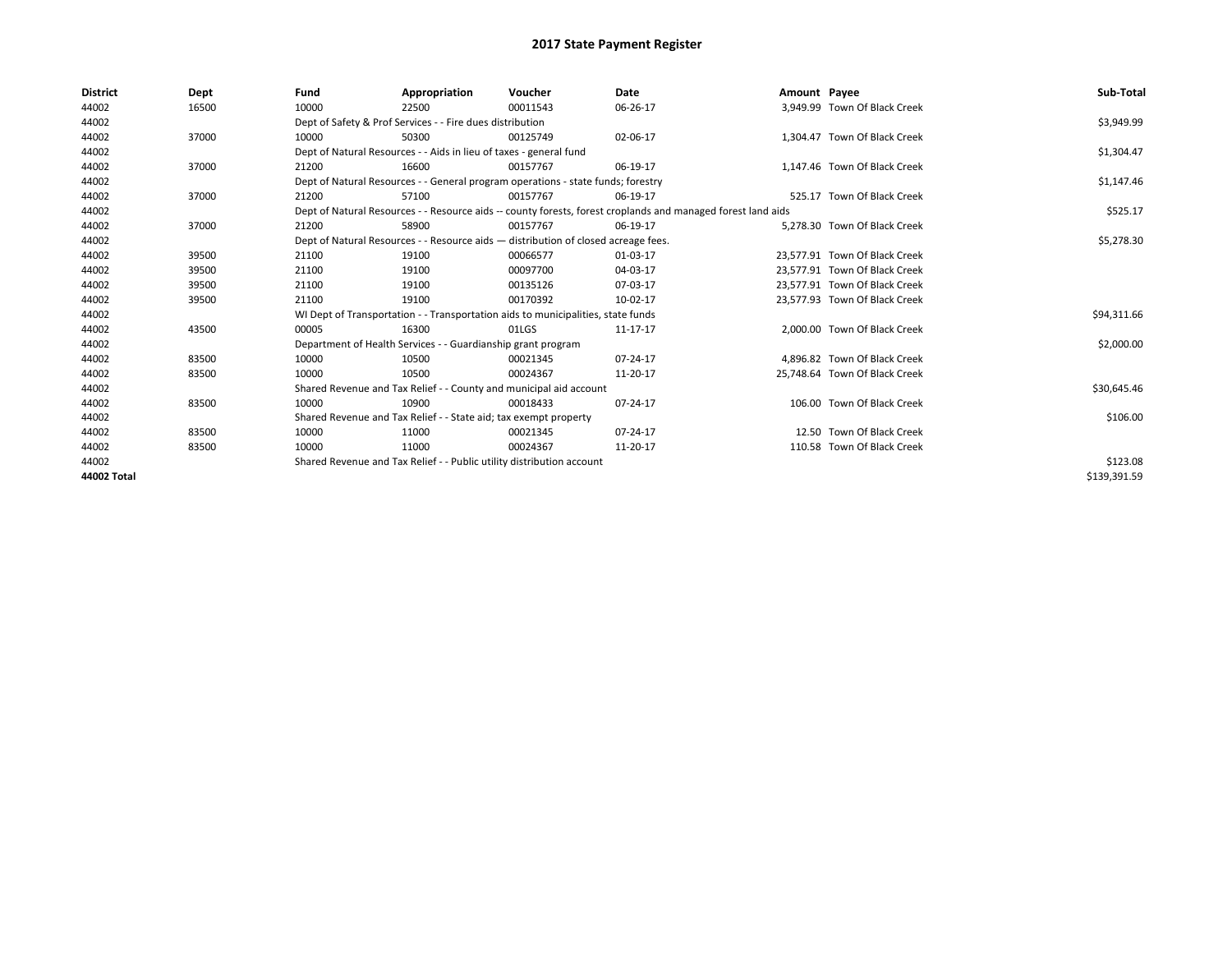| <b>District</b> | Dept  | Fund                                                                 | Appropriation                                                                      | Voucher    | Date                                                                                                                           | Amount Payee |                          | Sub-Total    |
|-----------------|-------|----------------------------------------------------------------------|------------------------------------------------------------------------------------|------------|--------------------------------------------------------------------------------------------------------------------------------|--------------|--------------------------|--------------|
| 44004           | 16500 | 10000                                                                | 22500                                                                              | 00011544   | 06-26-17                                                                                                                       |              | 3,731.12 Town of Bovina  |              |
| 44004           |       |                                                                      | Dept of Safety & Prof Services - - Fire dues distribution                          |            |                                                                                                                                |              |                          | \$3,731.12   |
| 44004           | 37000 | 10000                                                                | 50300                                                                              | 00125982   | 02-06-17                                                                                                                       |              | 8,056.37 Town of Bovina  |              |
| 44004           | 37000 | 10000                                                                | 50300                                                                              | 00125983   | 02-06-17                                                                                                                       |              | 2.364.98 Town of Bovina  |              |
| 44004           | 37000 | 10000                                                                | 50300                                                                              | 00125984   | 02-06-17                                                                                                                       |              | 10,987.13 Town of Bovina |              |
| 44004           | 37000 | 10000                                                                | 50300                                                                              | 00143107   | 04-21-17                                                                                                                       |              | 1.20 Town of Bovina      |              |
| 44004           | 37000 | 10000                                                                | 50300                                                                              | 00143109   | 04-21-17                                                                                                                       |              | 228.39 Town of Bovina    |              |
| 44004           |       |                                                                      | Dept of Natural Resources - - Aids in lieu of taxes - general fund                 |            |                                                                                                                                |              |                          | \$21,638.07  |
| 44004           | 37000 | 21200                                                                | 16600                                                                              | 00157768   | 06-19-17                                                                                                                       |              | 993.67 Town of Bovina    |              |
| 44004           |       |                                                                      | Dept of Natural Resources - - General program operations - state funds; forestry   |            |                                                                                                                                |              |                          | \$993.67     |
| 44004           | 37000 | 21200                                                                | 57100                                                                              | 00157768   | 06-19-17                                                                                                                       |              | 469.71 Town of Bovina    |              |
| 44004           |       |                                                                      |                                                                                    |            | Dept of Natural Resources - - Resource aids -- county forests, forest croplands and managed forest land aids                   |              |                          | \$469.71     |
| 44004           | 37000 | 21200                                                                | 57900                                                                              | 00143108   | 04-21-17                                                                                                                       |              | 1,389.72 Town of Bovina  |              |
| 44004           |       | Dept of Natural Resources - - Aids in lieu of taxes - sum sufficient |                                                                                    | \$1,389.72 |                                                                                                                                |              |                          |              |
| 44004           | 37000 | 21200                                                                | 58900                                                                              | 00157768   | 06-19-17                                                                                                                       |              | 4,570.87 Town of Bovina  |              |
| 44004           |       |                                                                      | Dept of Natural Resources - - Resource aids - distribution of closed acreage fees. |            |                                                                                                                                |              |                          | \$4,570.87   |
| 44004           | 37000 | 21200                                                                | 77900                                                                              | 00201744   | 12-14-17                                                                                                                       |              | 6.613.57 Town of Bovina  |              |
| 44004           |       |                                                                      |                                                                                    |            | Dept of Natural Resources - - Resource maintenance and development - state park, forest, and riverway roads, conservation fund |              |                          | \$6,613.57   |
| 44004           | 39500 | 21100                                                                | 19100                                                                              | 00066578   | 01-03-17                                                                                                                       |              | 18,293.11 Town of Bovina |              |
| 44004           | 39500 | 21100                                                                | 19100                                                                              | 00097701   | 04-03-17                                                                                                                       |              | 18.293.11 Town of Bovina |              |
| 44004           | 39500 | 21100                                                                | 19100                                                                              | 00135127   | 07-03-17                                                                                                                       |              | 18,293.11 Town of Bovina |              |
| 44004           | 39500 | 21100                                                                | 19100                                                                              | 00170393   | 10-02-17                                                                                                                       |              | 18,293.13 Town of Bovina |              |
| 44004           |       |                                                                      | WI Dept of Transportation - - Transportation aids to municipalities, state funds   |            |                                                                                                                                |              |                          | \$73,172.46  |
| 44004           | 83500 | 10000                                                                | 10500                                                                              | 00021346   | 07-24-17                                                                                                                       |              | 4.752.80 Town of Bovina  |              |
| 44004           | 83500 | 10000                                                                | 10500                                                                              | 00024368   | 11-20-17                                                                                                                       |              | 26,932.55 Town of Bovina |              |
| 44004           |       |                                                                      | Shared Revenue and Tax Relief - - County and municipal aid account                 |            |                                                                                                                                |              |                          | \$31,685.35  |
| 44004           | 83500 | 10000                                                                | 10900                                                                              | 00018434   | 07-24-17                                                                                                                       |              | 2.00 Town of Bovina      |              |
| 44004           |       | Shared Revenue and Tax Relief - - State aid; tax exempt property     |                                                                                    | \$2.00     |                                                                                                                                |              |                          |              |
| 44004 Total     |       |                                                                      |                                                                                    |            |                                                                                                                                |              |                          | \$144.266.54 |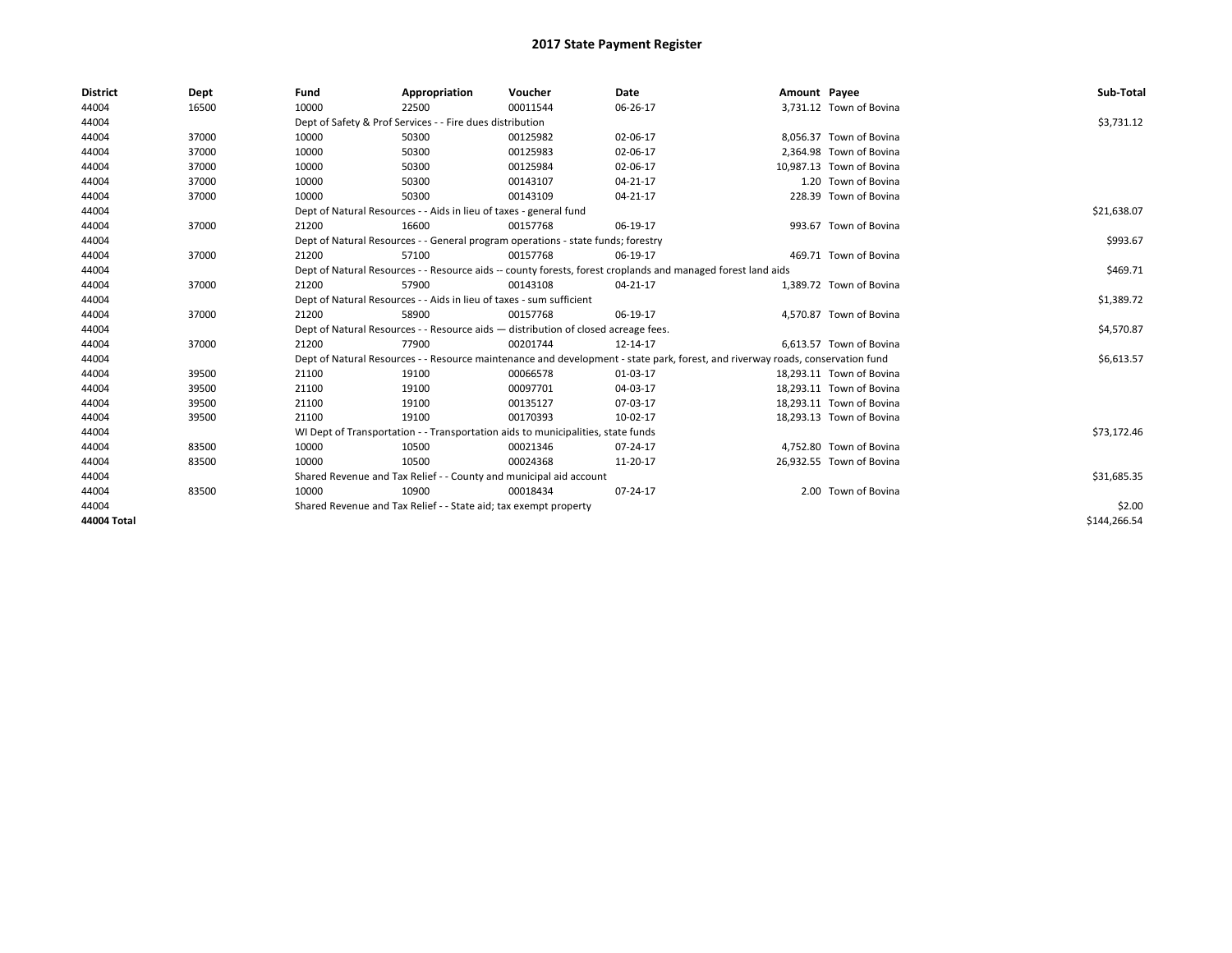| <b>District</b> | Dept  | Fund                                                                  | Appropriation                                                                      | Voucher     | Date                                                                                                         | Amount Payee |                            | Sub-Total    |
|-----------------|-------|-----------------------------------------------------------------------|------------------------------------------------------------------------------------|-------------|--------------------------------------------------------------------------------------------------------------|--------------|----------------------------|--------------|
| 44006           | 16500 | 10000                                                                 | 22500                                                                              | 00011545    | 06-26-17                                                                                                     |              | 26,533.17 Town Of Buchanan |              |
| 44006           |       |                                                                       | Dept of Safety & Prof Services - - Fire dues distribution                          |             |                                                                                                              |              |                            | \$26,533.17  |
| 44006           | 37000 | 21200                                                                 | 16600                                                                              | 00157769    | 06-19-17                                                                                                     |              | 43.99 Town Of Buchanan     |              |
| 44006           |       |                                                                       | Dept of Natural Resources - - General program operations - state funds; forestry   |             |                                                                                                              |              |                            | \$43.99      |
| 44006           | 37000 | 21200                                                                 | 57100                                                                              | 00157769    | 06-19-17                                                                                                     |              | 20.13 Town Of Buchanan     |              |
| 44006           |       |                                                                       |                                                                                    |             | Dept of Natural Resources - - Resource aids -- county forests, forest croplands and managed forest land aids |              |                            | \$20.13      |
| 44006           | 37000 | 21200                                                                 | 58900                                                                              | 00157769    | 06-19-17                                                                                                     |              | 202.34 Town Of Buchanan    |              |
| 44006           |       |                                                                       | Dept of Natural Resources - - Resource aids - distribution of closed acreage fees. |             |                                                                                                              |              |                            | \$202.34     |
| 44006           | 39500 | 21100                                                                 | 19100                                                                              | 00066579    | 01-03-17                                                                                                     |              | 29.378.57 Town Of Buchanan |              |
| 44006           | 39500 | 21100                                                                 | 19100                                                                              | 00097702    | 04-03-17                                                                                                     |              | 29.378.57 Town Of Buchanan |              |
| 44006           | 39500 | 21100                                                                 | 19100                                                                              | 00135128    | 07-03-17                                                                                                     |              | 29,378.57 Town Of Buchanan |              |
| 44006           | 39500 | 21100                                                                 | 19100                                                                              | 00170394    | 10-02-17                                                                                                     |              | 29,378.57 Town Of Buchanan |              |
| 44006           |       |                                                                       | WI Dept of Transportation - - Transportation aids to municipalities, state funds   |             |                                                                                                              |              |                            | \$117,514.28 |
| 44006           | 50500 | 10000                                                                 | 17400                                                                              | 00047460    | 04-28-17                                                                                                     |              | 1.964.00 Town Of Buchanan  |              |
| 44006           |       |                                                                       |                                                                                    |             | Department of Administration - - High-voltage transmission line annual impact fee distributions              |              |                            | \$1,964.00   |
| 44006           | 83500 | 10000                                                                 | 10500                                                                              | 00021347    | 07-24-17                                                                                                     |              | 8.481.99 Town Of Buchanan  |              |
| 44006           | 83500 | 10000                                                                 | 10500                                                                              | 00024369    | 11-20-17                                                                                                     |              | 48,064.63 Town Of Buchanan |              |
| 44006           |       |                                                                       | Shared Revenue and Tax Relief - - County and municipal aid account                 |             |                                                                                                              |              |                            | \$56,546.62  |
| 44006           | 83500 | 10000                                                                 | 10900                                                                              | 00018435    | 07-24-17                                                                                                     |              | 3.270.00 Town Of Buchanan  |              |
| 44006           |       |                                                                       | Shared Revenue and Tax Relief - - State aid; tax exempt property                   |             |                                                                                                              |              |                            | \$3,270.00   |
| 44006           | 83500 | 10000                                                                 | 11000                                                                              | 00021347    | 07-24-17                                                                                                     |              | 2.425.45 Town Of Buchanan  |              |
| 44006           | 83500 | 10000                                                                 | 11000                                                                              | 00024369    | 11-20-17                                                                                                     |              | 14.154.79 Town Of Buchanan |              |
| 44006           |       | Shared Revenue and Tax Relief - - Public utility distribution account |                                                                                    | \$16,580.24 |                                                                                                              |              |                            |              |
| 44006 Total     |       |                                                                       |                                                                                    |             |                                                                                                              |              |                            | \$222,674.77 |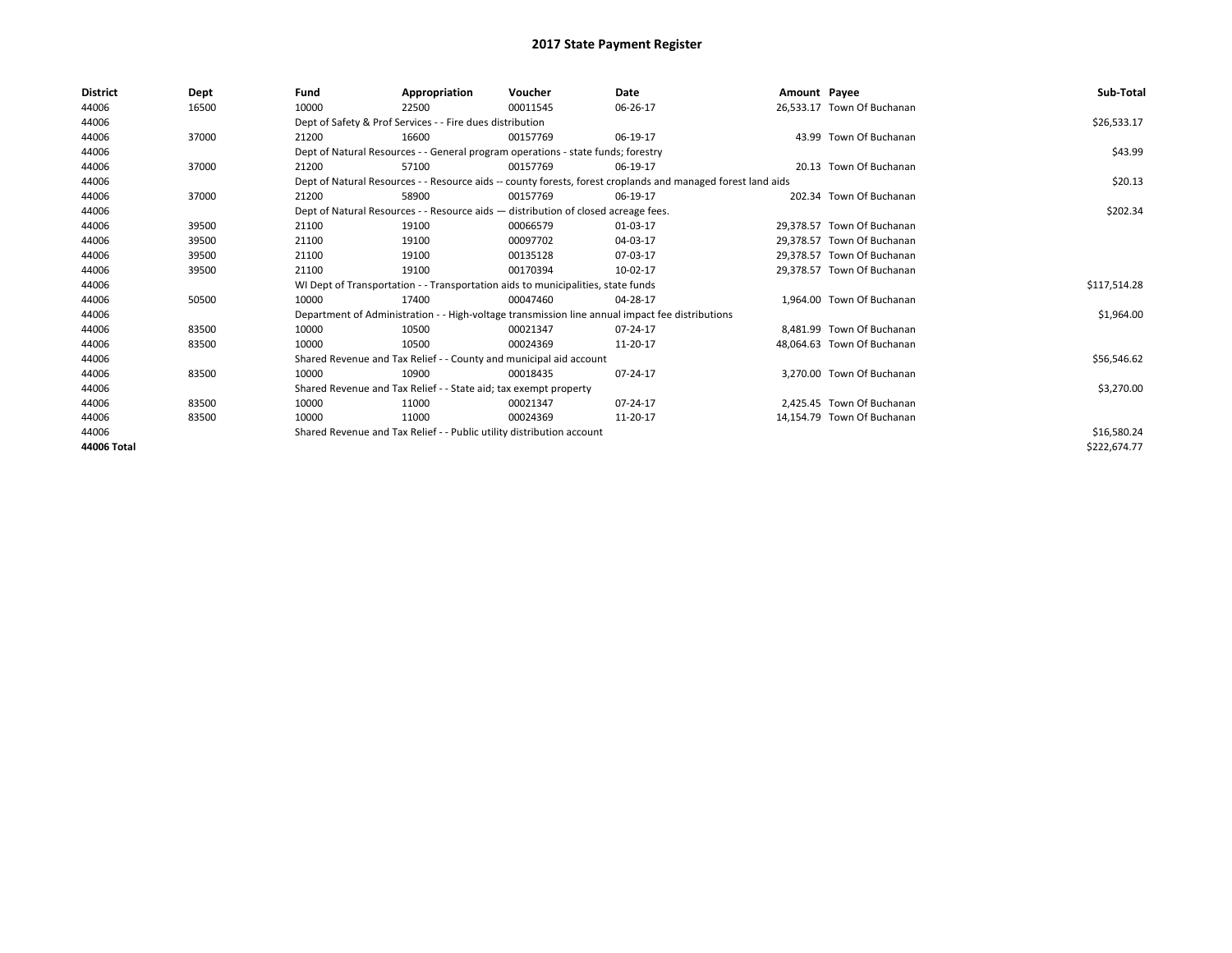| <b>District</b> | Dept  | Fund  | Appropriation                                                                                                | Voucher  | Date     | Amount Payee |                          | Sub-Total    |
|-----------------|-------|-------|--------------------------------------------------------------------------------------------------------------|----------|----------|--------------|--------------------------|--------------|
| 44008           | 16500 | 10000 | 22500                                                                                                        | 00011546 | 06-26-17 |              | 14,634.11 Town Of Center |              |
| 44008           |       |       | Dept of Safety & Prof Services - - Fire dues distribution                                                    |          |          |              |                          | \$14,634.11  |
| 44008           | 37000 | 10000 | 50300                                                                                                        | 00125810 | 02-06-17 |              | 1,706.38 Town Of Center  |              |
| 44008           |       |       | Dept of Natural Resources - - Aids in lieu of taxes - general fund                                           |          |          |              |                          | \$1,706.38   |
| 44008           | 37000 | 21200 | 16600                                                                                                        | 00157770 | 06-19-17 |              | 126.99 Town Of Center    |              |
| 44008           |       |       | Dept of Natural Resources - - General program operations - state funds; forestry                             |          |          |              |                          | \$126.99     |
| 44008           | 37000 | 21200 | 57100                                                                                                        | 00157770 | 06-19-17 |              | 58.12 Town Of Center     |              |
| 44008           |       |       | Dept of Natural Resources - - Resource aids -- county forests, forest croplands and managed forest land aids |          |          |              |                          | \$58.12      |
| 44008           | 37000 | 21200 | 58900                                                                                                        | 00157770 | 06-19-17 |              | 584.14 Town Of Center    |              |
| 44008           |       |       | Dept of Natural Resources - - Resource aids - distribution of closed acreage fees.                           |          |          |              |                          | \$584.14     |
| 44008           | 39500 | 21100 | 19100                                                                                                        | 00066580 | 01-03-17 |              | 35.000.79 Town Of Center |              |
| 44008           | 39500 | 21100 | 19100                                                                                                        | 00097703 | 04-03-17 |              | 35.000.79 Town Of Center |              |
| 44008           | 39500 | 21100 | 19100                                                                                                        | 00135129 | 07-03-17 |              | 35,000.79 Town Of Center |              |
| 44008           | 39500 | 21100 | 19100                                                                                                        | 00170395 | 10-02-17 |              | 35,000.79 Town Of Center |              |
| 44008           |       |       | WI Dept of Transportation - - Transportation aids to municipalities, state funds                             |          |          |              |                          | \$140,003.16 |
| 44008           | 83500 | 10000 | 10500                                                                                                        | 00021348 | 07-24-17 |              | 5.870.96 Town Of Center  |              |
| 44008           | 83500 | 10000 | 10500                                                                                                        | 00024370 | 11-20-17 |              | 33,268.79 Town Of Center |              |
| 44008           |       |       | Shared Revenue and Tax Relief - - County and municipal aid account                                           |          |          |              |                          | \$39,139.75  |
| 44008           | 83500 | 10000 | 10900                                                                                                        | 00018436 | 07-24-17 |              | 70.00 Town Of Center     |              |
| 44008           |       |       | Shared Revenue and Tax Relief - - State aid; tax exempt property                                             |          |          |              |                          | \$70.00      |
| 44008           | 83500 | 10000 | 11000                                                                                                        | 00021348 | 07-24-17 |              | 69.96 Town Of Center     |              |
| 44008           | 83500 | 10000 | 11000                                                                                                        | 00024370 | 11-20-17 |              | 409.12 Town Of Center    |              |
| 44008           |       |       | Shared Revenue and Tax Relief - - Public utility distribution account                                        |          |          |              |                          | \$479.08     |
| 44008           | 83500 | 52100 | 36300                                                                                                        | 00015939 | 03-27-17 |              | 1,020.72 Town Of Center  |              |
| 44008           |       |       | Shared Revenue and Tax Relief - - Lottery and gaming credit                                                  |          |          |              |                          | \$1,020.72   |
| 44008 Total     |       |       |                                                                                                              |          |          |              |                          | \$197,822.45 |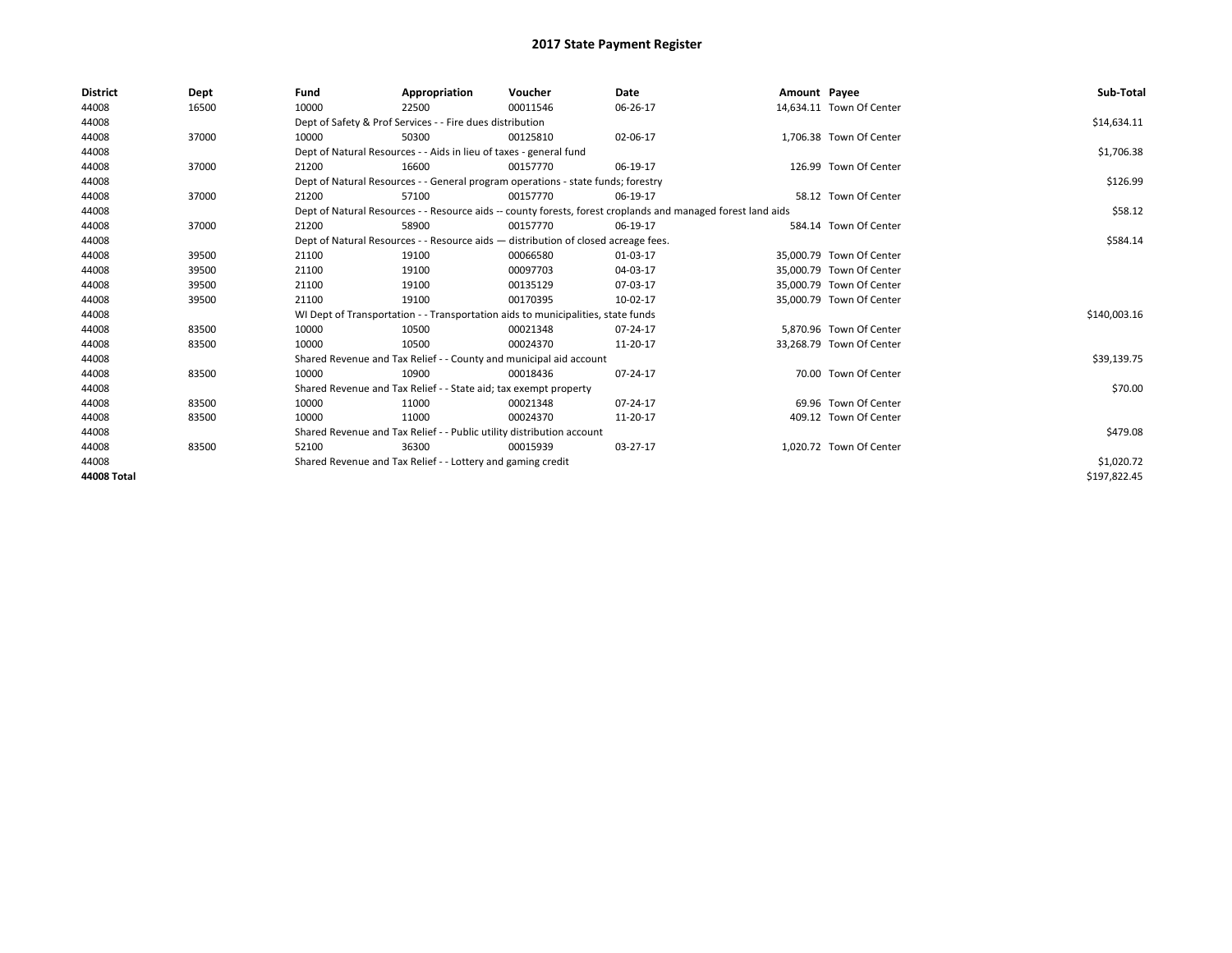| <b>District</b> | Dept  | Fund                                                             | Appropriation                                                                      | Voucher  | Date                                                                                                         | Amount Payee |                          | Sub-Total    |
|-----------------|-------|------------------------------------------------------------------|------------------------------------------------------------------------------------|----------|--------------------------------------------------------------------------------------------------------------|--------------|--------------------------|--------------|
| 44010           | 16500 | 10000                                                            | 22500                                                                              | 00011547 | 06-26-17                                                                                                     |              | 3,626.98 Town Of Cicero  |              |
| 44010           |       |                                                                  | Dept of Safety & Prof Services - - Fire dues distribution                          |          |                                                                                                              |              |                          | \$3,626.98   |
| 44010           | 37000 | 10000                                                            | 50300                                                                              | 00125903 | 02-06-17                                                                                                     |              | 91.79 Town Of Cicero     |              |
| 44010           |       |                                                                  | Dept of Natural Resources - - Aids in lieu of taxes - general fund                 |          |                                                                                                              |              |                          | \$91.79      |
| 44010           | 37000 | 21200                                                            | 16600                                                                              | 00157771 | 06-19-17                                                                                                     |              | 835.72 Town Of Cicero    |              |
| 44010           |       |                                                                  | Dept of Natural Resources - - General program operations - state funds; forestry   |          |                                                                                                              |              |                          | \$835.72     |
| 44010           | 37000 | 21200                                                            | 57100                                                                              | 00157771 | 06-19-17                                                                                                     |              | 382.49 Town Of Cicero    |              |
| 44010           |       |                                                                  |                                                                                    |          | Dept of Natural Resources - - Resource aids -- county forests, forest croplands and managed forest land aids |              |                          | \$382.49     |
| 44010           | 37000 | 21200                                                            | 58900                                                                              | 00157771 | 06-19-17                                                                                                     |              | 3.844.29 Town Of Cicero  |              |
| 44010           |       |                                                                  | Dept of Natural Resources - - Resource aids - distribution of closed acreage fees. |          |                                                                                                              |              |                          | \$3,844.29   |
| 44010           | 39500 | 21100                                                            | 19100                                                                              | 00066581 | 01-03-17                                                                                                     |              | 26.484.55 Town Of Cicero |              |
| 44010           | 39500 | 21100                                                            | 19100                                                                              | 00097704 | 04-03-17                                                                                                     |              | 26.484.55 Town Of Cicero |              |
| 44010           | 39500 | 21100                                                            | 19100                                                                              | 00135130 | 07-03-17                                                                                                     |              | 26.484.55 Town Of Cicero |              |
| 44010           | 39500 | 21100                                                            | 19100                                                                              | 00170396 | 10-02-17                                                                                                     |              | 26.484.57 Town Of Cicero |              |
| 44010           |       |                                                                  | WI Dept of Transportation - - Transportation aids to municipalities, state funds   |          |                                                                                                              |              |                          | \$105,938.22 |
| 44010           | 50500 | 10000                                                            | 17400                                                                              | 00047461 | 04-28-17                                                                                                     |              | 46,613.00 Town Of Cicero |              |
| 44010           |       |                                                                  |                                                                                    |          | Department of Administration - - High-voltage transmission line annual impact fee distributions              |              |                          | \$46,613.00  |
| 44010           | 83500 | 10000                                                            | 10500                                                                              | 00021349 | 07-24-17                                                                                                     |              | 8.832.07 Town Of Cicero  |              |
| 44010           | 83500 | 10000                                                            | 10500                                                                              | 00024371 | 11-20-17                                                                                                     |              | 50,048.39 Town Of Cicero |              |
| 44010           |       |                                                                  | Shared Revenue and Tax Relief - - County and municipal aid account                 |          |                                                                                                              |              |                          | \$58,880.46  |
| 44010           | 83500 | 10000                                                            | 10900                                                                              | 00018437 | 07-24-17                                                                                                     |              | 4.00 Town Of Cicero      |              |
| 44010           |       | Shared Revenue and Tax Relief - - State aid; tax exempt property |                                                                                    | \$4.00   |                                                                                                              |              |                          |              |
| 44010 Total     |       |                                                                  |                                                                                    |          |                                                                                                              |              |                          | \$220,216.95 |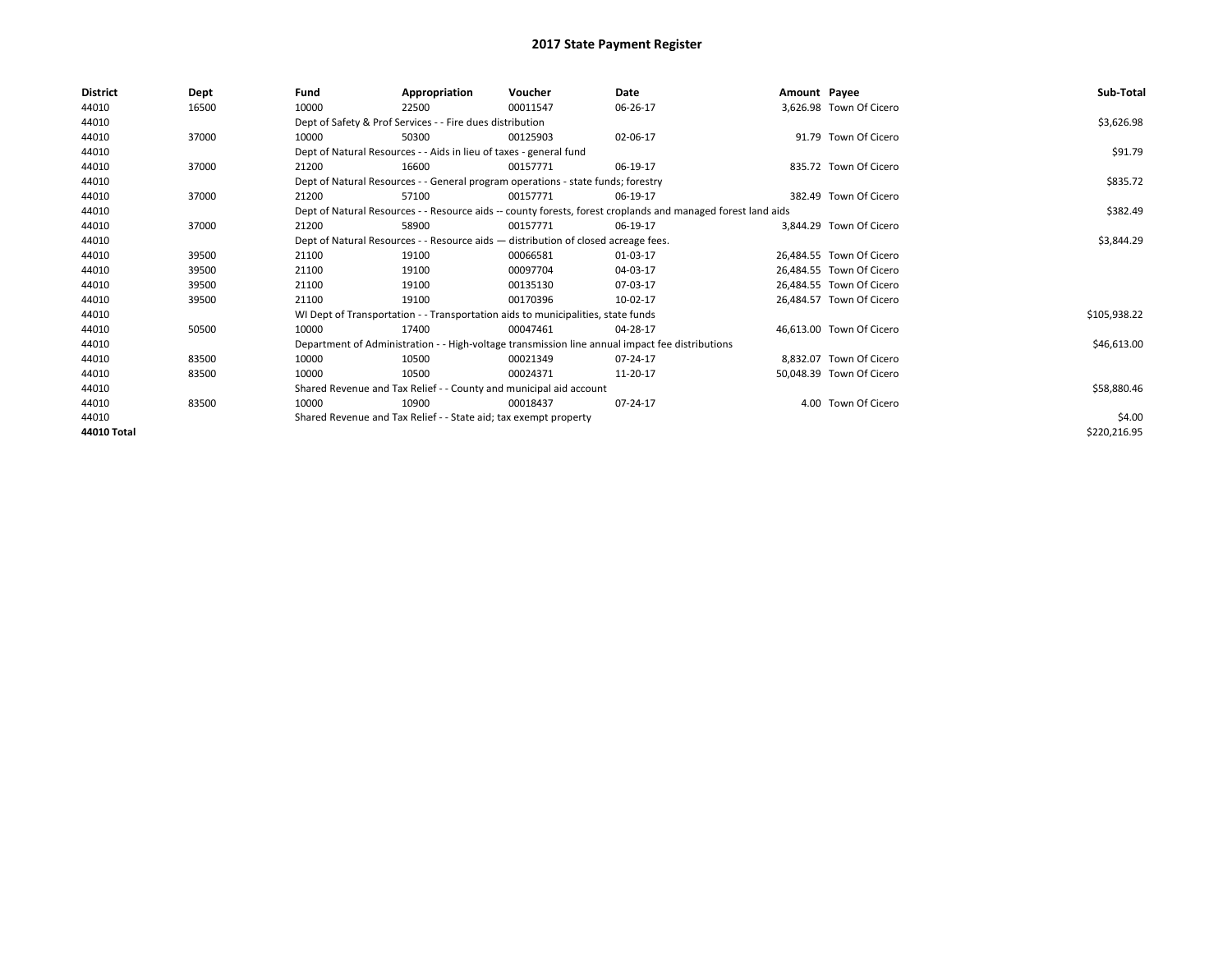| <b>District</b> | Dept  | Fund                                                                  | Appropriation                                                                      | Voucher  | Date                                                                                                         | Amount Payee |                        | Sub-Total    |
|-----------------|-------|-----------------------------------------------------------------------|------------------------------------------------------------------------------------|----------|--------------------------------------------------------------------------------------------------------------|--------------|------------------------|--------------|
| 44012           | 16500 | 10000                                                                 | 22500                                                                              | 00011548 | 06-26-17                                                                                                     |              | 10.888.45 Town Of Dale |              |
| 44012           |       |                                                                       | Dept of Safety & Prof Services - - Fire dues distribution                          |          |                                                                                                              |              |                        | \$10,888.45  |
| 44012           | 37000 | 10000                                                                 | 50300                                                                              | 00143438 | 04-21-17                                                                                                     |              | 124.17 Town Of Dale    |              |
| 44012           |       |                                                                       | Dept of Natural Resources - - Aids in lieu of taxes - general fund                 |          |                                                                                                              |              |                        | \$124.17     |
| 44012           | 37000 | 21200                                                                 | 16600                                                                              | 00157772 | 06-19-17                                                                                                     |              | 445.74 Town Of Dale    |              |
| 44012           |       |                                                                       | Dept of Natural Resources - - General program operations - state funds; forestry   |          |                                                                                                              |              |                        | \$445.74     |
| 44012           | 37000 | 21200                                                                 | 57100                                                                              | 00157772 | 06-19-17                                                                                                     |              | 204.01 Town Of Dale    |              |
| 44012           |       |                                                                       |                                                                                    |          | Dept of Natural Resources - - Resource aids -- county forests, forest croplands and managed forest land aids |              |                        | \$204.01     |
| 44012           | 37000 | 21200                                                                 | 58900                                                                              | 00157772 | 06-19-17                                                                                                     |              | 2.050.39 Town Of Dale  |              |
| 44012           |       |                                                                       | Dept of Natural Resources - - Resource aids - distribution of closed acreage fees. |          |                                                                                                              |              |                        | \$2,050.39   |
| 44012           | 39500 | 21100                                                                 | 19100                                                                              | 00066582 | 01-03-17                                                                                                     |              | 25,433.10 Town Of Dale |              |
| 44012           | 39500 | 21100                                                                 | 19100                                                                              | 00097705 | 04-03-17                                                                                                     |              | 25,433.10 Town Of Dale |              |
| 44012           | 39500 | 21100                                                                 | 19100                                                                              | 00135131 | 07-03-17                                                                                                     |              | 25.433.10 Town Of Dale |              |
| 44012           | 39500 | 21100                                                                 | 19100                                                                              | 00170397 | 10-02-17                                                                                                     |              | 25,433.10 Town Of Dale |              |
| 44012           |       |                                                                       | WI Dept of Transportation - - Transportation aids to municipalities, state funds   |          |                                                                                                              |              |                        | \$101,732.40 |
| 44012           | 83500 | 10000                                                                 | 10500                                                                              | 00021350 | 07-24-17                                                                                                     |              | 7.169.15 Town Of Dale  |              |
| 44012           | 83500 | 10000                                                                 | 10500                                                                              | 00024372 | 11-20-17                                                                                                     |              | 40,625.16 Town Of Dale |              |
| 44012           |       |                                                                       | Shared Revenue and Tax Relief - - County and municipal aid account                 |          |                                                                                                              |              |                        | \$47,794.31  |
| 44012           | 83500 | 10000                                                                 | 10900                                                                              | 00018438 | 07-24-17                                                                                                     |              | 101.00 Town Of Dale    |              |
| 44012           |       |                                                                       | Shared Revenue and Tax Relief - - State aid; tax exempt property                   |          |                                                                                                              |              |                        | \$101.00     |
| 44012           | 83500 | 10000                                                                 | 11000                                                                              | 00021350 | 07-24-17                                                                                                     |              | 33.05 Town Of Dale     |              |
| 44012           | 83500 | 10000                                                                 | 11000                                                                              | 00024372 | 11-20-17                                                                                                     |              | 191.44 Town Of Dale    |              |
| 44012           |       | Shared Revenue and Tax Relief - - Public utility distribution account |                                                                                    | \$224.49 |                                                                                                              |              |                        |              |
| 44012 Total     |       |                                                                       |                                                                                    |          |                                                                                                              |              |                        | \$163,564.96 |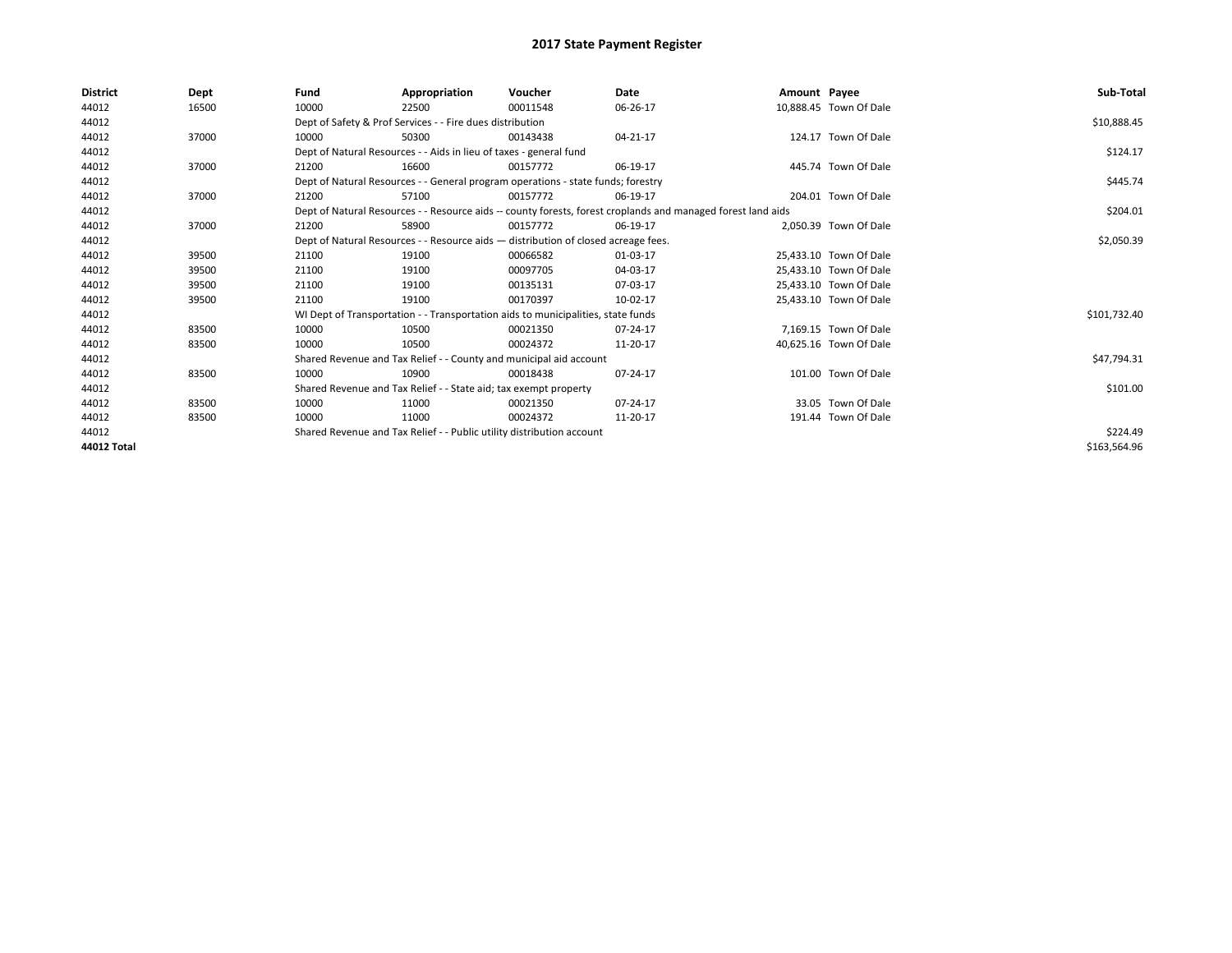| <b>District</b> | Dept  | Fund  | Appropriation                                                                                                | Voucher  | Date     | Amount Payee |                              | Sub-Total    |  |  |  |
|-----------------|-------|-------|--------------------------------------------------------------------------------------------------------------|----------|----------|--------------|------------------------------|--------------|--|--|--|
| 44014           | 16500 | 10000 | 22500                                                                                                        | 00011549 | 06-26-17 |              | 1,786.89 Town Of Deer Creek  |              |  |  |  |
| 44014           |       |       | Dept of Safety & Prof Services - - Fire dues distribution                                                    |          |          |              |                              | \$1,786.89   |  |  |  |
| 44014           | 37000 | 10000 | 50300                                                                                                        | 00142819 | 04-21-17 |              | 1,155.62 Town Of Deer Creek  |              |  |  |  |
| 44014           |       |       | Dept of Natural Resources - - Aids in lieu of taxes - general fund                                           |          |          |              |                              | \$1,155.62   |  |  |  |
| 44014           | 37000 | 21200 | 16600                                                                                                        | 00157773 | 06-19-17 |              | 793.26 Town Of Deer Creek    |              |  |  |  |
| 44014           |       |       | Dept of Natural Resources - - General program operations - state funds; forestry                             |          |          |              |                              | \$793.26     |  |  |  |
| 44014           | 37000 | 21200 | 57100                                                                                                        | 00157773 | 06-19-17 |              | 363.06 Town Of Deer Creek    |              |  |  |  |
| 44014           |       |       | Dept of Natural Resources - - Resource aids -- county forests, forest croplands and managed forest land aids |          | \$363.06 |              |                              |              |  |  |  |
| 44014           | 37000 | 21200 | 57900                                                                                                        | 00142818 | 04-21-17 |              | 755.12 Town Of Deer Creek    |              |  |  |  |
| 44014           |       |       | Dept of Natural Resources - - Aids in lieu of taxes - sum sufficient                                         |          |          |              |                              |              |  |  |  |
| 44014           | 37000 | 21200 | 58900                                                                                                        | 00157773 | 06-19-17 |              | 3.648.99 Town Of Deer Creek  |              |  |  |  |
| 44014           |       |       | Dept of Natural Resources - - Resource aids - distribution of closed acreage fees.                           |          |          |              |                              |              |  |  |  |
| 44014           | 39500 | 21100 | 19100                                                                                                        | 00066583 | 01-03-17 |              | 18.155.49 Town Of Deer Creek |              |  |  |  |
| 44014           | 39500 | 21100 | 19100                                                                                                        | 00097706 | 04-03-17 |              | 18,155.49 Town Of Deer Creek |              |  |  |  |
| 44014           | 39500 | 21100 | 19100                                                                                                        | 00135132 | 07-03-17 |              | 18.155.49 Town Of Deer Creek |              |  |  |  |
| 44014           | 39500 | 21100 | 19100                                                                                                        | 00170398 | 10-02-17 |              | 18,155.49 Town Of Deer Creek |              |  |  |  |
| 44014           |       |       | WI Dept of Transportation - - Transportation aids to municipalities, state funds                             |          |          |              |                              | \$72,621.96  |  |  |  |
| 44014           | 50500 | 10000 | 17400                                                                                                        | 00047462 | 04-28-17 |              | 48.196.00 Town Of Deer Creek |              |  |  |  |
| 44014           |       |       | Department of Administration - - High-voltage transmission line annual impact fee distributions              |          |          |              |                              | \$48,196.00  |  |  |  |
| 44014           | 83500 | 10000 | 10500                                                                                                        | 00021351 | 07-24-17 |              | 8.585.85 Town Of Deer Creek  |              |  |  |  |
| 44014           | 83500 | 10000 | 10500                                                                                                        | 00024373 | 11-20-17 |              | 48,653.16 Town Of Deer Creek |              |  |  |  |
| 44014           |       |       | Shared Revenue and Tax Relief - - County and municipal aid account                                           |          |          |              |                              |              |  |  |  |
| 44014 Total     |       |       |                                                                                                              |          |          |              |                              | \$186,559.91 |  |  |  |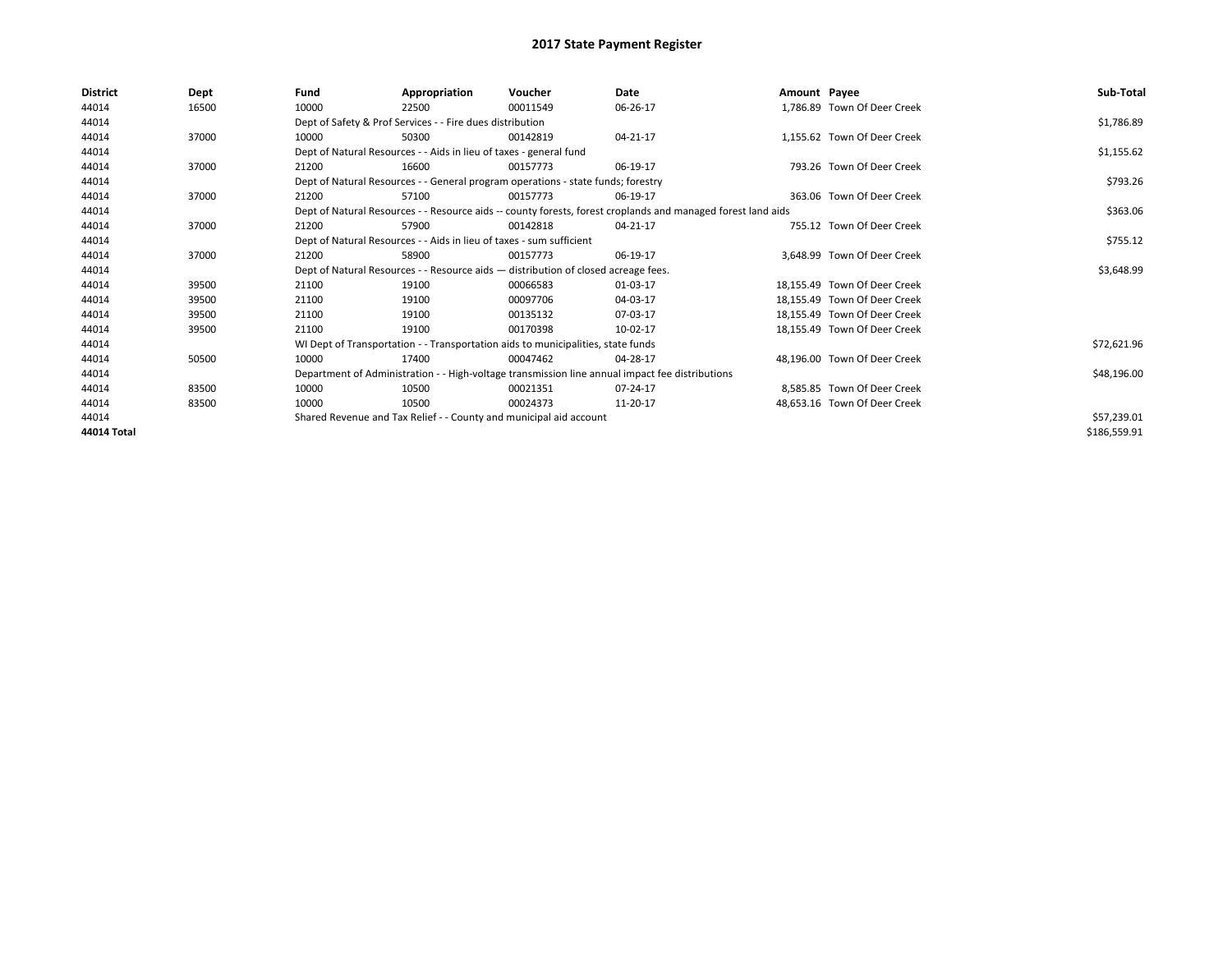| <b>District</b> | Dept  | Fund                                                                                                         | Appropriation                                                                    | Voucher    | Date     | Amount Payee |                             | Sub-Total    |
|-----------------|-------|--------------------------------------------------------------------------------------------------------------|----------------------------------------------------------------------------------|------------|----------|--------------|-----------------------------|--------------|
| 44016           | 16500 | 10000                                                                                                        | 22500                                                                            | 00011550   | 06-27-17 |              | 10,724.06 Town Of Ellington |              |
| 44016           |       |                                                                                                              | Dept of Safety & Prof Services - - Fire dues distribution                        |            |          |              |                             | \$10,724.06  |
| 44016           | 37000 | 10000                                                                                                        | 50300                                                                            | 00126328   | 02-06-17 |              | 15,759.02 Town Of Ellington |              |
| 44016           | 37000 | 10000                                                                                                        | 50300                                                                            | 00126329   | 02-06-17 |              | 30,097.26 Town Of Ellington |              |
| 44016           |       |                                                                                                              | Dept of Natural Resources - - Aids in lieu of taxes - general fund               |            |          |              |                             | \$45,856.28  |
| 44016           | 37000 | 21200                                                                                                        | 16600                                                                            | 00157774   | 06-19-17 |              | 488.24 Town Of Ellington    |              |
| 44016           |       |                                                                                                              | Dept of Natural Resources - - General program operations - state funds; forestry |            |          |              |                             | \$488.24     |
| 44016           | 37000 | 21200                                                                                                        | 57100                                                                            | 00157774   | 06-19-17 |              | 233.82 Town Of Ellington    |              |
| 44016           |       | Dept of Natural Resources - - Resource aids -- county forests, forest croplands and managed forest land aids |                                                                                  | \$233.82   |          |              |                             |              |
| 44016           | 37000 | 21200                                                                                                        | 58300                                                                            | 00144756   | 04-26-17 |              | 2,592.40 Town Of Ellington  |              |
| 44016           |       | Dept of Natural Resources - - Recreation and resource aids, federal funds                                    |                                                                                  | \$2,592.40 |          |              |                             |              |
| 44016           | 37000 | 21200                                                                                                        | 58900                                                                            | 00157774   | 06-19-17 |              | 2,245.90 Town Of Ellington  |              |
| 44016           |       | Dept of Natural Resources - - Resource aids - distribution of closed acreage fees.                           |                                                                                  | \$2,245.90 |          |              |                             |              |
| 44016           | 39500 | 21100                                                                                                        | 19100                                                                            | 00066584   | 01-03-17 |              | 31,973.04 Town Of Ellington |              |
| 44016           | 39500 | 21100                                                                                                        | 19100                                                                            | 00097707   | 04-03-17 |              | 31,973.04 Town Of Ellington |              |
| 44016           | 39500 | 21100                                                                                                        | 19100                                                                            | 00135133   | 07-03-17 |              | 31,973.04 Town Of Ellington |              |
| 44016           | 39500 | 21100                                                                                                        | 19100                                                                            | 00170399   | 10-02-17 |              | 31,973.04 Town Of Ellington |              |
| 44016           |       |                                                                                                              | WI Dept of Transportation - - Transportation aids to municipalities, state funds |            |          |              |                             | \$127,892.16 |
| 44016           | 83500 | 10000                                                                                                        | 10500                                                                            | 00021352   | 07-24-17 |              | 8,712.72 Town Of Ellington  |              |
| 44016           | 83500 | 10000                                                                                                        | 10500                                                                            | 00024374   | 11-20-17 |              | 49,372.09 Town Of Ellington |              |
| 44016           |       |                                                                                                              | Shared Revenue and Tax Relief - - County and municipal aid account               |            |          |              |                             | \$58,084.81  |
| 44016           | 83500 | 10000                                                                                                        | 10900                                                                            | 00018439   | 07-24-17 |              | 17.00 Town Of Ellington     |              |
| 44016           |       |                                                                                                              | Shared Revenue and Tax Relief - - State aid; tax exempt property                 |            |          |              |                             | \$17.00      |
| 44016           | 83500 | 10000                                                                                                        | 11000                                                                            | 00021352   | 07-24-17 |              | 1,043.15 Town Of Ellington  |              |
| 44016           | 83500 | 10000                                                                                                        | 11000                                                                            | 00024374   | 11-20-17 |              | 9,833.10 Town Of Ellington  |              |
| 44016           |       |                                                                                                              | Shared Revenue and Tax Relief - - Public utility distribution account            |            |          |              |                             | \$10,876.25  |
| 44016 Total     |       |                                                                                                              |                                                                                  |            |          |              |                             | \$259,010.92 |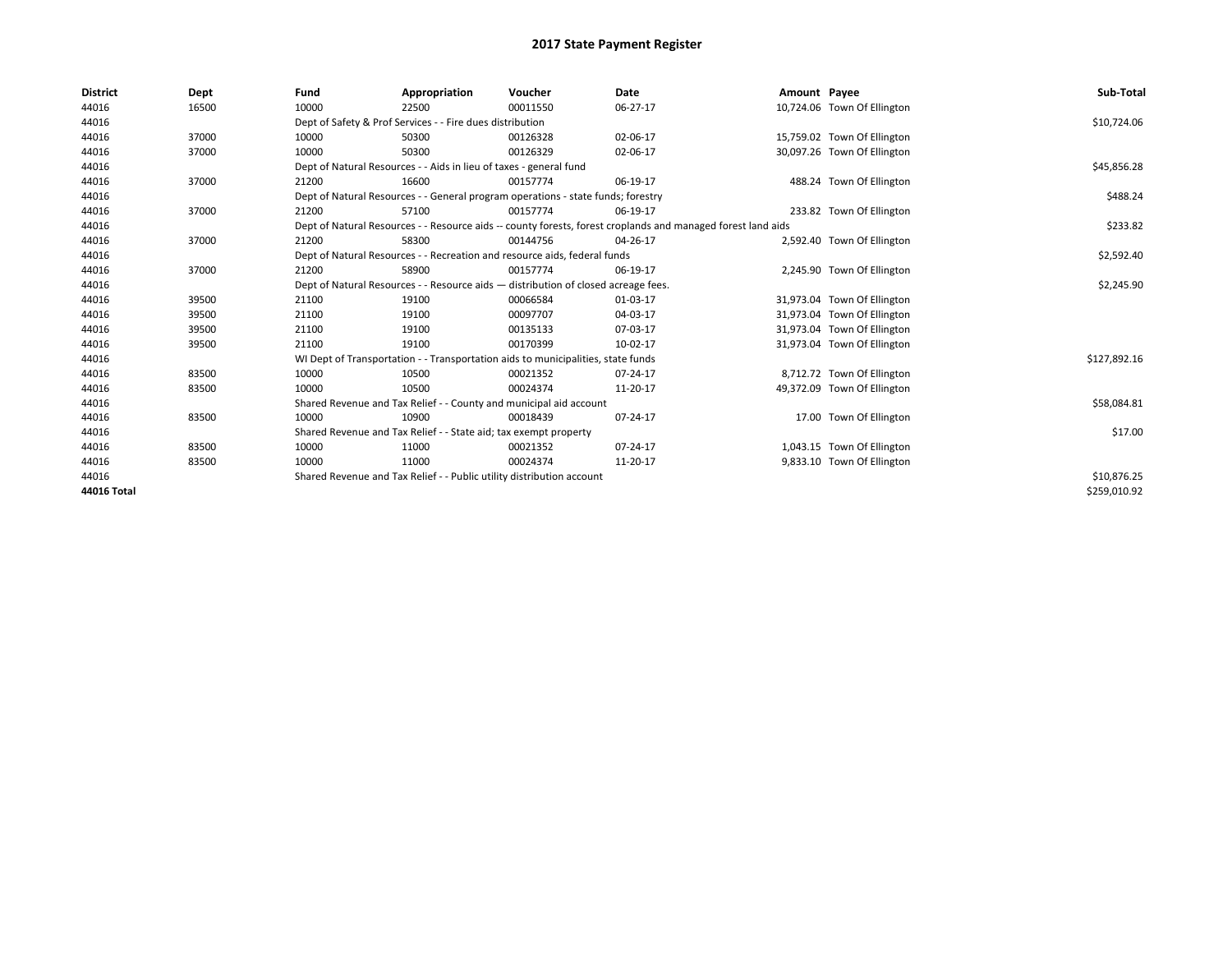| <b>District</b> | Dept  | Fund  | Appropriation                                                                                                | Voucher  | Date       | Amount Payee |                            | Sub-Total    |  |  |  |
|-----------------|-------|-------|--------------------------------------------------------------------------------------------------------------|----------|------------|--------------|----------------------------|--------------|--|--|--|
| 44018           | 16500 | 10000 | 22500                                                                                                        | 00011551 | 06-26-17   |              | 21,798.20 Town Of Freedom  |              |  |  |  |
| 44018           |       |       | Dept of Safety & Prof Services - - Fire dues distribution                                                    |          |            |              |                            | \$21,798.20  |  |  |  |
| 44018           | 37000 | 21200 | 16600                                                                                                        | 00157775 | 06-19-17   |              | 13.11 Town Of Freedom      |              |  |  |  |
| 44018           |       |       | Dept of Natural Resources - - General program operations - state funds; forestry                             |          |            |              |                            | \$13.11      |  |  |  |
| 44018           | 37000 | 21200 | 57100                                                                                                        | 00157775 | 06-19-17   |              | 6.00 Town Of Freedom       |              |  |  |  |
| 44018           |       |       | Dept of Natural Resources - - Resource aids -- county forests, forest croplands and managed forest land aids |          |            |              |                            | \$6.00       |  |  |  |
| 44018           | 37000 | 21200 | 58900                                                                                                        | 00157775 | 06-19-17   |              | 60.30 Town Of Freedom      |              |  |  |  |
| 44018           |       |       | Dept of Natural Resources - - Resource aids - distribution of closed acreage fees.                           |          |            |              |                            |              |  |  |  |
| 44018           | 39500 | 21100 | 19100                                                                                                        | 00066585 | 01-03-17   |              | 38,250.98 Town Of Freedom  |              |  |  |  |
| 44018           | 39500 | 21100 | 19100                                                                                                        | 00097708 | 04-03-17   |              | 38.250.98 Town Of Freedom  |              |  |  |  |
| 44018           | 39500 | 21100 | 19100                                                                                                        | 00135134 | 07-03-17   |              | 38.250.98 Town Of Freedom  |              |  |  |  |
| 44018           | 39500 | 21100 | 19100                                                                                                        | 00170400 | 10-02-17   |              | 38,250.98 Town Of Freedom  |              |  |  |  |
| 44018           |       |       | WI Dept of Transportation - - Transportation aids to municipalities, state funds                             |          |            |              |                            |              |  |  |  |
| 44018           | 50500 | 10000 | 17400                                                                                                        | 00047463 | 04-28-17   |              | 36,956.00 Town Of Freedom  |              |  |  |  |
| 44018           |       |       | Department of Administration - - High-voltage transmission line annual impact fee distributions              |          |            |              |                            | \$36,956.00  |  |  |  |
| 44018           | 83500 | 10000 | 10500                                                                                                        | 00021353 | 07-24-17   |              | 18.230.59 Town Of Freedom  |              |  |  |  |
| 44018           | 83500 | 10000 | 10500                                                                                                        | 00024375 | 11-20-17   |              | 107,991.31 Town Of Freedom |              |  |  |  |
| 44018           |       |       | Shared Revenue and Tax Relief - - County and municipal aid account                                           |          |            |              |                            | \$126,221.90 |  |  |  |
| 44018           | 83500 | 10000 | 10900                                                                                                        | 00018440 | 07-24-17   |              | 733.00 Town Of Freedom     |              |  |  |  |
| 44018           |       |       | Shared Revenue and Tax Relief - - State aid; tax exempt property                                             |          |            |              |                            | \$733.00     |  |  |  |
| 44018           | 83500 | 10000 | 11000                                                                                                        | 00021353 | 07-24-17   |              | 7.654.67 Town Of Freedom   |              |  |  |  |
| 44018           | 83500 | 10000 | 11000                                                                                                        | 00024375 | 11-20-17   |              | 44.585.59 Town Of Freedom  |              |  |  |  |
| 44018           |       |       | Shared Revenue and Tax Relief - - Public utility distribution account                                        |          |            |              |                            |              |  |  |  |
| 44018           | 83500 | 52100 | 36300                                                                                                        | 00015940 | $03-27-17$ |              | 3,673.68 Town Of Freedom   |              |  |  |  |
| 44018           |       |       | Shared Revenue and Tax Relief - - Lottery and gaming credit                                                  |          |            |              |                            |              |  |  |  |
| 44018 Total     |       |       |                                                                                                              |          |            |              |                            | \$394,706.37 |  |  |  |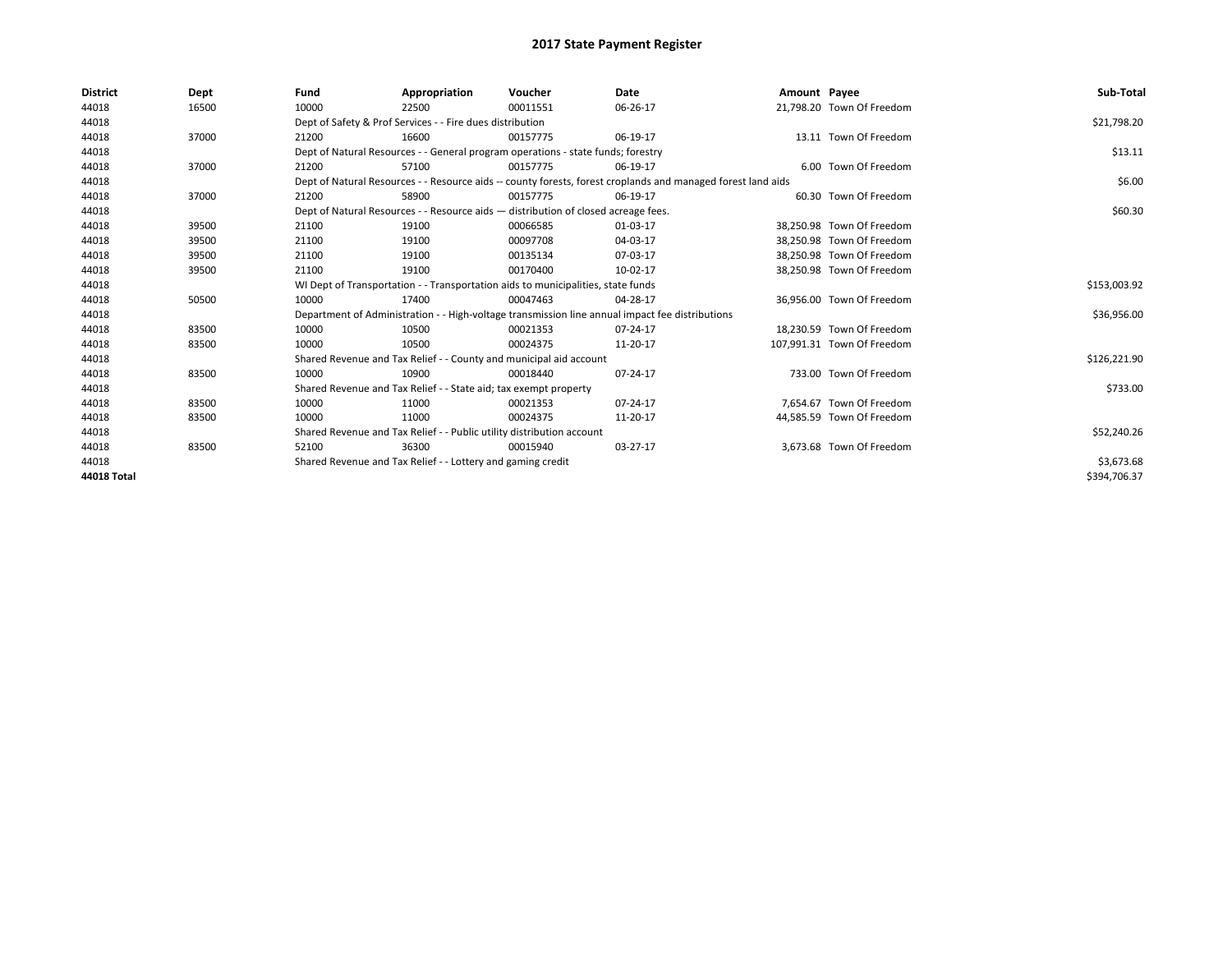| <b>District</b> | Dept  | Fund  | Appropriation                                                                       | Voucher  | Date                                                                                                         | Amount Payee |                                | Sub-Total      |  |  |  |  |
|-----------------|-------|-------|-------------------------------------------------------------------------------------|----------|--------------------------------------------------------------------------------------------------------------|--------------|--------------------------------|----------------|--|--|--|--|
| 44020           | 16500 | 10000 | 22500                                                                               | 00011552 | 06-26-17                                                                                                     |              | 102,436.50 Town Of Grand Chute |                |  |  |  |  |
| 44020           |       |       | Dept of Safety & Prof Services - - Fire dues distribution                           |          |                                                                                                              |              |                                | \$102,436.50   |  |  |  |  |
| 44020           | 37000 | 21200 | 16600                                                                               | 00157776 | 06-19-17                                                                                                     |              | 84.77 Town Of Grand Chute      |                |  |  |  |  |
| 44020           |       |       | Dept of Natural Resources - - General program operations - state funds; forestry    |          |                                                                                                              |              |                                | \$84.77        |  |  |  |  |
| 44020           | 37000 | 21200 | 54500                                                                               | 00147350 | 05-16-17                                                                                                     |              | 4,000.00 Town Of Grand Chute   |                |  |  |  |  |
| 44020           |       |       | Dept of Natural Resources - - Resource aids -- fire suppression grants              |          |                                                                                                              |              |                                | \$4,000.00     |  |  |  |  |
| 44020           | 37000 | 21200 | 57100                                                                               | 00157776 | 06-19-17                                                                                                     |              | 38.80 Town Of Grand Chute      |                |  |  |  |  |
| 44020           |       |       |                                                                                     |          | Dept of Natural Resources - - Resource aids -- county forests, forest croplands and managed forest land aids |              |                                | \$38.80        |  |  |  |  |
| 44020           | 37000 | 21200 | 58900                                                                               | 00157776 | 06-19-17                                                                                                     |              | 389.97 Town Of Grand Chute     |                |  |  |  |  |
| 44020           |       |       | Dept of Natural Resources - - Resource aids - distribution of closed acreage fees.  |          |                                                                                                              |              |                                | \$389.97       |  |  |  |  |
| 44020           | 37000 | 27400 | 65800                                                                               | 00183656 | 09-22-17                                                                                                     |              | 85,000.00 Town Of Grand Chute  |                |  |  |  |  |
| 44020           |       |       | Dept of Natural Resources - - Environmental aids -- urban nonpoint source           |          |                                                                                                              |              |                                |                |  |  |  |  |
| 44020           | 37000 | 36300 | TH100                                                                               | 00178592 | 08-31-17                                                                                                     |              | 97,869.16 Town Of Grand Chute  |                |  |  |  |  |
| 44020           |       |       | Dept of Natural Resources - - URBAN NONPOINT SOURCE COST-SHA                        |          |                                                                                                              |              |                                | \$97,869.16    |  |  |  |  |
| 44020           | 39500 | 21100 | 19100                                                                               | 00066586 | 01-03-17                                                                                                     |              | 197,392.39 Town Of Grand Chute |                |  |  |  |  |
| 44020           | 39500 | 21100 | 19100                                                                               | 00097709 | 04-03-17                                                                                                     |              | 197,392.39 Town Of Grand Chute |                |  |  |  |  |
| 44020           | 39500 | 21100 | 19100                                                                               | 00135135 | 07-03-17                                                                                                     |              | 197,392.39 Town Of Grand Chute |                |  |  |  |  |
| 44020           | 39500 | 21100 | 19100                                                                               | 00170401 | 10-02-17                                                                                                     |              | 197,392.40 Town Of Grand Chute |                |  |  |  |  |
| 44020           |       |       | WI Dept of Transportation - - Transportation aids to municipalities, state funds    |          |                                                                                                              |              |                                |                |  |  |  |  |
| 44020           | 39500 | 21100 | 36500                                                                               | 00084140 | 02-09-17                                                                                                     |              | 254.42 Town Of Grand Chute     |                |  |  |  |  |
| 44020           | 39500 | 21100 | 36500                                                                               | 00113195 | 05-04-17                                                                                                     |              | 237.62 Town Of Grand Chute     |                |  |  |  |  |
| 44020           | 39500 | 21100 | 36500                                                                               | 00122653 | 06-01-17                                                                                                     |              | 338.42 Town Of Grand Chute     |                |  |  |  |  |
| 44020           | 39500 | 21100 | 36500                                                                               | 00158624 | 08-25-17                                                                                                     |              | 297.71 Town Of Grand Chute     |                |  |  |  |  |
| 44020           | 39500 | 21100 | 36500                                                                               | 00158625 | 08-25-17                                                                                                     |              | 262.82 Town Of Grand Chute     |                |  |  |  |  |
| 44020           | 39500 | 21100 | 36500                                                                               | 00186653 | 11-01-17                                                                                                     |              | 500.00 Town Of Grand Chute     |                |  |  |  |  |
| 44020           | 39500 | 21100 | 36500                                                                               | 00186654 | 11-01-17                                                                                                     |              | 283.82 Town Of Grand Chute     |                |  |  |  |  |
| 44020           |       |       | WI Dept of Transportation - - Highway system management and operations, state funds |          |                                                                                                              |              |                                | \$2,174.81     |  |  |  |  |
| 44020           | 45500 | 10000 | 23100                                                                               | 00038848 | 12-12-17                                                                                                     |              | 4,480.00 Town Of Grand Chute   |                |  |  |  |  |
| 44020           |       |       | Department of Justice - - Law enforcement training fund, local assistance           |          |                                                                                                              |              |                                | \$4,480.00     |  |  |  |  |
| 44020           | 51000 | 22000 | 18000                                                                               | 00000543 | 06-05-17                                                                                                     |              | 300.00 Town Of Grand Chute     |                |  |  |  |  |
| 44020           | 51000 | 22000 | 18000                                                                               | 00000659 | 06-23-17                                                                                                     |              | 300.00 Town Of Grand Chute     |                |  |  |  |  |
| 44020           |       |       | Elections Commission - - Fed aid, election admin fund                               |          |                                                                                                              |              |                                | \$600.00       |  |  |  |  |
| 44020           | 83500 | 10000 | 10500                                                                               | 00021354 | 07-24-17                                                                                                     |              | 35,426.68 Town Of Grand Chute  |                |  |  |  |  |
| 44020           | 83500 | 10000 | 10500                                                                               | 00024376 | 11-20-17                                                                                                     |              | 200,751.19 Town Of Grand Chute |                |  |  |  |  |
| 44020           |       |       | Shared Revenue and Tax Relief - - County and municipal aid account                  |          |                                                                                                              |              |                                | \$236,177.87   |  |  |  |  |
| 44020           | 83500 | 10000 | 10900                                                                               | 00018441 | 07-24-17                                                                                                     |              | 102,158.00 Town Of Grand Chute |                |  |  |  |  |
| 44020           |       |       | Shared Revenue and Tax Relief - - State aid; tax exempt property                    |          |                                                                                                              |              |                                | \$102,158.00   |  |  |  |  |
| 44020           | 83500 | 10000 | 11000                                                                               | 00021354 | 07-24-17                                                                                                     |              | 4,709.55 Town Of Grand Chute   |                |  |  |  |  |
| 44020           | 83500 | 10000 | 11000                                                                               | 00024376 | 11-20-17                                                                                                     |              | 30,428.34 Town Of Grand Chute  |                |  |  |  |  |
| 44020           |       |       | Shared Revenue and Tax Relief - - Public utility distribution account               |          |                                                                                                              |              |                                | \$35,137.89    |  |  |  |  |
| 44020 Total     |       |       |                                                                                     |          |                                                                                                              |              |                                | \$1,460,117.34 |  |  |  |  |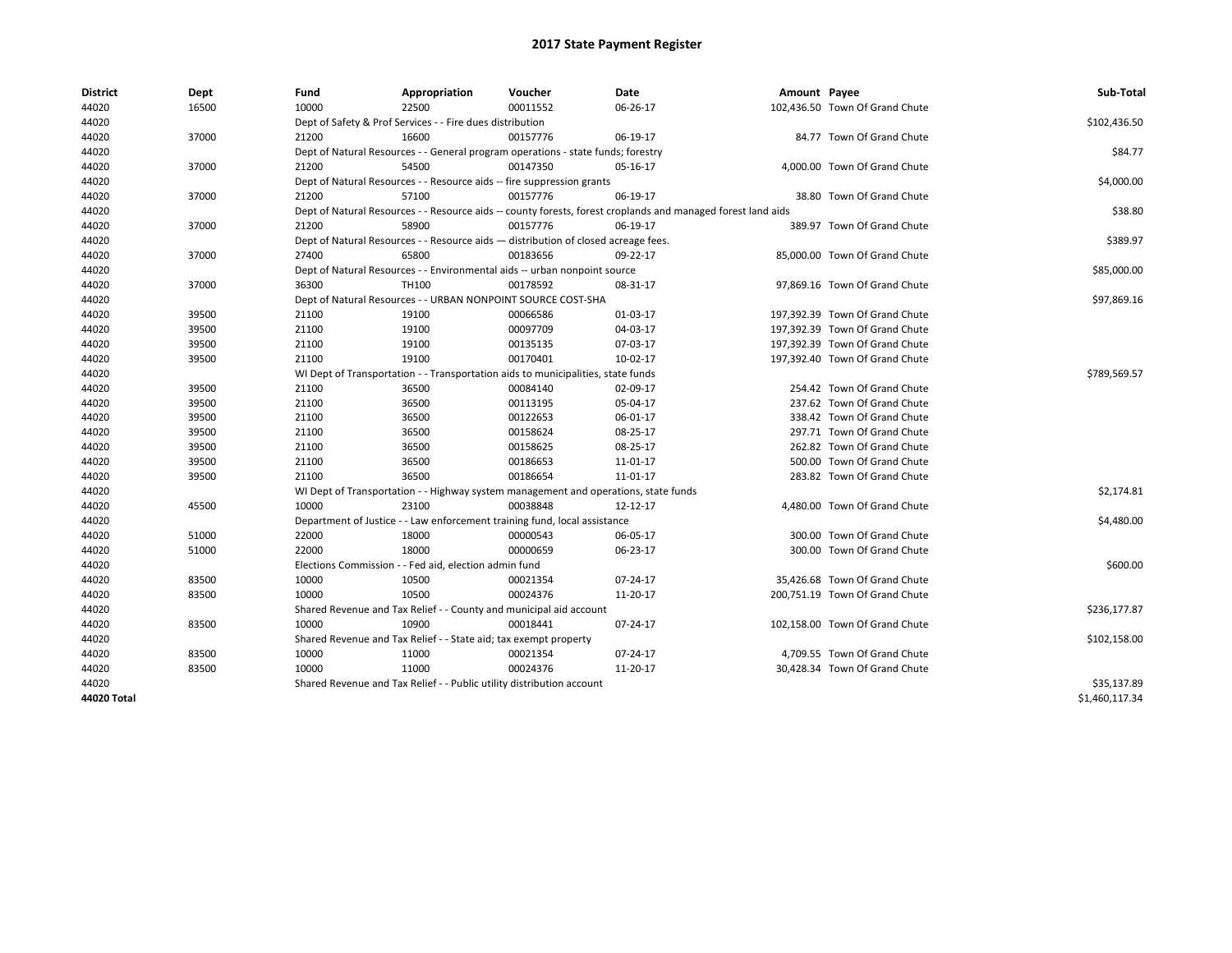| <b>District</b> | Dept  | Fund                                                                                                         | Appropriation                                                      | Voucher                                                                          | Date     | Amount Payee |                               | Sub-Total    |
|-----------------|-------|--------------------------------------------------------------------------------------------------------------|--------------------------------------------------------------------|----------------------------------------------------------------------------------|----------|--------------|-------------------------------|--------------|
| 44022           | 16500 | 10000                                                                                                        | 22500                                                              | 00011553                                                                         | 06-26-17 |              | 52,971.47 Greenville, Town of |              |
| 44022           |       |                                                                                                              | Dept of Safety & Prof Services - - Fire dues distribution          |                                                                                  |          |              |                               | \$52,971.47  |
| 44022           | 37000 | 10000                                                                                                        | 50300                                                              | 00126343                                                                         | 02-06-17 |              | 2,472.02 Greenville, Town of  |              |
| 44022           |       |                                                                                                              | Dept of Natural Resources - - Aids in lieu of taxes - general fund |                                                                                  |          |              |                               | \$2,472.02   |
| 44022           | 37000 | 21200                                                                                                        | 16600                                                              | 00157777                                                                         | 06-19-17 |              | 266.99 Greenville, Town of    |              |
| 44022           |       | Dept of Natural Resources - - General program operations - state funds; forestry                             |                                                                    | \$266.99                                                                         |          |              |                               |              |
| 44022           | 37000 | 21200                                                                                                        | 57100                                                              | 00157777                                                                         | 06-19-17 |              | 122.20 Greenville, Town of    |              |
| 44022           |       | Dept of Natural Resources - - Resource aids -- county forests, forest croplands and managed forest land aids |                                                                    | \$122.20                                                                         |          |              |                               |              |
| 44022           | 37000 | 21200                                                                                                        | 58900                                                              | 00157777                                                                         | 06-19-17 |              | 1,228.15 Greenville, Town of  |              |
| 44022           |       | Dept of Natural Resources - - Resource aids - distribution of closed acreage fees.                           |                                                                    | \$1,228.15                                                                       |          |              |                               |              |
| 44022           | 39500 | 21100                                                                                                        | 19100                                                              | 00066587                                                                         | 01-03-17 |              | 57,653.86 Greenville, Town of |              |
| 44022           | 39500 | 21100                                                                                                        | 19100                                                              | 00097710                                                                         | 04-03-17 |              | 57,653.86 Greenville, Town of |              |
| 44022           | 39500 | 21100                                                                                                        | 19100                                                              | 00135136                                                                         | 07-03-17 |              | 57,653.86 Greenville, Town of |              |
| 44022           | 39500 | 21100                                                                                                        | 19100                                                              | 00170402                                                                         | 10-02-17 |              | 57,653.88 Greenville, Town of |              |
| 44022           |       |                                                                                                              |                                                                    | WI Dept of Transportation - - Transportation aids to municipalities, state funds |          |              |                               | \$230,615.46 |
| 44022           | 83500 | 10000                                                                                                        | 10500                                                              | 00021355                                                                         | 07-24-17 |              | 11,317.61 Greenville, Town of |              |
| 44022           | 83500 | 10000                                                                                                        | 10500                                                              | 00024377                                                                         | 11-20-17 |              | 64,133.12 Greenville, Town of |              |
| 44022           |       |                                                                                                              |                                                                    | Shared Revenue and Tax Relief - - County and municipal aid account               |          |              |                               | \$75,450.73  |
| 44022           | 83500 | 10000                                                                                                        | 10900                                                              | 00018442                                                                         | 07-24-17 |              | 34,195.00 Greenville, Town of |              |
| 44022           |       |                                                                                                              | Shared Revenue and Tax Relief - - State aid; tax exempt property   |                                                                                  |          |              |                               | \$34,195.00  |
| 44022           | 83500 | 10000                                                                                                        | 11000                                                              | 00021355                                                                         | 07-24-17 |              | 1,190.50 Greenville, Town of  |              |
| 44022           | 83500 | 10000                                                                                                        | 11000                                                              | 00024377                                                                         | 11-20-17 |              | 6,968.10 Greenville, Town of  |              |
| 44022           |       | Shared Revenue and Tax Relief - - Public utility distribution account                                        |                                                                    | \$8,158.60                                                                       |          |              |                               |              |
| 44022           | 83500 | 52100                                                                                                        | 36300                                                              | 00015941                                                                         | 03-27-17 |              | 9,157.88 Greenville, Town of  |              |
| 44022           |       | Shared Revenue and Tax Relief - - Lottery and gaming credit                                                  |                                                                    | \$9,157.88                                                                       |          |              |                               |              |
| 44022 Total     |       |                                                                                                              |                                                                    |                                                                                  |          |              |                               | \$414,638.50 |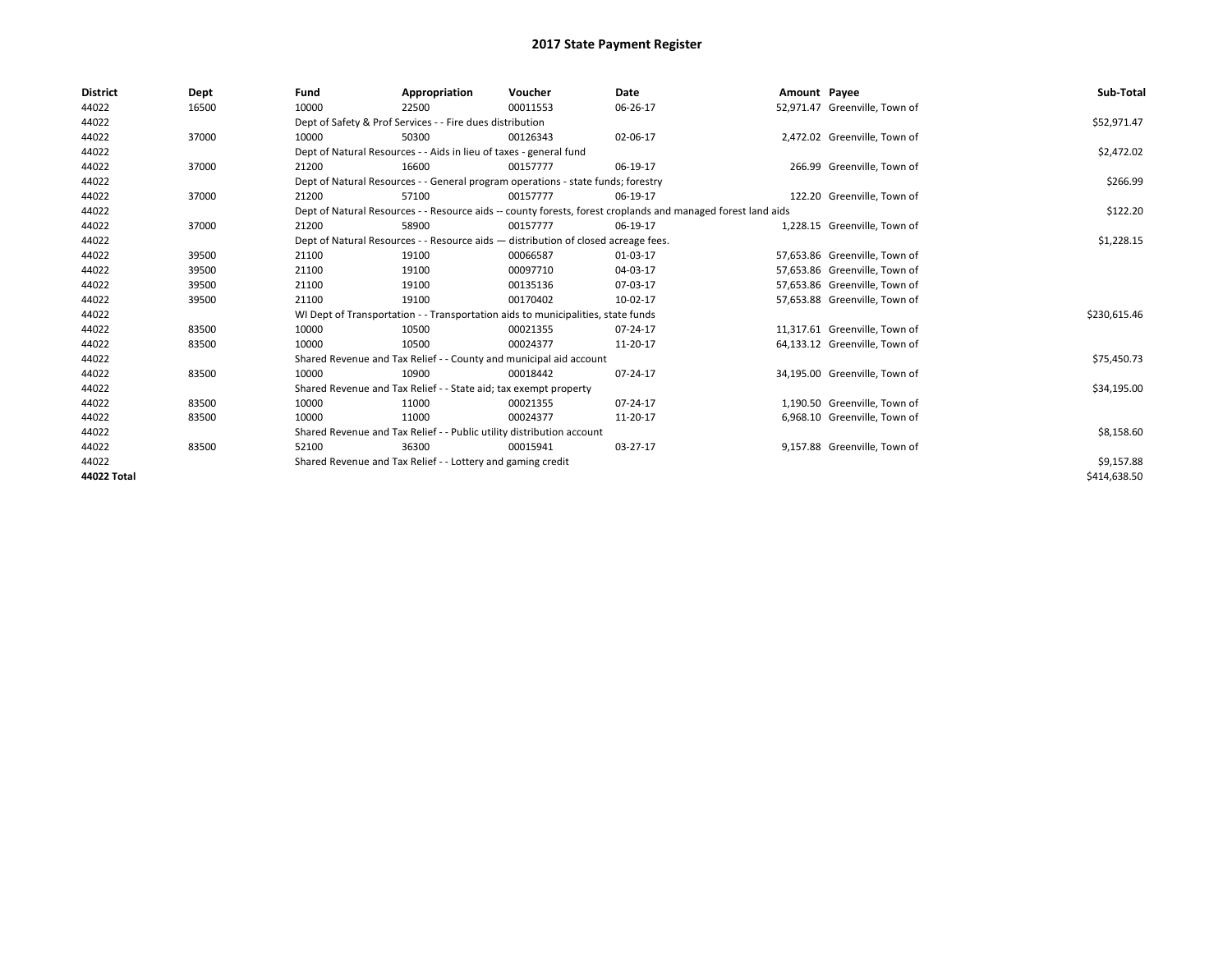| <b>District</b> | <b>Dept</b> | Fund  | Appropriation                                                                                                | Voucher  | Date     | Amount Payee |                            | Sub-Total   |  |  |  |
|-----------------|-------------|-------|--------------------------------------------------------------------------------------------------------------|----------|----------|--------------|----------------------------|-------------|--|--|--|
| 44024           | 16500       | 10000 | 22500                                                                                                        | 00011554 | 06-26-17 |              | 5,014.53 Town Of Hortonia  |             |  |  |  |
| 44024           |             |       | Dept of Safety & Prof Services - - Fire dues distribution                                                    |          |          |              |                            | \$5,014.53  |  |  |  |
| 44024           | 37000       | 10000 | 50300                                                                                                        | 00126339 | 02-06-17 |              | 787.12 Town Of Hortonia    |             |  |  |  |
| 44024           | 37000       | 10000 | 50300                                                                                                        | 00144079 | 04-21-17 |              | 37.13 Town Of Hortonia     |             |  |  |  |
| 44024           |             |       | Dept of Natural Resources - - Aids in lieu of taxes - general fund                                           |          |          |              |                            | \$824.25    |  |  |  |
| 44024           | 37000       | 21200 | 16600                                                                                                        | 00157778 | 06-19-17 |              | 370.82 Town Of Hortonia    |             |  |  |  |
| 44024           |             |       | Dept of Natural Resources - - General program operations - state funds; forestry                             |          |          |              |                            |             |  |  |  |
| 44024           | 37000       | 21200 | 57100                                                                                                        | 00157778 | 06-19-17 |              | 169.72 Town Of Hortonia    |             |  |  |  |
| 44024           |             |       | Dept of Natural Resources - - Resource aids -- county forests, forest croplands and managed forest land aids |          |          |              |                            |             |  |  |  |
| 44024           | 37000       | 21200 | 57900                                                                                                        | 00144078 | 04-21-17 |              | 3.71 Town Of Hortonia      |             |  |  |  |
| 44024           |             |       | Dept of Natural Resources - - Aids in lieu of taxes - sum sufficient                                         |          |          |              |                            |             |  |  |  |
| 44024           | 37000       | 21200 | 58900                                                                                                        | 00157778 | 06-19-17 |              | 1.705.80 Town Of Hortonia  |             |  |  |  |
| 44024           |             |       | Dept of Natural Resources - - Resource aids - distribution of closed acreage fees.                           |          |          |              |                            |             |  |  |  |
| 44024           | 39500       | 21100 | 19100                                                                                                        | 00066588 | 01-03-17 |              | 11,054.04 Town Of Hortonia |             |  |  |  |
| 44024           | 39500       | 21100 | 19100                                                                                                        | 00097711 | 04-03-17 |              | 11,054.04 Town Of Hortonia |             |  |  |  |
| 44024           | 39500       | 21100 | 19100                                                                                                        | 00135137 | 07-03-17 |              | 11,054.04 Town Of Hortonia |             |  |  |  |
| 44024           | 39500       | 21100 | 19100                                                                                                        | 00170403 | 10-02-17 |              | 11,054.04 Town Of Hortonia |             |  |  |  |
| 44024           |             |       | WI Dept of Transportation - - Transportation aids to municipalities, state funds                             |          |          |              |                            | \$44,216.16 |  |  |  |
| 44024           | 83500       | 10000 | 10500                                                                                                        | 00021356 | 07-24-17 |              | 501.45 Town Of Hortonia    |             |  |  |  |
| 44024           | 83500       | 10000 | 10500                                                                                                        | 00024378 | 11-20-17 |              | 9,865.12 Town Of Hortonia  |             |  |  |  |
| 44024           |             |       | Shared Revenue and Tax Relief - - County and municipal aid account                                           |          |          |              |                            | \$10,366.57 |  |  |  |
| 44024           | 83500       | 10000 | 10900                                                                                                        | 00018443 | 07-24-17 |              | 3.554.00 Town Of Hortonia  |             |  |  |  |
| 44024           |             |       | Shared Revenue and Tax Relief - - State aid; tax exempt property                                             |          |          |              |                            | \$3,554.00  |  |  |  |
| 44024           | 83500       | 10000 | 11000                                                                                                        | 00021356 | 07-24-17 |              | 32.34 Town Of Hortonia     |             |  |  |  |
| 44024           | 83500       | 10000 | 11000                                                                                                        | 00024378 | 11-20-17 |              | 174.63 Town Of Hortonia    |             |  |  |  |
| 44024           |             |       | Shared Revenue and Tax Relief - - Public utility distribution account                                        |          |          |              |                            | \$206.97    |  |  |  |
| 44024 Total     |             |       |                                                                                                              |          |          |              |                            | \$66,432.53 |  |  |  |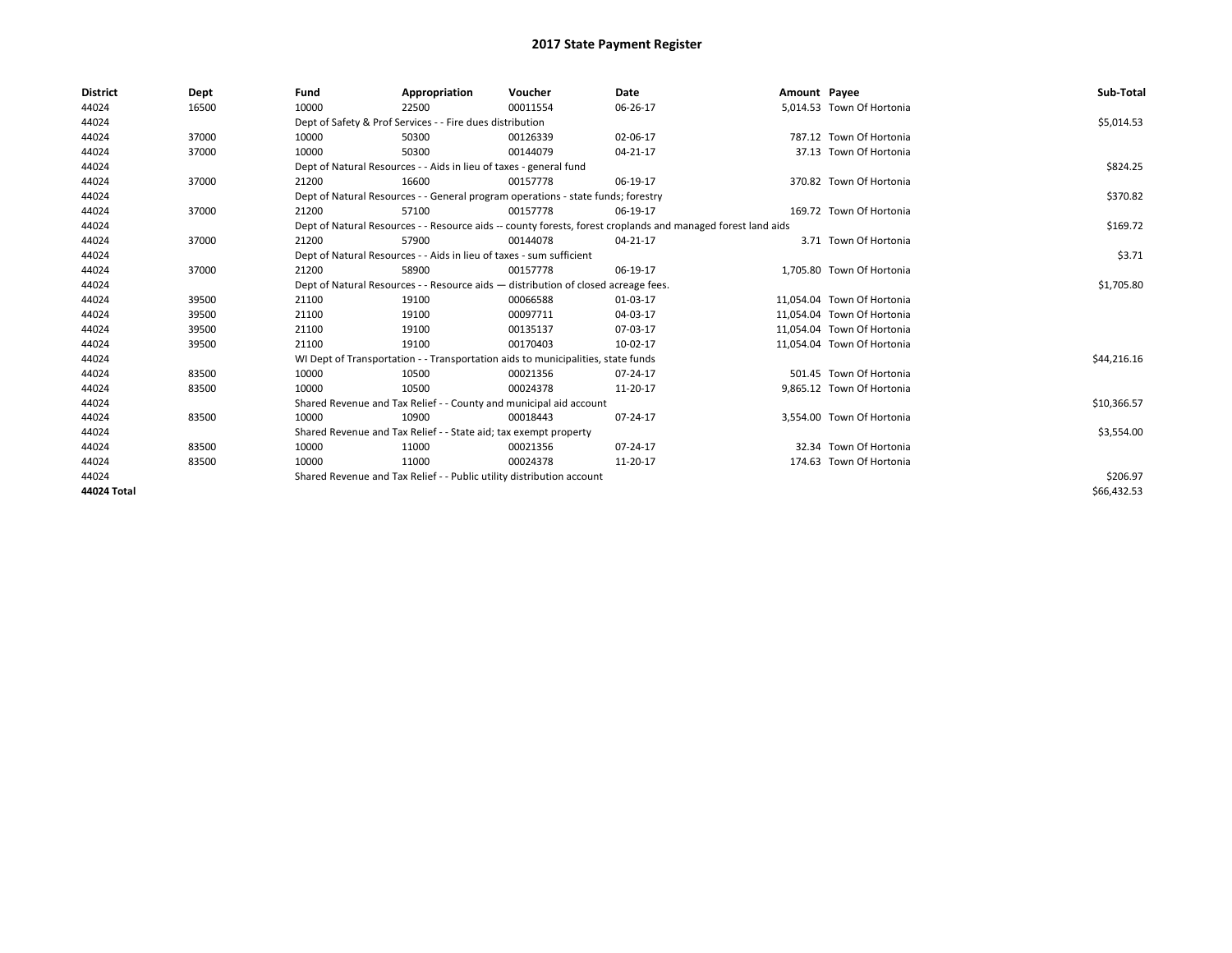| <b>District</b> | Dept  | Fund                                                                                                         | Appropriation                                                                       | Voucher     | <b>Date</b>                                                                                     | Amount Payee |                            | Sub-Total    |
|-----------------|-------|--------------------------------------------------------------------------------------------------------------|-------------------------------------------------------------------------------------|-------------|-------------------------------------------------------------------------------------------------|--------------|----------------------------|--------------|
| 44026           | 16500 | 10000                                                                                                        | 22500                                                                               | 00011555    | 06-26-17                                                                                        |              | 5,918.16 Town Of Kaukauna  |              |
| 44026           |       |                                                                                                              | Dept of Safety & Prof Services - - Fire dues distribution                           |             |                                                                                                 |              |                            | \$5,918.16   |
| 44026           | 37000 | 21200                                                                                                        | 16600                                                                               | 00157779    | 06-19-17                                                                                        |              | 14.86 Town Of Kaukauna     |              |
| 44026           |       |                                                                                                              | Dept of Natural Resources - - General program operations - state funds; forestry    |             |                                                                                                 |              |                            | \$14.86      |
| 44026           | 37000 | 21200                                                                                                        | 57100                                                                               | 00157779    | 06-19-17                                                                                        |              | 6.80 Town Of Kaukauna      |              |
| 44026           |       | Dept of Natural Resources - - Resource aids -- county forests, forest croplands and managed forest land aids |                                                                                     | \$6.80      |                                                                                                 |              |                            |              |
| 44026           | 37000 | 21200                                                                                                        | 58900                                                                               | 00157779    | 06-19-17                                                                                        |              | 68.34 Town Of Kaukauna     |              |
| 44026           |       | Dept of Natural Resources - - Resource aids - distribution of closed acreage fees.                           |                                                                                     | \$68.34     |                                                                                                 |              |                            |              |
| 44026           | 39500 | 21100                                                                                                        | 19100                                                                               | 00066589    | 01-03-17                                                                                        |              | 19,823.50 Town Of Kaukauna |              |
| 44026           | 39500 | 21100                                                                                                        | 19100                                                                               | 00097712    | 04-03-17                                                                                        |              | 19,823.50 Town Of Kaukauna |              |
| 44026           | 39500 | 21100                                                                                                        | 19100                                                                               | 00135138    | 07-03-17                                                                                        |              | 19.823.50 Town Of Kaukauna |              |
| 44026           | 39500 | 21100                                                                                                        | 19100                                                                               | 00170404    | 10-02-17                                                                                        |              | 19,823.52 Town Of Kaukauna |              |
| 44026           |       | WI Dept of Transportation - - Transportation aids to municipalities, state funds                             |                                                                                     | \$79,294.02 |                                                                                                 |              |                            |              |
| 44026           | 39500 | 21100                                                                                                        | 36500                                                                               | 00085104    | 02-13-17                                                                                        |              | 500.00 Town Of Kaukauna    |              |
| 44026           | 39500 | 21100                                                                                                        | 36500                                                                               | 00105294    | 04-12-17                                                                                        |              | 500.00 Town Of Kaukauna    |              |
| 44026           | 39500 | 21100                                                                                                        | 36500                                                                               | 00144229    | 07-21-17                                                                                        |              | 500.00 Town Of Kaukauna    |              |
| 44026           | 39500 | 21100                                                                                                        | 36500                                                                               | 00144230    | 07-21-17                                                                                        |              | 500.00 Town Of Kaukauna    |              |
| 44026           | 39500 | 21100                                                                                                        | 36500                                                                               | 00164322    | 09-13-17                                                                                        |              | 500.00 Town Of Kaukauna    |              |
| 44026           |       |                                                                                                              | WI Dept of Transportation - - Highway system management and operations, state funds |             |                                                                                                 |              |                            | \$2,500.00   |
| 44026           | 50500 | 10000                                                                                                        | 17400                                                                               | 00047464    | 04-28-17                                                                                        |              | 1,126.00 Town Of Kaukauna  |              |
| 44026           |       |                                                                                                              |                                                                                     |             | Department of Administration - - High-voltage transmission line annual impact fee distributions |              |                            | \$1,126.00   |
| 44026           | 83500 | 10000                                                                                                        | 10500                                                                               | 00021357    | 07-24-17                                                                                        |              | 1.235.09 Town Of Kaukauna  |              |
| 44026           | 83500 | 10000                                                                                                        | 10500                                                                               | 00024379    | 11-20-17                                                                                        |              | 11,594.52 Town Of Kaukauna |              |
| 44026           |       |                                                                                                              | Shared Revenue and Tax Relief - - County and municipal aid account                  |             |                                                                                                 |              |                            | \$12,829.61  |
| 44026           | 83500 | 10000                                                                                                        | 10900                                                                               | 00018444    | 07-24-17                                                                                        |              | 30.00 Town Of Kaukauna     |              |
| 44026           |       | Shared Revenue and Tax Relief - - State aid; tax exempt property                                             |                                                                                     | \$30.00     |                                                                                                 |              |                            |              |
| 44026           | 83500 | 10000                                                                                                        | 11000                                                                               | 00021357    | 07-24-17                                                                                        |              | 2.194.26 Town Of Kaukauna  |              |
| 44026           | 83500 | 10000                                                                                                        | 11000                                                                               | 00024379    | 11-20-17                                                                                        |              | 12,562.92 Town Of Kaukauna |              |
| 44026           |       | Shared Revenue and Tax Relief - - Public utility distribution account                                        |                                                                                     | \$14,757.18 |                                                                                                 |              |                            |              |
| 44026 Total     |       |                                                                                                              |                                                                                     |             |                                                                                                 |              |                            | \$116,544.97 |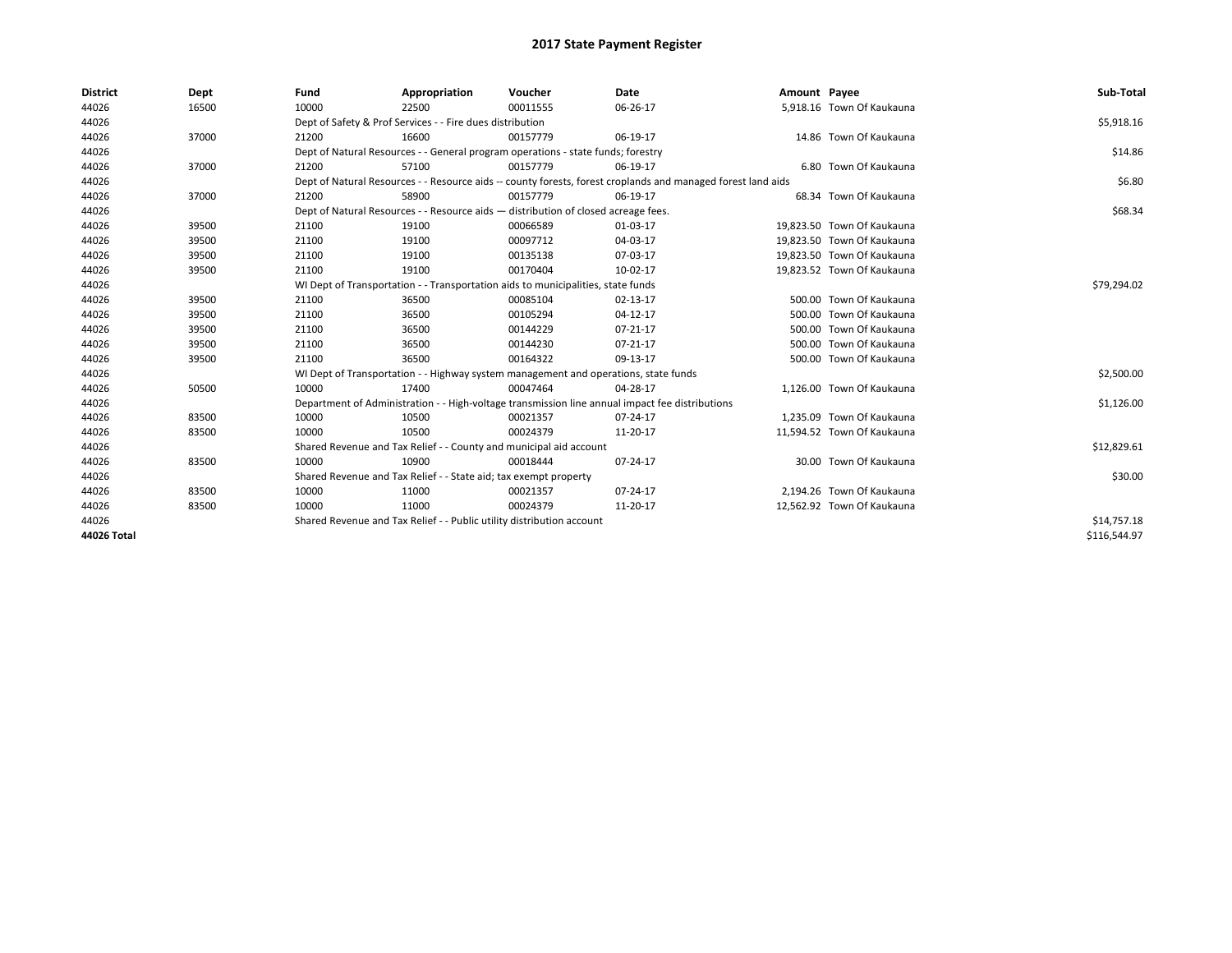| <b>District</b> | Dept  | Fund                                                                                                         | Appropriation                                                                      | Voucher  | Date     | Amount Payee |                           | Sub-Total   |
|-----------------|-------|--------------------------------------------------------------------------------------------------------------|------------------------------------------------------------------------------------|----------|----------|--------------|---------------------------|-------------|
| 44028           | 16500 | 10000                                                                                                        | 22500                                                                              | 00011556 | 06-26-17 |              | 2,726.13 Town Of Liberty  |             |
| 44028           |       |                                                                                                              | Dept of Safety & Prof Services - - Fire dues distribution                          |          |          |              |                           | \$2,726.13  |
| 44028           | 37000 | 10000                                                                                                        | 50300                                                                              | 00125718 | 02-06-17 |              | 8,039.01 Town Of Liberty  |             |
| 44028           | 37000 | 10000                                                                                                        | 50300                                                                              | 00125719 | 02-06-17 |              | 8,032.08 Town Of Liberty  |             |
| 44028           | 37000 | 10000                                                                                                        | 50300                                                                              | 00125720 | 02-06-17 |              | 2,343.57 Town Of Liberty  |             |
| 44028           | 37000 | 10000                                                                                                        | 50300                                                                              | 00142400 | 04-21-17 |              | 453.74 Town Of Liberty    |             |
| 44028           |       |                                                                                                              | Dept of Natural Resources - - Aids in lieu of taxes - general fund                 |          |          |              |                           | \$18,868.40 |
| 44028           | 37000 | 21200                                                                                                        | 16600                                                                              | 00157780 | 06-19-17 |              | 1,154.12 Town Of Liberty  |             |
| 44028           |       |                                                                                                              | Dept of Natural Resources - - General program operations - state funds; forestry   |          |          |              |                           | \$1,154.12  |
| 44028           | 37000 | 21200                                                                                                        | 57100                                                                              | 00157780 | 06-19-17 |              | 528.22 Town Of Liberty    |             |
| 44028           |       | Dept of Natural Resources - - Resource aids -- county forests, forest croplands and managed forest land aids |                                                                                    | \$528.22 |          |              |                           |             |
| 44028           | 37000 | 21200                                                                                                        | 58900                                                                              | 00157780 | 06-19-17 |              | 5,308.95 Town Of Liberty  |             |
| 44028           |       |                                                                                                              | Dept of Natural Resources - - Resource aids - distribution of closed acreage fees. |          |          |              |                           | \$5,308.95  |
| 44028           | 39500 | 21100                                                                                                        | 19100                                                                              | 00066590 | 01-03-17 |              | 12,810.13 Town Of Liberty |             |
| 44028           | 39500 | 21100                                                                                                        | 19100                                                                              | 00097713 | 04-03-17 |              | 12,810.13 Town Of Liberty |             |
| 44028           | 39500 | 21100                                                                                                        | 19100                                                                              | 00135139 | 07-03-17 |              | 12,810.13 Town Of Liberty |             |
| 44028           | 39500 | 21100                                                                                                        | 19100                                                                              | 00170405 | 10-02-17 |              | 12,810.15 Town Of Liberty |             |
| 44028           |       |                                                                                                              | WI Dept of Transportation - - Transportation aids to municipalities, state funds   |          |          |              |                           | \$51,240.54 |
| 44028           | 83500 | 10000                                                                                                        | 10500                                                                              | 00021358 | 07-24-17 |              | 2,641.93 Town Of Liberty  |             |
| 44028           | 83500 | 10000                                                                                                        | 10500                                                                              | 00024380 | 11-20-17 |              | 14,970.96 Town Of Liberty |             |
| 44028           |       |                                                                                                              | Shared Revenue and Tax Relief - - County and municipal aid account                 |          |          |              |                           | \$17,612.89 |
| 44028           | 83500 | 10000                                                                                                        | 10900                                                                              | 00018445 | 07-24-17 |              | 2.00 Town Of Liberty      |             |
| 44028           |       | Shared Revenue and Tax Relief - - State aid; tax exempt property                                             |                                                                                    | \$2.00   |          |              |                           |             |
| 44028 Total     |       |                                                                                                              |                                                                                    |          |          |              |                           | \$97,441.25 |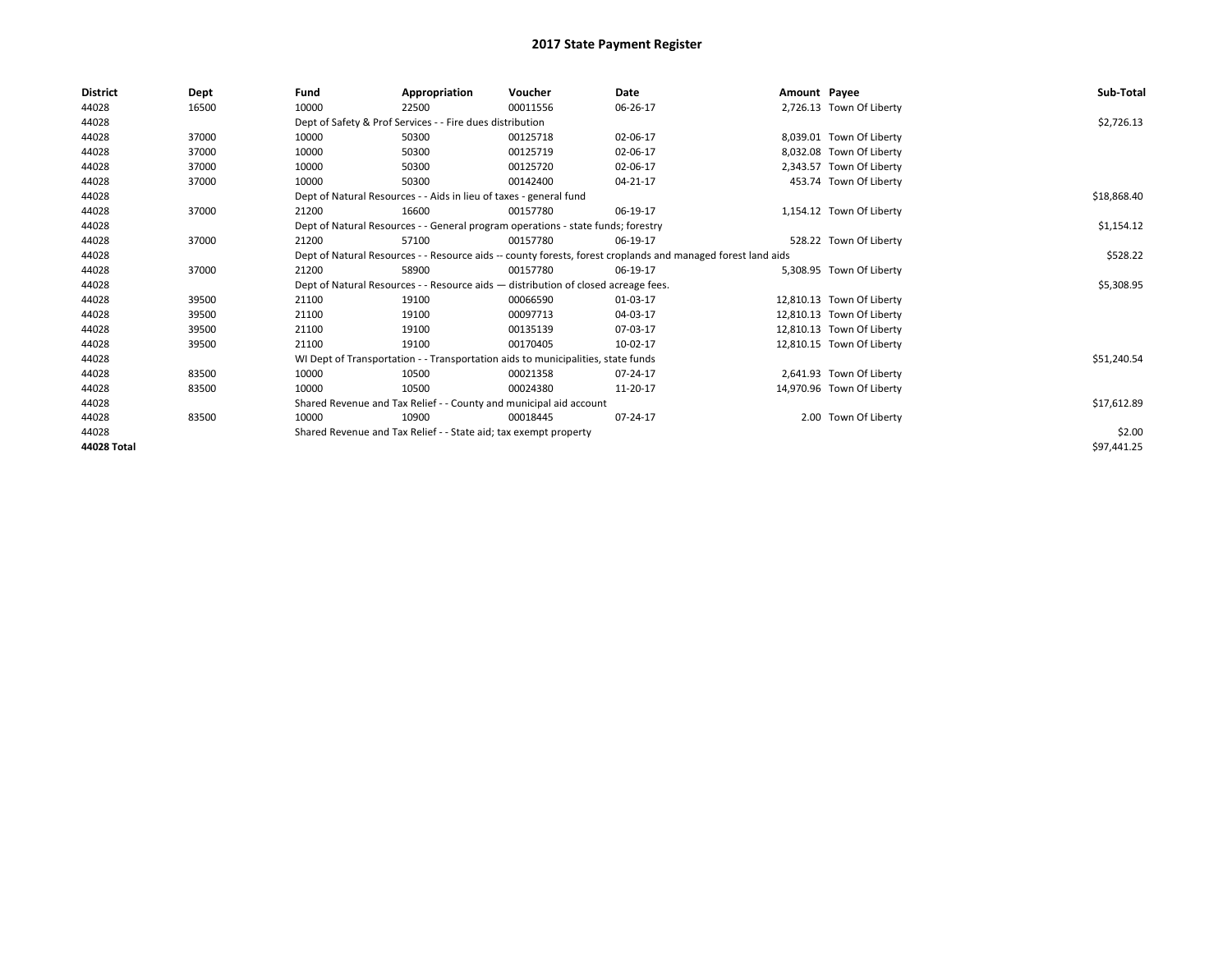| <b>District</b> | Dept  | Fund                                                                                                         | Appropriation                                                      | Voucher                                                                          | <b>Date</b> | Amount Payee |                         | Sub-Total    |
|-----------------|-------|--------------------------------------------------------------------------------------------------------------|--------------------------------------------------------------------|----------------------------------------------------------------------------------|-------------|--------------|-------------------------|--------------|
| 44030           | 16500 | 10000                                                                                                        | 22500                                                              | 00012431                                                                         | 06-30-17    |              | 2.801.74 Town Of Maine  |              |
| 44030           |       |                                                                                                              | Dept of Safety & Prof Services - - Fire dues distribution          |                                                                                  |             |              |                         | \$2,801.74   |
| 44030           | 37000 | 10000                                                                                                        | 50300                                                              | 00125938                                                                         | 02-06-17    |              | 37,582.17 Town Of Maine |              |
| 44030           | 37000 | 10000                                                                                                        | 50300                                                              | 00142977                                                                         | 04-21-17    |              | 1,732.60 Town Of Maine  |              |
| 44030           |       |                                                                                                              | Dept of Natural Resources - - Aids in lieu of taxes - general fund |                                                                                  |             |              |                         | \$39,314.77  |
| 44030           | 37000 | 21200                                                                                                        | 16600                                                              | 00157781                                                                         | 06-19-17    |              | 1,551.42 Town Of Maine  |              |
| 44030           |       |                                                                                                              |                                                                    | Dept of Natural Resources - - General program operations - state funds; forestry |             |              |                         | \$1,551.42   |
| 44030           | 37000 | 21200                                                                                                        | 57100                                                              | 00157781                                                                         | 06-19-17    |              | 716.95 Town Of Maine    |              |
| 44030           |       | Dept of Natural Resources - - Resource aids -- county forests, forest croplands and managed forest land aids |                                                                    | \$716.95                                                                         |             |              |                         |              |
| 44030           | 37000 | 21200                                                                                                        | 57900                                                              | 00142978                                                                         | 04-21-17    |              | 1,009.25 Town Of Maine  |              |
| 44030           |       | Dept of Natural Resources - - Aids in lieu of taxes - sum sufficient                                         |                                                                    | \$1,009.25                                                                       |             |              |                         |              |
| 44030           | 37000 | 21200                                                                                                        | 58900                                                              | 00157781                                                                         | 06-19-17    |              | 7,136.54 Town Of Maine  |              |
| 44030           |       | Dept of Natural Resources - - Resource aids - distribution of closed acreage fees.                           |                                                                    | \$7,136.54                                                                       |             |              |                         |              |
| 44030           | 39500 | 21100                                                                                                        | 19100                                                              | 00066591                                                                         | 01-03-17    |              | 16,751.71 Town Of Maine |              |
| 44030           | 39500 | 21100                                                                                                        | 19100                                                              | 00097714                                                                         | 04-03-17    |              | 16,751.71 Town Of Maine |              |
| 44030           | 39500 | 21100                                                                                                        | 19100                                                              | 00135140                                                                         | 07-03-17    |              | 16.751.71 Town Of Maine |              |
| 44030           | 39500 | 21100                                                                                                        | 19100                                                              | 00170406                                                                         | 10-02-17    |              | 16,751.73 Town Of Maine |              |
| 44030           |       |                                                                                                              |                                                                    | WI Dept of Transportation - - Transportation aids to municipalities, state funds |             |              |                         | \$67,006.86  |
| 44030           | 83500 | 10000                                                                                                        | 10500                                                              | 00021359                                                                         | 07-24-17    |              | 5.503.85 Town Of Maine  |              |
| 44030           | 83500 | 10000                                                                                                        | 10500                                                              | 00024381                                                                         | 11-20-17    |              | 31,188.46 Town Of Maine |              |
| 44030           |       |                                                                                                              |                                                                    | Shared Revenue and Tax Relief - - County and municipal aid account               |             |              |                         | \$36,692.31  |
| 44030           | 83500 | 10000                                                                                                        | 10900                                                              | 00018446                                                                         | 07-24-17    |              | 3.00 Town Of Maine      |              |
| 44030           |       | Shared Revenue and Tax Relief - - State aid; tax exempt property                                             |                                                                    | \$3.00                                                                           |             |              |                         |              |
| 44030           | 83500 | 10000                                                                                                        | 50100                                                              | 00015349                                                                         | 01-31-17    |              | 135.82 Town Of Maine    |              |
| 44030           |       | Shared Revenue and Tax Relief - - Payments for municipal services                                            |                                                                    | \$135.82                                                                         |             |              |                         |              |
| 44030 Total     |       |                                                                                                              |                                                                    |                                                                                  |             |              |                         | \$156,368.66 |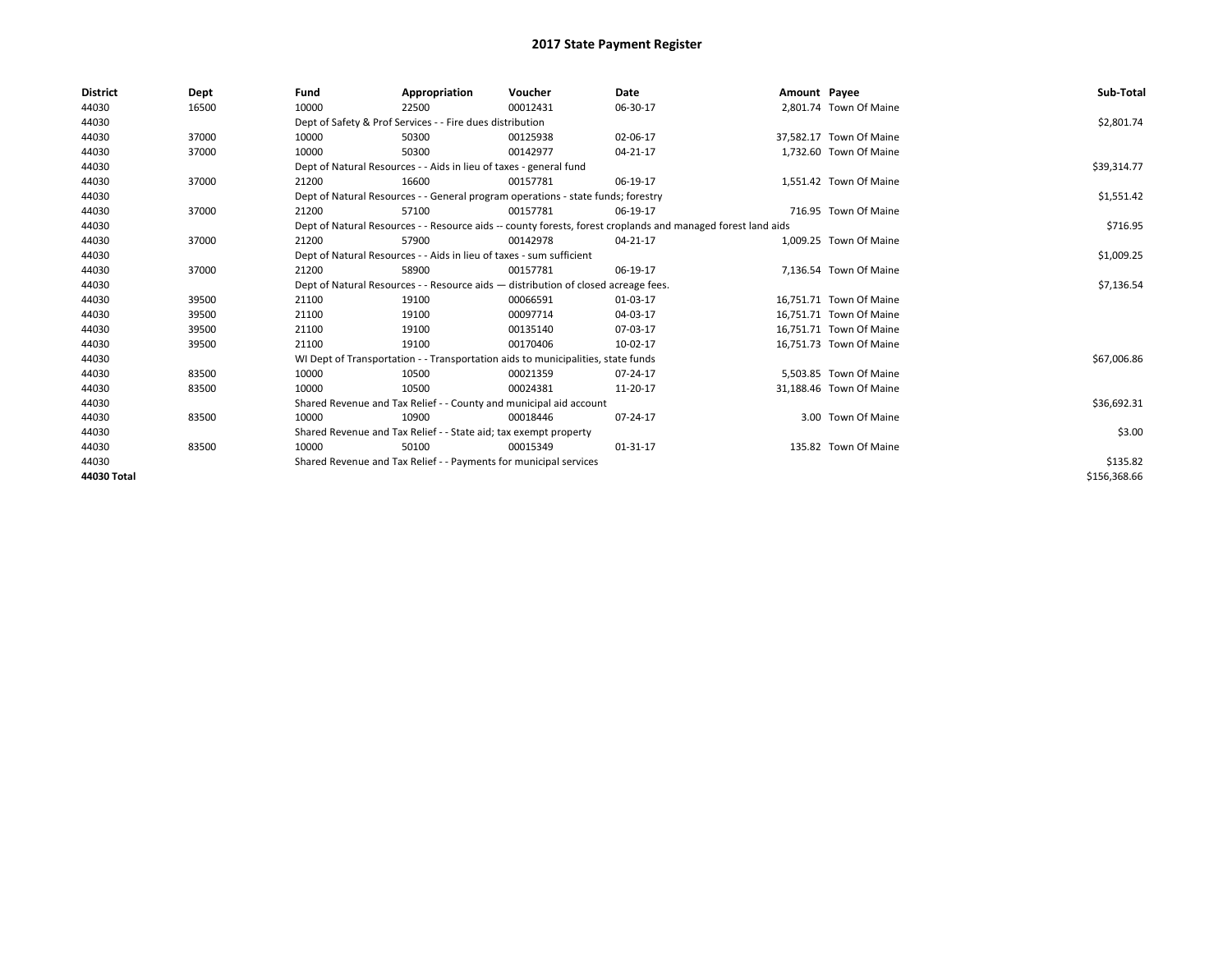| <b>District</b> | Dept  | Fund                                                                                                         | Appropriation                                                                    | Voucher    | Date                                                                                            | Amount Payee |                               | Sub-Total    |
|-----------------|-------|--------------------------------------------------------------------------------------------------------------|----------------------------------------------------------------------------------|------------|-------------------------------------------------------------------------------------------------|--------------|-------------------------------|--------------|
| 44032           | 16500 | 10000                                                                                                        | 22500                                                                            | 00011557   | 06-26-17                                                                                        |              | 1,981.68 Town of Maple Creek  |              |
| 44032           |       |                                                                                                              | Dept of Safety & Prof Services - - Fire dues distribution                        |            |                                                                                                 |              |                               | \$1,981.68   |
| 44032           | 37000 | 10000                                                                                                        | 50300                                                                            | 00126327   | 02-06-17                                                                                        |              | 14.19 Town of Maple Creek     |              |
| 44032           |       |                                                                                                              | Dept of Natural Resources - - Aids in lieu of taxes - general fund               |            |                                                                                                 |              |                               | \$14.19      |
| 44032           | 37000 | 21200                                                                                                        | 16600                                                                            | 00157782   | 06-19-17                                                                                        |              | 358.68 Town of Maple Creek    |              |
| 44032           |       |                                                                                                              | Dept of Natural Resources - - General program operations - state funds; forestry |            |                                                                                                 |              |                               | \$358.68     |
| 44032           | 37000 | 21200                                                                                                        | 57100                                                                            | 00157782   | 06-19-17                                                                                        |              | 166.16 Town of Maple Creek    |              |
| 44032           |       | Dept of Natural Resources - - Resource aids -- county forests, forest croplands and managed forest land aids |                                                                                  | \$166.16   |                                                                                                 |              |                               |              |
| 44032           | 37000 | 21200                                                                                                        | 58900                                                                            | 00157782   | 06-19-17                                                                                        |              | 1,649.93 Town of Maple Creek  |              |
| 44032           |       | Dept of Natural Resources - - Resource aids - distribution of closed acreage fees.                           |                                                                                  | \$1,649.93 |                                                                                                 |              |                               |              |
| 44032           | 39500 | 21100                                                                                                        | 19100                                                                            | 00066592   | 01-03-17                                                                                        |              | 12,088.98 Town of Maple Creek |              |
| 44032           | 39500 | 21100                                                                                                        | 19100                                                                            | 00097715   | 04-03-17                                                                                        |              | 12,088.98 Town of Maple Creek |              |
| 44032           | 39500 | 21100                                                                                                        | 19100                                                                            | 00135141   | 07-03-17                                                                                        |              | 12,088.98 Town of Maple Creek |              |
| 44032           | 39500 | 21100                                                                                                        | 19100                                                                            | 00170407   | 10-02-17                                                                                        |              | 12,088.98 Town of Maple Creek |              |
| 44032           |       |                                                                                                              | WI Dept of Transportation - - Transportation aids to municipalities, state funds |            |                                                                                                 |              |                               | \$48,355.92  |
| 44032           | 50500 | 10000                                                                                                        | 17400                                                                            | 00047465   | 04-28-17                                                                                        |              | 34,987.00 Town of Maple Creek |              |
| 44032           |       |                                                                                                              |                                                                                  |            | Department of Administration - - High-voltage transmission line annual impact fee distributions |              |                               | \$34,987.00  |
| 44032           | 83500 | 10000                                                                                                        | 10500                                                                            | 00021360   | 07-24-17                                                                                        |              | 7,675.18 Town of Maple Creek  |              |
| 44032           | 83500 | 10000                                                                                                        | 10500                                                                            | 00024382   | 11-20-17                                                                                        |              | 43,492.67 Town of Maple Creek |              |
| 44032           |       |                                                                                                              | Shared Revenue and Tax Relief - - County and municipal aid account               |            |                                                                                                 |              |                               | \$51,167.85  |
| 44032           | 83500 | 10000                                                                                                        | 10900                                                                            | 00018447   | 07-24-17                                                                                        |              | 5.00 Town of Maple Creek      |              |
| 44032           |       |                                                                                                              | Shared Revenue and Tax Relief - - State aid; tax exempt property                 |            |                                                                                                 |              |                               | \$5.00       |
| 44032           | 83500 | 10000                                                                                                        | 11000                                                                            | 00021360   | 07-24-17                                                                                        |              | 614.29 Town of Maple Creek    |              |
| 44032           | 83500 | 10000                                                                                                        | 11000                                                                            | 00024382   | 11-20-17                                                                                        |              | 4,580.28 Town of Maple Creek  |              |
| 44032           |       | Shared Revenue and Tax Relief - - Public utility distribution account                                        |                                                                                  | \$5,194.57 |                                                                                                 |              |                               |              |
| 44032 Total     |       |                                                                                                              |                                                                                  |            |                                                                                                 |              |                               | \$143,880.98 |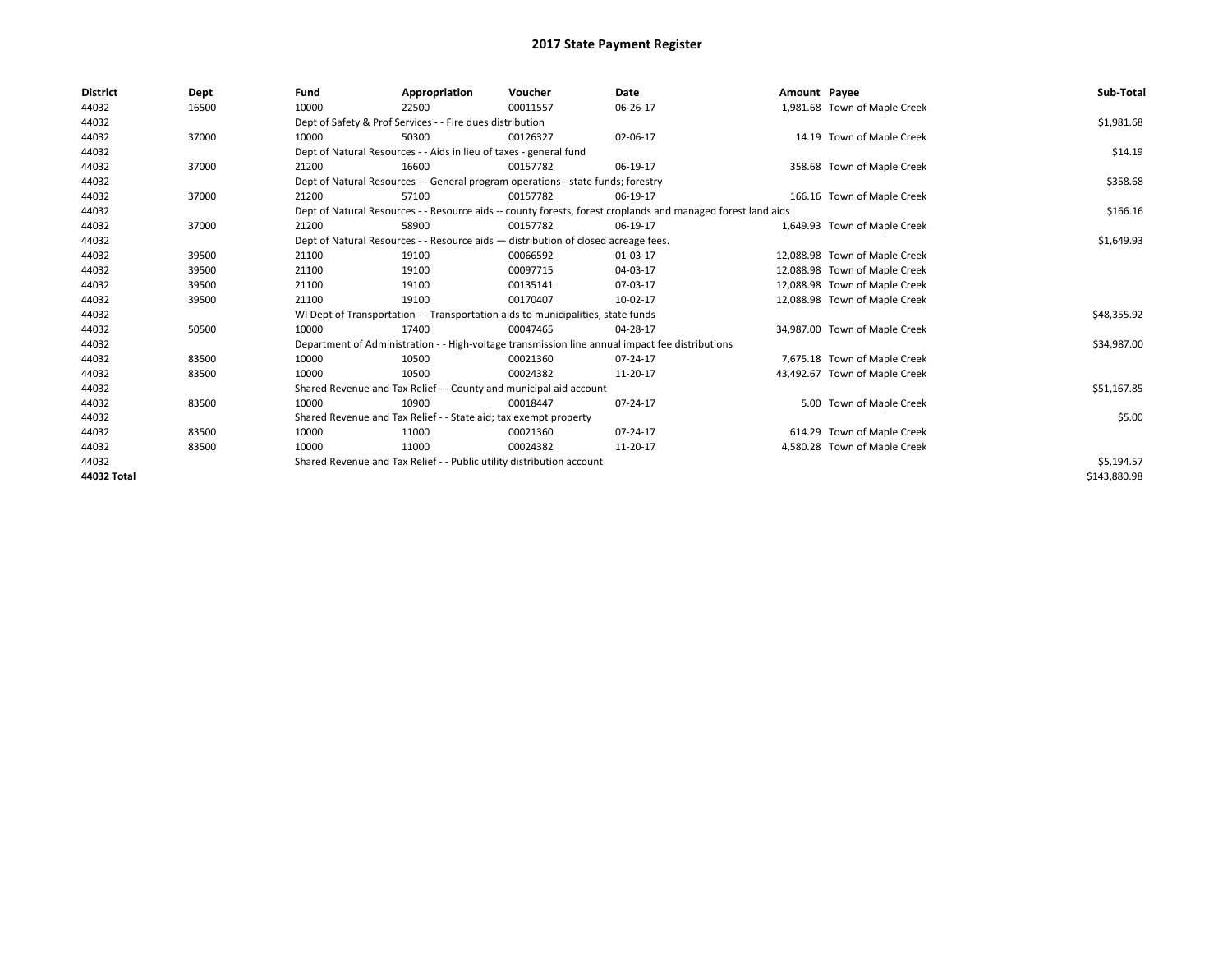| <b>District</b> | Dept  | Fund                                                                             | Appropriation                                                                      | Voucher  | Date                                                                                                         | Amount Payee |                           | Sub-Total    |  |  |  |
|-----------------|-------|----------------------------------------------------------------------------------|------------------------------------------------------------------------------------|----------|--------------------------------------------------------------------------------------------------------------|--------------|---------------------------|--------------|--|--|--|
| 44034           | 16500 | 10000                                                                            | 22500                                                                              | 00011558 | 06-26-17                                                                                                     |              | 8,389.85 Town Of Oneida   |              |  |  |  |
| 44034           |       |                                                                                  | Dept of Safety & Prof Services - - Fire dues distribution                          |          |                                                                                                              |              |                           | \$8,389.85   |  |  |  |
| 44034           | 37000 | 21200                                                                            | 16600                                                                              | 00157783 | 06-19-17                                                                                                     |              | 247.30 Town Of Oneida     |              |  |  |  |
| 44034           |       |                                                                                  | Dept of Natural Resources - - General program operations - state funds; forestry   |          |                                                                                                              |              |                           | \$247.30     |  |  |  |
| 44034           | 37000 | 21200                                                                            | 57100                                                                              | 00157783 | 06-19-17                                                                                                     |              | 129.05 Town Of Oneida     |              |  |  |  |
| 44034           |       |                                                                                  |                                                                                    |          | Dept of Natural Resources - - Resource aids -- county forests, forest croplands and managed forest land aids |              |                           | \$129.05     |  |  |  |
| 44034           | 37000 | 21200                                                                            | 58300                                                                              | 00147313 | 05-16-17                                                                                                     |              | 3,367.48 Town Of Oneida   |              |  |  |  |
| 44034           |       |                                                                                  | Dept of Natural Resources - - Recreation and resource aids, federal funds          |          |                                                                                                              |              |                           | \$3,367.48   |  |  |  |
| 44034           | 37000 | 21200                                                                            | 58900                                                                              | 00157783 | 06-19-17                                                                                                     |              | 1,137.59 Town Of Oneida   |              |  |  |  |
| 44034           |       |                                                                                  | Dept of Natural Resources - - Resource aids - distribution of closed acreage fees. |          |                                                                                                              |              |                           |              |  |  |  |
| 44034           | 39500 | 21100                                                                            | 19100                                                                              | 00066593 | 01-03-17                                                                                                     |              | 43,935.40 Town Of Oneida  |              |  |  |  |
| 44034           | 39500 | 21100                                                                            | 19100                                                                              | 00097716 | 04-03-17                                                                                                     |              | 43,935.40 Town Of Oneida  |              |  |  |  |
| 44034           | 39500 | 21100                                                                            | 19100                                                                              | 00135142 | 07-03-17                                                                                                     |              | 43,935.40 Town Of Oneida  |              |  |  |  |
| 44034           | 39500 | 21100                                                                            | 19100                                                                              | 00170408 | 10-02-17                                                                                                     |              | 43,935.42 Town Of Oneida  |              |  |  |  |
| 44034           |       | WI Dept of Transportation - - Transportation aids to municipalities, state funds | \$175,741.62                                                                       |          |                                                                                                              |              |                           |              |  |  |  |
| 44034           | 45500 | 10000                                                                            | 23100                                                                              | 00038653 | 12-12-17                                                                                                     |              | 3,040.00 Town Of Oneida   |              |  |  |  |
| 44034           |       |                                                                                  | Department of Justice - - Law enforcement training fund, local assistance          |          |                                                                                                              |              |                           | \$3,040.00   |  |  |  |
| 44034           | 45500 | 10000                                                                            | 24100                                                                              | 00037905 | 11-21-17                                                                                                     |              | 3,088.47 Town Of Oneida   |              |  |  |  |
| 44034           |       |                                                                                  | Department of Justice - - Federal aid, state operations                            |          |                                                                                                              |              |                           | \$3,088.47   |  |  |  |
| 44034           | 83500 | 10000                                                                            | 10500                                                                              | 00021361 | 07-24-17                                                                                                     |              | 38.288.25 Town Of Oneida  |              |  |  |  |
| 44034           | 83500 | 10000                                                                            | 10500                                                                              | 00024383 | 11-20-17                                                                                                     |              | 216,966.72 Town Of Oneida |              |  |  |  |
| 44034           |       |                                                                                  | Shared Revenue and Tax Relief - - County and municipal aid account                 |          |                                                                                                              |              |                           | \$255,254.97 |  |  |  |
| 44034           | 83500 | 10000                                                                            | 10900                                                                              | 00018448 | 07-24-17                                                                                                     |              | 7.00 Town Of Oneida       |              |  |  |  |
| 44034           |       |                                                                                  | Shared Revenue and Tax Relief - - State aid; tax exempt property                   |          |                                                                                                              |              |                           | \$7.00       |  |  |  |
| 44034           | 83500 | 10000                                                                            | 11000                                                                              | 00021361 | 07-24-17                                                                                                     |              | 1,291.39 Town Of Oneida   |              |  |  |  |
| 44034           | 83500 | 10000                                                                            | 11000                                                                              | 00024383 | 11-20-17                                                                                                     |              | 7,535.16 Town Of Oneida   |              |  |  |  |
| 44034           |       |                                                                                  | Shared Revenue and Tax Relief - - Public utility distribution account              |          |                                                                                                              |              |                           | \$8,826.55   |  |  |  |
| 44034           | 83500 | 10000                                                                            | 50100                                                                              | 00015350 | 01-31-17                                                                                                     |              | 280.97 Town Of Oneida     |              |  |  |  |
| 44034           |       | Shared Revenue and Tax Relief - - Payments for municipal services                |                                                                                    | \$280.97 |                                                                                                              |              |                           |              |  |  |  |
| 44034 Total     |       |                                                                                  |                                                                                    |          |                                                                                                              |              |                           | \$459,510.85 |  |  |  |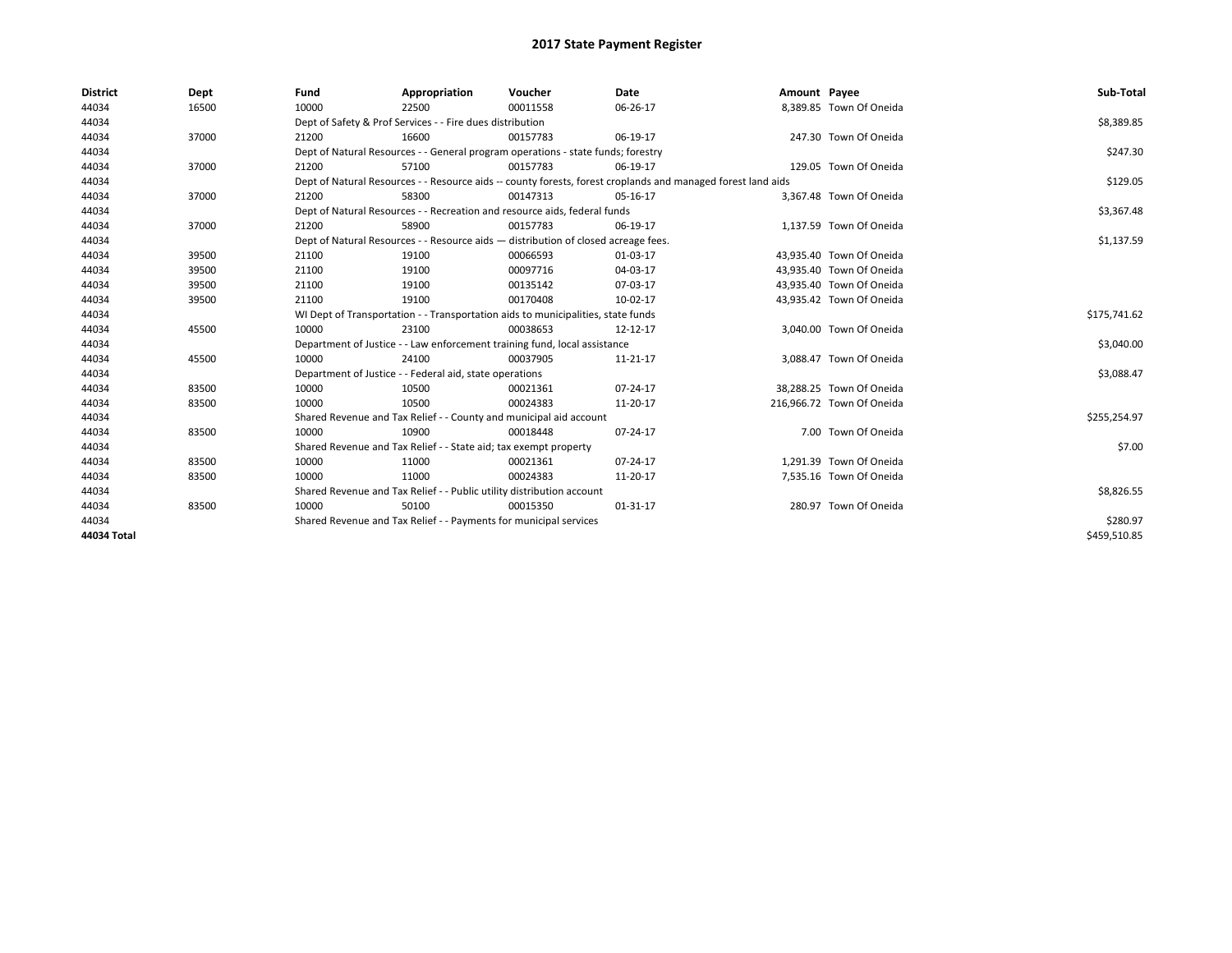| <b>District</b> | Dept  | Fund  | Appropriation                                                                                                | Voucher  | Date     | Amount Payee |                          | Sub-Total    |  |  |
|-----------------|-------|-------|--------------------------------------------------------------------------------------------------------------|----------|----------|--------------|--------------------------|--------------|--|--|
| 44036           | 16500 | 10000 | 22500                                                                                                        | 00011559 | 06-27-17 |              | 4.450.72 Town Of Osborn  |              |  |  |
| 44036           |       |       | Dept of Safety & Prof Services - - Fire dues distribution                                                    |          |          |              |                          | \$4,450.72   |  |  |
| 44036           | 37000 | 21200 | 16600                                                                                                        | 00157784 | 06-19-17 |              | 176.87 Town Of Osborn    |              |  |  |
| 44036           |       |       | Dept of Natural Resources - - General program operations - state funds; forestry                             |          |          |              |                          | \$176.87     |  |  |
| 44036           | 37000 | 21200 | 57100                                                                                                        | 00157784 | 06-19-17 |              | 92.27 Town Of Osborn     |              |  |  |
| 44036           |       |       | Dept of Natural Resources - - Resource aids -- county forests, forest croplands and managed forest land aids |          |          |              |                          | \$92.27      |  |  |
| 44036           | 37000 | 21200 | 58900                                                                                                        | 00157784 | 06-19-17 |              | 813.62 Town Of Osborn    |              |  |  |
| 44036           |       |       | Dept of Natural Resources - - Resource aids - distribution of closed acreage fees.                           |          | \$813.62 |              |                          |              |  |  |
| 44036           | 39500 | 21100 | 19100                                                                                                        | 00066594 | 01-03-17 |              | 15,298.39 Town Of Osborn |              |  |  |
| 44036           | 39500 | 21100 | 19100                                                                                                        | 00097717 | 04-03-17 |              | 15.298.39 Town Of Osborn |              |  |  |
| 44036           | 39500 | 21100 | 19100                                                                                                        | 00135143 | 07-03-17 |              | 15,298.39 Town Of Osborn |              |  |  |
| 44036           | 39500 | 21100 | 19100                                                                                                        | 00170409 | 10-02-17 |              | 15,298.41 Town Of Osborn |              |  |  |
| 44036           |       |       | WI Dept of Transportation - - Transportation aids to municipalities, state funds                             |          |          |              |                          | \$61,193.58  |  |  |
| 44036           | 50500 | 10000 | 17400                                                                                                        | 00047466 | 09-12-17 |              | 70,793.00 Town Of Osborn |              |  |  |
| 44036           |       |       | Department of Administration - - High-voltage transmission line annual impact fee distributions              |          |          |              |                          | \$70,793.00  |  |  |
| 44036           | 83500 | 10000 | 10500                                                                                                        | 00021362 | 07-24-17 |              | 2.795.96 Town Of Osborn  |              |  |  |
| 44036           | 83500 | 10000 | 10500                                                                                                        | 00024384 | 11-20-17 |              | 15,843.80 Town Of Osborn |              |  |  |
| 44036           |       |       | Shared Revenue and Tax Relief - - County and municipal aid account                                           |          |          |              |                          | \$18,639.76  |  |  |
| 44036           | 83500 | 10000 | 10900                                                                                                        | 00018449 | 07-24-17 |              | 24.00 Town Of Osborn     |              |  |  |
| 44036           |       |       | Shared Revenue and Tax Relief - - State aid; tax exempt property                                             |          |          |              |                          | \$24.00      |  |  |
| 44036           | 83500 | 10000 | 11000                                                                                                        | 00021362 | 07-24-17 |              | 31.98 Town Of Osborn     |              |  |  |
| 44036           | 83500 | 10000 | 11000                                                                                                        | 00024384 | 11-20-17 |              | 83.07 Town Of Osborn     |              |  |  |
| 44036           |       |       | Shared Revenue and Tax Relief - - Public utility distribution account                                        |          |          |              |                          |              |  |  |
| 44036 Total     |       |       |                                                                                                              |          |          |              |                          | \$156,298.87 |  |  |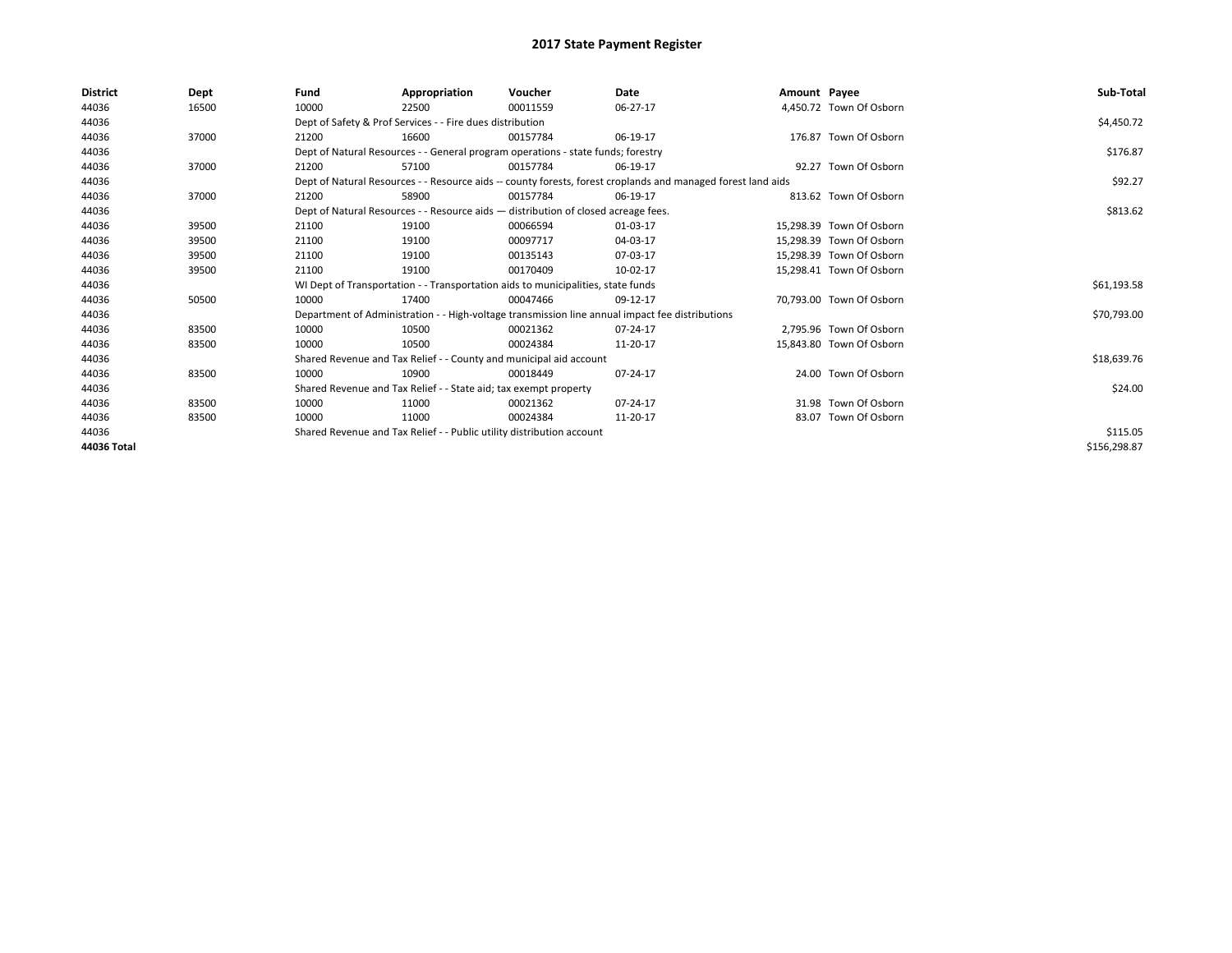| <b>District</b> | Dept  | Fund                                                                  | Appropriation                                                                                                | Voucher    | <b>Date</b> | Amount Payee |                           | Sub-Total    |  |
|-----------------|-------|-----------------------------------------------------------------------|--------------------------------------------------------------------------------------------------------------|------------|-------------|--------------|---------------------------|--------------|--|
| 44038           | 16500 | 10000                                                                 | 22500                                                                                                        | 00011560   | 06-26-17    |              | 4,481.52 Town Of Seymour  |              |  |
| 44038           |       |                                                                       | Dept of Safety & Prof Services - - Fire dues distribution                                                    |            |             |              |                           | \$4,481.52   |  |
| 44038           | 37000 | 10000                                                                 | 50300                                                                                                        | 00125724   | 02-06-17    |              | 608.24 Town Of Seymour    |              |  |
| 44038           |       |                                                                       | Dept of Natural Resources - - Aids in lieu of taxes - general fund                                           |            |             |              |                           | \$608.24     |  |
| 44038           | 37000 | 21200                                                                 | 16600                                                                                                        | 00157785   | 06-19-17    |              | 58.56 Town Of Seymour     |              |  |
| 44038           |       |                                                                       | Dept of Natural Resources - - General program operations - state funds; forestry                             |            |             |              |                           |              |  |
| 44038           | 37000 | 21200                                                                 | 57100                                                                                                        | 00157785   | 06-19-17    |              | 26.80 Town Of Seymour     |              |  |
| 44038           |       |                                                                       | Dept of Natural Resources - - Resource aids -- county forests, forest croplands and managed forest land aids |            |             |              |                           | \$26.80      |  |
| 44038           | 37000 | 21200                                                                 | 58900                                                                                                        | 00157785   | 06-19-17    |              | 269.36 Town Of Seymour    |              |  |
| 44038           |       |                                                                       | Dept of Natural Resources - - Resource aids - distribution of closed acreage fees.                           |            |             |              |                           | \$269.36     |  |
| 44038           | 39500 | 21100                                                                 | 19100                                                                                                        | 00066595   | 01-03-17    |              | 21,172.23 Town Of Seymour |              |  |
| 44038           | 39500 | 21100                                                                 | 19100                                                                                                        | 00097718   | 04-03-17    |              | 21,172.23 Town Of Seymour |              |  |
| 44038           | 39500 | 21100                                                                 | 19100                                                                                                        | 00135144   | 07-03-17    |              | 21,172.23 Town Of Seymour |              |  |
| 44038           | 39500 | 21100                                                                 | 19100                                                                                                        | 00170410   | 10-02-17    |              | 21,172.23 Town Of Seymour |              |  |
| 44038           |       |                                                                       | WI Dept of Transportation - - Transportation aids to municipalities, state funds                             |            |             |              |                           | \$84,688.92  |  |
| 44038           | 50500 | 10000                                                                 | 17400                                                                                                        | 00047467   | 04-28-17    |              | 26,350.00 Town Of Seymour |              |  |
| 44038           |       |                                                                       | Department of Administration - - High-voltage transmission line annual impact fee distributions              |            |             |              |                           | \$26,350.00  |  |
| 44038           | 83500 | 10000                                                                 | 10500                                                                                                        | 00021363   | 07-24-17    |              | 7,831.98 Town Of Seymour  |              |  |
| 44038           | 83500 | 10000                                                                 | 10500                                                                                                        | 00024385   | 11-20-17    |              | 44,381.24 Town Of Seymour |              |  |
| 44038           |       |                                                                       | Shared Revenue and Tax Relief - - County and municipal aid account                                           |            |             |              |                           | \$52,213.22  |  |
| 44038           | 83500 | 10000                                                                 | 10900                                                                                                        | 00018450   | 07-24-17    |              | 120.00 Town Of Seymour    |              |  |
| 44038           |       |                                                                       | Shared Revenue and Tax Relief - - State aid; tax exempt property                                             |            |             |              |                           | \$120.00     |  |
| 44038           | 83500 | 10000                                                                 | 11000                                                                                                        | 00021363   | 07-24-17    |              | 1,001.12 Town Of Seymour  |              |  |
| 44038           | 83500 | 10000                                                                 | 11000                                                                                                        | 00024385   | 11-20-17    |              | 5,751.87 Town Of Seymour  |              |  |
| 44038           |       | Shared Revenue and Tax Relief - - Public utility distribution account |                                                                                                              | \$6,752.99 |             |              |                           |              |  |
| 44038 Total     |       |                                                                       |                                                                                                              |            |             |              |                           | \$175,569.61 |  |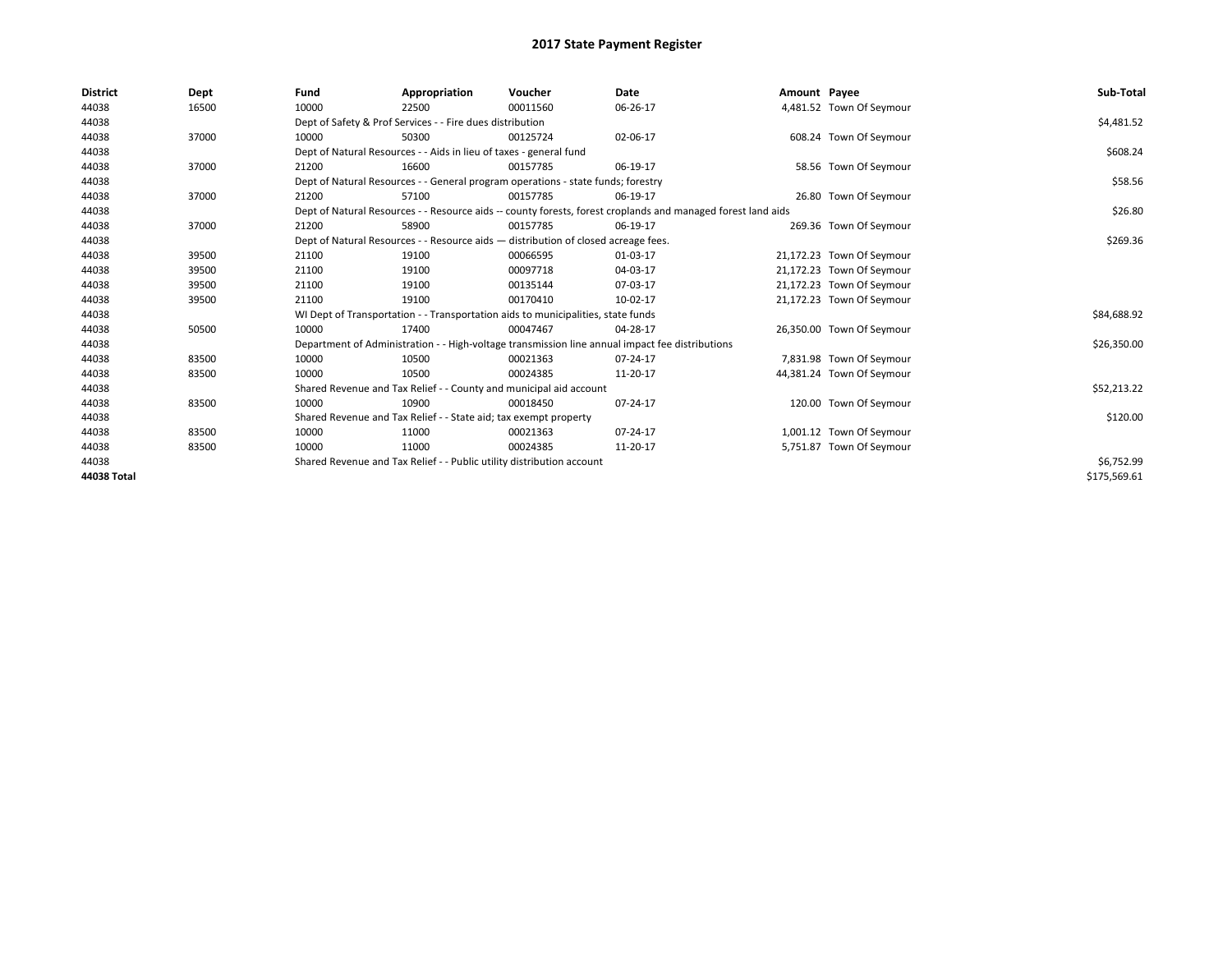| District    | Dept  | Fund  | Appropriation                                                                      | Voucher  | Date                                                                                                         | Amount Payee |                               | Sub-Total   |
|-------------|-------|-------|------------------------------------------------------------------------------------|----------|--------------------------------------------------------------------------------------------------------------|--------------|-------------------------------|-------------|
| 44040       | 16500 | 10000 | 22500                                                                              | 00011561 | 06-27-17                                                                                                     |              | 6.652.95 Town Of Vandenbroek  |             |
| 44040       |       |       | Dept of Safety & Prof Services - - Fire dues distribution                          |          |                                                                                                              |              |                               | \$6,652.95  |
| 44040       | 37000 | 21200 | 16600                                                                              | 00157786 | 06-19-17                                                                                                     |              | 6.99 Town Of Vandenbroek      |             |
| 44040       |       |       | Dept of Natural Resources - - General program operations - state funds; forestry   |          |                                                                                                              |              |                               | \$6.99      |
| 44040       | 37000 | 21200 | 57100                                                                              | 00157786 | 06-19-17                                                                                                     |              | 3.20 Town Of Vandenbroek      |             |
| 44040       |       |       |                                                                                    |          | Dept of Natural Resources - - Resource aids -- county forests, forest croplands and managed forest land aids |              |                               | \$3.20      |
| 44040       | 37000 | 21200 | 58900                                                                              | 00157786 | 06-19-17                                                                                                     |              | 32.16 Town Of Vandenbroek     |             |
| 44040       |       |       | Dept of Natural Resources - - Resource aids - distribution of closed acreage fees. |          |                                                                                                              |              |                               | \$32.16     |
| 44040       | 39500 | 21100 | 19100                                                                              | 00066596 | 01-03-17                                                                                                     |              | 11.758.68 Town Of Vandenbroek |             |
| 44040       | 39500 | 21100 | 19100                                                                              | 00097719 | 04-03-17                                                                                                     |              | 11,758.68 Town Of Vandenbroek |             |
| 44040       | 39500 | 21100 | 19100                                                                              | 00135145 | 07-03-17                                                                                                     |              | 11,758.68 Town Of Vandenbroek |             |
| 44040       | 39500 | 21100 | 19100                                                                              | 00170411 | 10-02-17                                                                                                     |              | 11.758.68 Town Of Vandenbroek |             |
| 44040       |       |       | WI Dept of Transportation - - Transportation aids to municipalities, state funds   |          |                                                                                                              |              |                               | \$47,034.72 |
| 44040       | 83500 | 10000 | 10500                                                                              | 00021364 | 07-24-17                                                                                                     |              | 2.835.99 Town Of Vandenbroek  |             |
| 44040       | 83500 | 10000 | 10500                                                                              | 00024386 | 11-20-17                                                                                                     |              | 16.070.63 Town Of Vandenbroek |             |
| 44040       |       |       | Shared Revenue and Tax Relief - - County and municipal aid account                 |          |                                                                                                              |              |                               | \$18,906.62 |
| 44040       | 83500 | 10000 | 10900                                                                              | 00018451 | 07-24-17                                                                                                     |              | 133.00 Town Of Vandenbroek    |             |
| 44040       |       |       | Shared Revenue and Tax Relief - - State aid; tax exempt property                   |          |                                                                                                              |              |                               | \$133.00    |
| 44040 Total |       |       |                                                                                    |          |                                                                                                              |              |                               | \$72,769.64 |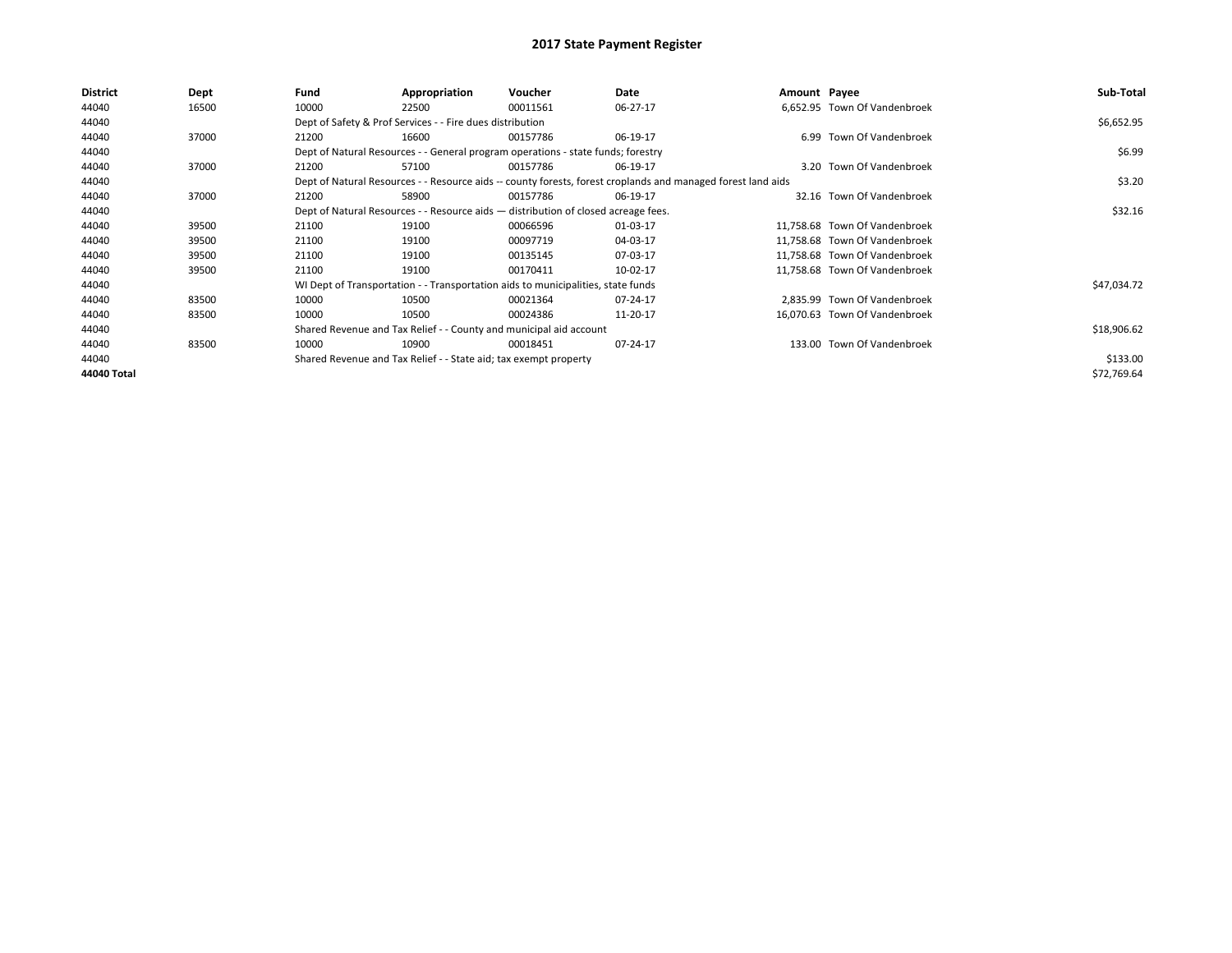| <b>District</b> | Dept  | Fund  | Appropriation                                                                    | Voucher  | Date     | Amount Payee |                                  | Sub-Total    |
|-----------------|-------|-------|----------------------------------------------------------------------------------|----------|----------|--------------|----------------------------------|--------------|
| 44106           | 16500 | 10000 | 22500                                                                            | 00011562 | 06-26-17 |              | 790.74 Village Of Bear Creek     |              |
| 44106           |       |       | Dept of Safety & Prof Services - - Fire dues distribution                        |          |          |              |                                  | \$790.74     |
| 44106           | 39500 | 21100 | 19100                                                                            | 00066597 | 01-03-17 |              | 2,382.53 Village Of Bear Creek   |              |
| 44106           | 39500 | 21100 | 19100                                                                            | 00097720 | 04-03-17 |              | 2,382.53 Village Of Bear Creek   |              |
| 44106           | 39500 | 21100 | 19100                                                                            | 00135146 | 07-03-17 |              | 2,382.53 Village Of Bear Creek   |              |
| 44106           | 39500 | 21100 | 19100                                                                            | 00170412 | 10-02-17 |              | 2,382.53 Village Of Bear Creek   |              |
| 44106           |       |       | WI Dept of Transportation - - Transportation aids to municipalities, state funds |          |          |              |                                  | \$9,530.12   |
| 44106           | 83500 | 10000 | 10500                                                                            | 00021365 | 07-24-17 |              | 30,875.96 Village Of Bear Creek  |              |
| 44106           | 83500 | 10000 | 10500                                                                            | 00024387 | 11-20-17 |              | 174,963.77 Village Of Bear Creek |              |
| 44106           |       |       | Shared Revenue and Tax Relief - - County and municipal aid account               |          |          |              |                                  | \$205,839.73 |
| 44106           | 83500 | 10000 | 10900                                                                            | 00018452 | 07-24-17 |              | 13.00 Village Of Bear Creek      |              |
| 44106           |       |       | Shared Revenue and Tax Relief - - State aid; tax exempt property                 |          |          |              |                                  | \$13.00      |
| 44106           | 83500 | 10000 | 11000                                                                            | 00021365 | 07-24-17 |              | 947.67 Village Of Bear Creek     |              |
| 44106           | 83500 | 10000 | 11000                                                                            | 00024387 | 11-20-17 |              | 5,477.16 Village Of Bear Creek   |              |
| 44106           |       |       | Shared Revenue and Tax Relief - - Public utility distribution account            |          |          |              |                                  | \$6,424.83   |
| 44106 Total     |       |       |                                                                                  |          |          |              |                                  | \$222,598.42 |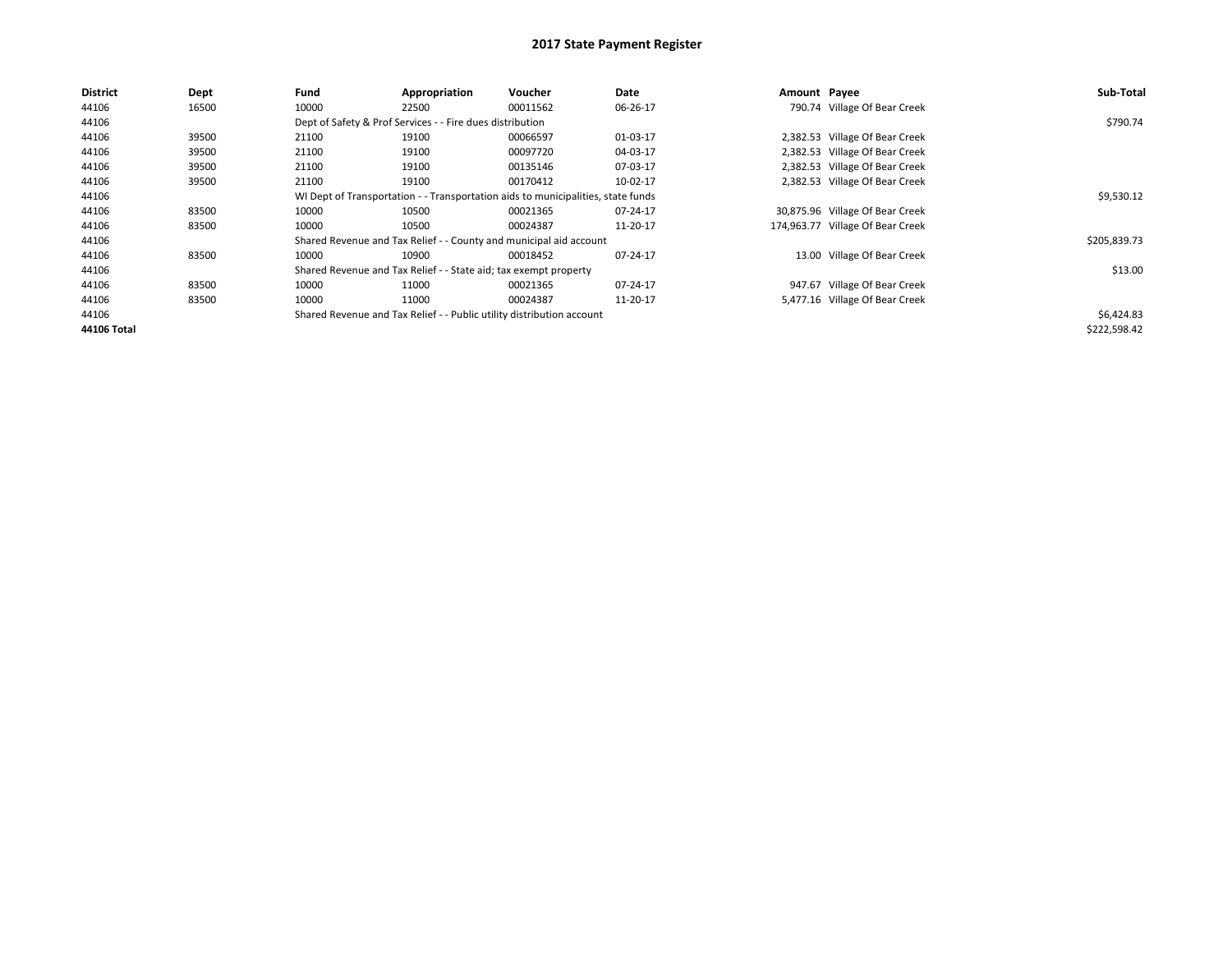| <b>District</b>    | Dept  | Fund  | Appropriation                                                                    | Voucher  | Date     | Amount Payee |                                   | Sub-Total    |
|--------------------|-------|-------|----------------------------------------------------------------------------------|----------|----------|--------------|-----------------------------------|--------------|
| 44107              | 16500 | 10000 | 22500                                                                            | 00011563 | 06-26-17 |              | 2,908.15 Village Of Black Creek   |              |
| 44107              |       |       | Dept of Safety & Prof Services - - Fire dues distribution                        |          |          |              |                                   | \$2,908.15   |
| 44107              | 37000 | 10000 | 50300                                                                            | 00126251 | 02-06-17 |              | 697.76 Village Of Black Creek     |              |
| 44107              |       |       | Dept of Natural Resources - - Aids in lieu of taxes - general fund               |          |          |              |                                   | \$697.76     |
| 44107              | 39500 | 21100 | 18500                                                                            | 00093351 | 03-22-17 |              | 4,000.00 Village Of Black Creek   |              |
| 44107              |       |       | WI Dept of Transportation - - Highway safety, local assistance, federal funds    |          |          |              |                                   | \$4,000.00   |
| 44107              | 39500 | 21100 | 19100                                                                            | 00066598 | 01-03-17 |              | 14,254.48 Village Of Black Creek  |              |
| 44107              | 39500 | 21100 | 19100                                                                            | 00097721 | 04-03-17 |              | 14,254.48 Village Of Black Creek  |              |
| 44107              | 39500 | 21100 | 19100                                                                            | 00135147 | 07-03-17 |              | 14,254.48 Village Of Black Creek  |              |
| 44107              | 39500 | 21100 | 19100                                                                            | 00170413 | 10-02-17 |              | 14,254.48 Village Of Black Creek  |              |
| 44107              |       |       | WI Dept of Transportation - - Transportation aids to municipalities, state funds |          |          |              |                                   | \$57,017.92  |
| 44107              | 45500 | 10000 | 23100                                                                            | 00035835 | 10-16-17 |              | 1,280.00 Village Of Black Creek   |              |
| 44107              |       |       | Department of Justice - - Law enforcement training fund, local assistance        |          |          |              |                                   | \$1,280.00   |
| 44107              | 83500 | 10000 | 10500                                                                            | 00021366 | 07-24-17 |              | 48,840.52 Village Of Black Creek  |              |
| 44107              | 83500 | 10000 | 10500                                                                            | 00024388 | 11-20-17 |              | 276,762.93 Village Of Black Creek |              |
| 44107              |       |       | Shared Revenue and Tax Relief - - County and municipal aid account               |          |          |              |                                   | \$325,603.45 |
| 44107              | 83500 | 10000 | 10900                                                                            | 00018453 | 07-24-17 |              | 782.00 Village Of Black Creek     |              |
| 44107              | 83500 | 10000 | 10900                                                                            | 00019889 | 07-24-17 |              | 1,098.00 Village Of Black Creek   |              |
| 44107              |       |       | Shared Revenue and Tax Relief - - State aid; tax exempt property                 |          |          |              |                                   | \$1,880.00   |
| 44107              | 83500 | 10000 | 11000                                                                            | 00021366 | 07-24-17 |              | 679.69 Village Of Black Creek     |              |
| 44107              | 83500 | 10000 | 11000                                                                            | 00024388 | 11-20-17 |              | 3,928.14 Village Of Black Creek   |              |
| 44107              |       |       | Shared Revenue and Tax Relief - - Public utility distribution account            |          |          |              |                                   | \$4,607.83   |
| 44107              | 83500 | 52100 | 36300                                                                            | 00015942 | 03-27-17 |              | 913.19 Village Of Black Creek     |              |
| 44107              |       |       | Shared Revenue and Tax Relief - - Lottery and gaming credit                      |          |          |              |                                   | \$913.19     |
| <b>44107 Total</b> |       |       |                                                                                  |          |          |              |                                   | \$398,908.30 |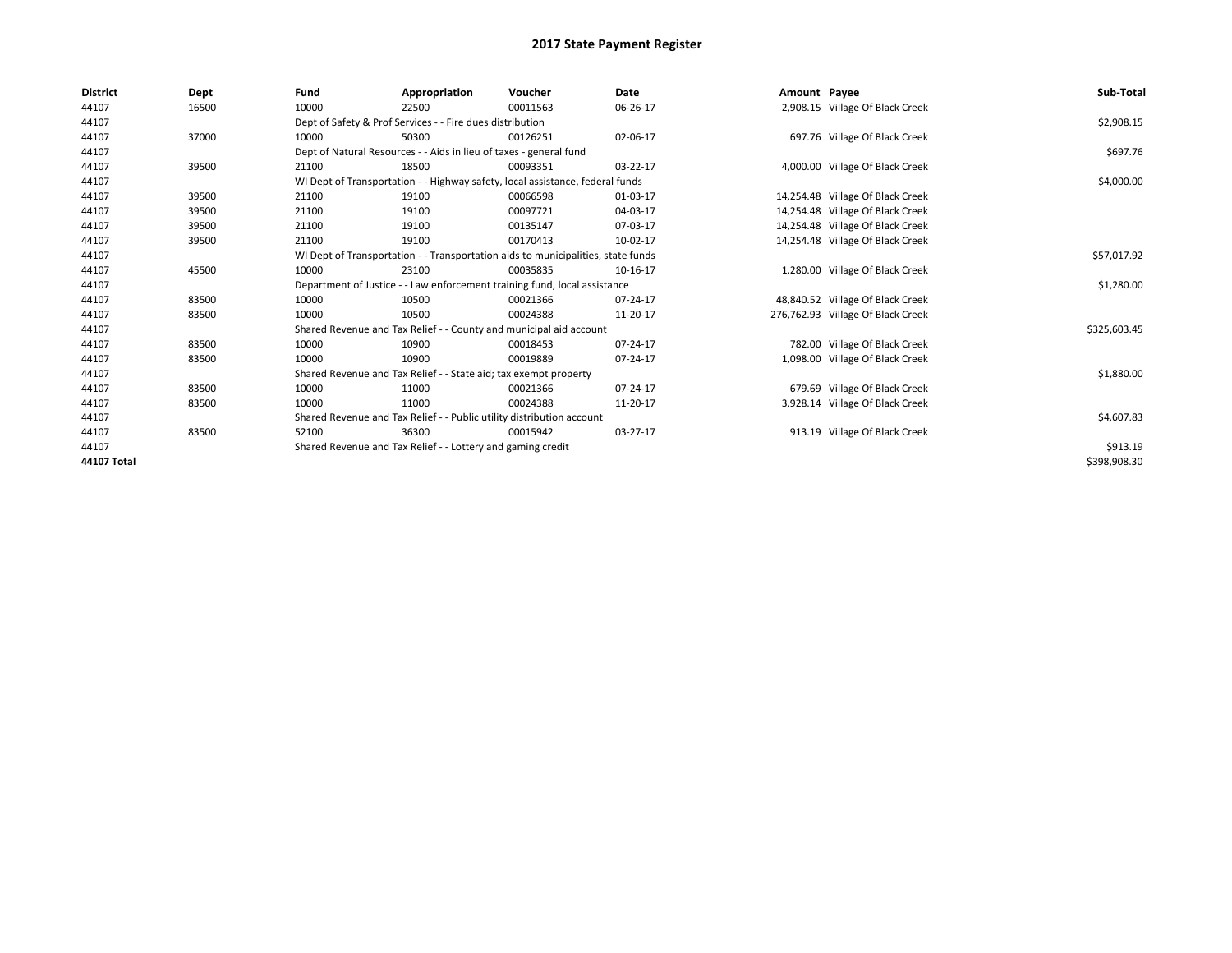| <b>District</b>    | Dept  | Fund  | Appropriation                                                                    | Voucher  | Date     | Amount Payee |                                      | Sub-Total    |
|--------------------|-------|-------|----------------------------------------------------------------------------------|----------|----------|--------------|--------------------------------------|--------------|
| 44111              | 16500 | 10000 | 22500                                                                            | 00011564 | 06-26-17 |              | 12,029.24 Village Of Combined Locks  |              |
| 44111              |       |       | Dept of Safety & Prof Services - - Fire dues distribution                        |          |          |              |                                      | \$12,029.24  |
| 44111              | 39500 | 21100 | 19100                                                                            | 00066599 | 01-03-17 |              | 37,889.50 Village Of Combined Locks  |              |
| 44111              | 39500 | 21100 | 19100                                                                            | 00097722 | 04-03-17 |              | 37,889.50 Village Of Combined Locks  |              |
| 44111              | 39500 | 21100 | 19100                                                                            | 00135148 | 07-03-17 |              | 37,889.50 Village Of Combined Locks  |              |
| 44111              | 39500 | 21100 | 19100                                                                            | 00170414 | 10-02-17 |              | 37,889.50 Village Of Combined Locks  |              |
| 44111              |       |       | WI Dept of Transportation - - Transportation aids to municipalities, state funds |          |          |              |                                      | \$151,558.00 |
| 44111              | 83500 | 10000 | 10100                                                                            | 00021367 | 07-24-17 |              | 7,119.30 Village Of Combined Locks   |              |
| 44111              |       |       | Shared Revenue and Tax Relief - - Expenditure restraint program account          |          |          |              |                                      | \$7,119.30   |
| 44111              | 83500 | 10000 | 10500                                                                            | 00021367 | 07-24-17 |              | 41,077.36 Village Of Combined Locks  |              |
| 44111              | 83500 | 10000 | 10500                                                                            | 00024389 | 11-20-17 |              | 232,771.72 Village Of Combined Locks |              |
| 44111              |       |       | Shared Revenue and Tax Relief - - County and municipal aid account               |          |          |              |                                      | \$273,849.08 |
| 44111              | 83500 | 10000 | 10900                                                                            | 00018454 | 07-24-17 |              | 4.00 Village Of Combined Locks       |              |
| 44111              | 83500 | 10000 | 10900                                                                            | 00019890 | 07-24-17 |              | 14,796.00 Village Of Combined Locks  |              |
| 44111              |       |       | Shared Revenue and Tax Relief - - State aid; tax exempt property                 |          |          |              |                                      | \$14,800.00  |
| 44111              | 83500 | 10000 | 11000                                                                            | 00021367 | 07-24-17 |              | 19,341.38 Village Of Combined Locks  |              |
| 44111              | 83500 | 10000 | 11000                                                                            | 00024389 | 11-20-17 |              | 20,232.74 Village Of Combined Locks  |              |
| 44111              |       |       | Shared Revenue and Tax Relief - - Public utility distribution account            |          |          |              |                                      | \$39,574.12  |
| <b>44111 Total</b> |       |       |                                                                                  |          |          |              |                                      | \$498,929.74 |
|                    |       |       |                                                                                  |          |          |              |                                      |              |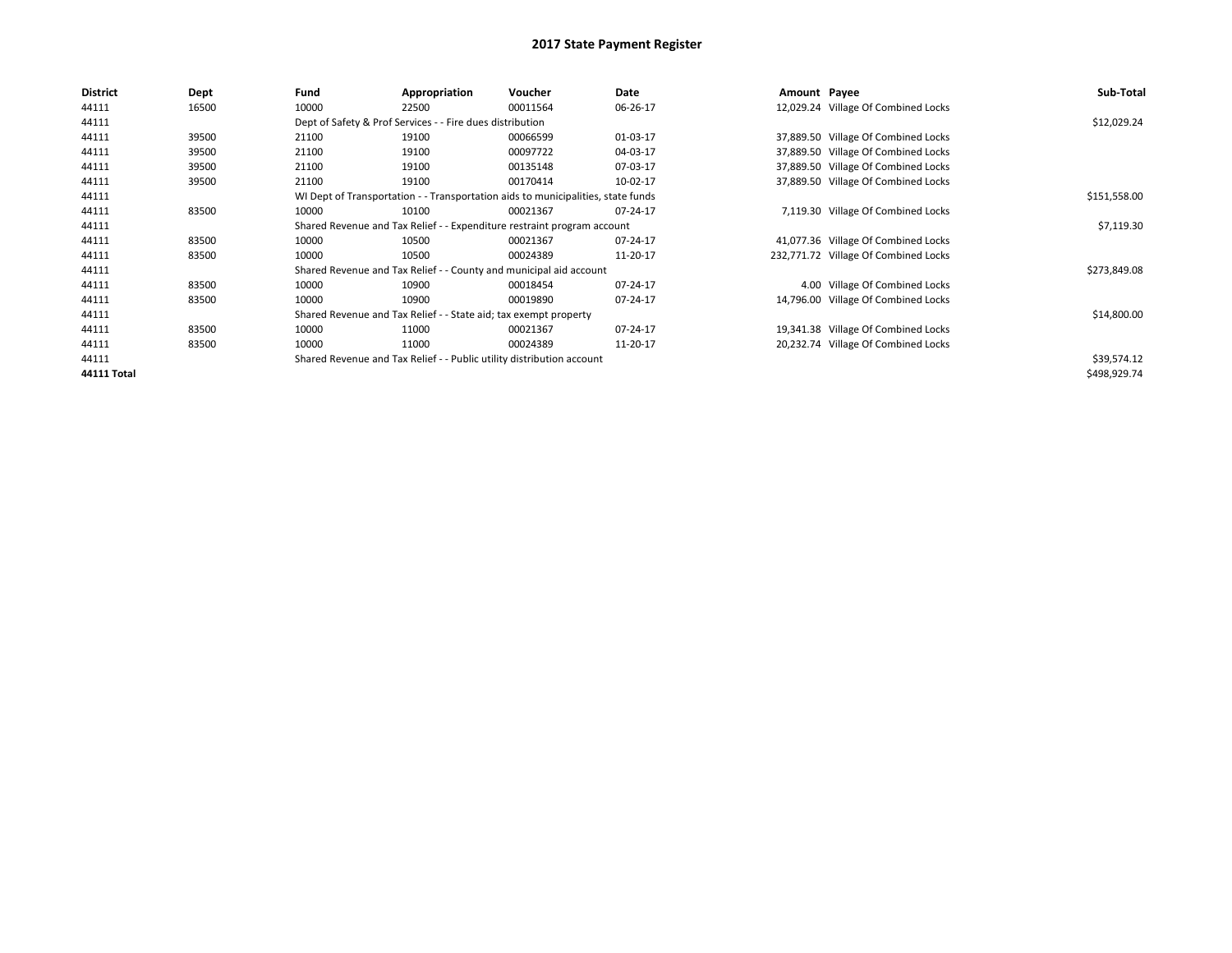| <b>District</b> | Dept  | Fund                                                                             | Appropriation                                                                      | Voucher      | <b>Date</b>                                                                                                  | Amount Payee |                                    | Sub-Total    |
|-----------------|-------|----------------------------------------------------------------------------------|------------------------------------------------------------------------------------|--------------|--------------------------------------------------------------------------------------------------------------|--------------|------------------------------------|--------------|
| 44136           | 16500 | 10000                                                                            | 22500                                                                              | 00011565     | 06-26-17                                                                                                     |              | 8,376.83 Hortonville, Village of   |              |
| 44136           |       |                                                                                  | Dept of Safety & Prof Services - - Fire dues distribution                          |              |                                                                                                              |              |                                    | \$8,376.83   |
| 44136           | 37000 | 21200                                                                            | 16600                                                                              | 00157787     | 06-19-17                                                                                                     |              | 18.50 Hortonville, Village of      |              |
| 44136           |       |                                                                                  | Dept of Natural Resources - - General program operations - state funds; forestry   |              |                                                                                                              |              |                                    | \$18.50      |
| 44136           | 37000 | 21200                                                                            | 57100                                                                              | 00157787     | 06-19-17                                                                                                     |              | 8.47 Hortonville, Village of       |              |
| 44136           |       |                                                                                  |                                                                                    |              | Dept of Natural Resources - - Resource aids -- county forests, forest croplands and managed forest land aids |              |                                    | \$8.47       |
| 44136           | 37000 | 21200                                                                            | 58900                                                                              | 00157787     | 06-19-17                                                                                                     |              | 85.09 Hortonville, Village of      |              |
| 44136           |       |                                                                                  | Dept of Natural Resources - - Resource aids - distribution of closed acreage fees. |              |                                                                                                              |              |                                    | \$85.09      |
| 44136           | 39500 | 21100                                                                            | 18500                                                                              | 00180052     | 10-26-17                                                                                                     |              | 3,921.89 Hortonville, Village of   |              |
| 44136           |       |                                                                                  | WI Dept of Transportation - - Highway safety, local assistance, federal funds      |              |                                                                                                              |              |                                    | \$3,921.89   |
| 44136           | 39500 | 21100                                                                            | 19100                                                                              | 00066600     | 01-03-17                                                                                                     |              | 27,893.16 Hortonville, Village of  |              |
| 44136           | 39500 | 21100                                                                            | 19100                                                                              | 00097723     | 04-03-17                                                                                                     |              | 27,893.16 Hortonville, Village of  |              |
| 44136           | 39500 | 21100                                                                            | 19100                                                                              | 00135149     | 07-03-17                                                                                                     |              | 27,893.16 Hortonville, Village of  |              |
| 44136           | 39500 | 21100                                                                            | 19100                                                                              | 00170415     | 10-02-17                                                                                                     |              | 27,893.18 Hortonville, Village of  |              |
| 44136           |       | WI Dept of Transportation - - Transportation aids to municipalities, state funds |                                                                                    | \$111,572.66 |                                                                                                              |              |                                    |              |
| 44136           | 45500 | 10000                                                                            | 23100                                                                              | 00039754     | 12-26-17                                                                                                     |              | 960.00 Hortonville, Village of     |              |
| 44136           |       |                                                                                  | Department of Justice - - Law enforcement training fund, local assistance          |              |                                                                                                              |              |                                    | \$960.00     |
| 44136           | 51000 | 22000                                                                            | 18000                                                                              | 00000548     | 06-05-17                                                                                                     |              | 273.00 Hortonville, Village of     |              |
| 44136           | 51000 | 22000                                                                            | 18000                                                                              | 00000662     | 06-23-17                                                                                                     |              | 273.00 Hortonville, Village of     |              |
| 44136           |       |                                                                                  | Elections Commission - - Fed aid, election admin fund                              |              |                                                                                                              |              |                                    | \$546.00     |
| 44136           | 83500 | 10000                                                                            | 10100                                                                              | 00021368     | 07-24-17                                                                                                     |              | 51,104.90 Hortonville, Village of  |              |
| 44136           |       |                                                                                  | Shared Revenue and Tax Relief - - Expenditure restraint program account            |              |                                                                                                              |              |                                    | \$51,104.90  |
| 44136           | 83500 | 10000                                                                            | 10500                                                                              | 00021368     | 07-24-17                                                                                                     |              | 69,614.10 Hortonville, Village of  |              |
| 44136           | 83500 | 10000                                                                            | 10500                                                                              | 00024390     | 11-20-17                                                                                                     |              | 394,479.93 Hortonville, Village of |              |
| 44136           |       |                                                                                  | Shared Revenue and Tax Relief - - County and municipal aid account                 |              |                                                                                                              |              |                                    | \$464,094.03 |
| 44136           | 83500 | 10000                                                                            | 10900                                                                              | 00018455     | 07-24-17                                                                                                     |              | 3,727.00 Hortonville, Village of   |              |
| 44136           | 83500 | 10000                                                                            | 10900                                                                              | 00019891     | 07-24-17                                                                                                     |              | 2,112.00 Hortonville, Village of   |              |
| 44136           |       |                                                                                  | Shared Revenue and Tax Relief - - State aid; tax exempt property                   |              |                                                                                                              |              |                                    | \$5,839.00   |
| 44136           | 83500 | 10000                                                                            | 11000                                                                              | 00021368     | 07-24-17                                                                                                     |              | 460.24 Hortonville, Village of     |              |
| 44136           | 83500 | 10000                                                                            | 11000                                                                              | 00024390     | 11-20-17                                                                                                     |              | 2,809.02 Hortonville, Village of   |              |
| 44136           |       |                                                                                  | Shared Revenue and Tax Relief - - Public utility distribution account              |              |                                                                                                              |              |                                    | \$3,269.26   |
| 44136 Total     |       |                                                                                  |                                                                                    |              |                                                                                                              |              |                                    | \$649,796.63 |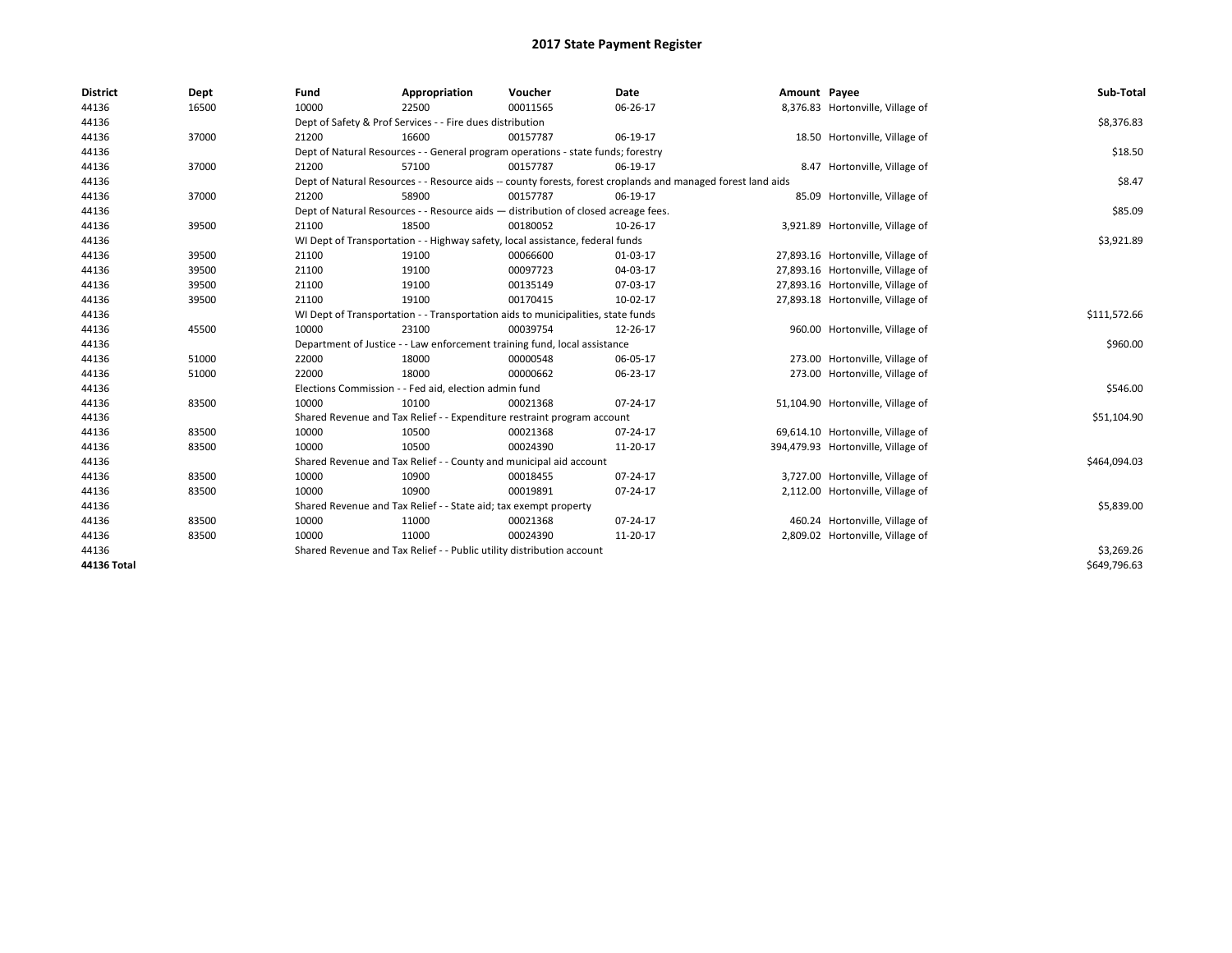| <b>District</b> | Dept  | Fund  | Appropriation                                                         | Voucher                                                                          | Date     | Amount Payee |                                | Sub-Total      |  |
|-----------------|-------|-------|-----------------------------------------------------------------------|----------------------------------------------------------------------------------|----------|--------------|--------------------------------|----------------|--|
| 44141           | 16500 | 10000 | 22500                                                                 | 00011566                                                                         | 06-26-17 |              | 21,019.12 Village Of Kimberly  |                |  |
| 44141           |       |       | Dept of Safety & Prof Services - - Fire dues distribution             |                                                                                  |          |              |                                | \$21,019.12    |  |
| 44141           | 37000 | 36300 | TH100                                                                 | 00171106                                                                         | 08-01-17 |              | 120,000.00 Village Of Kimberly |                |  |
| 44141           |       |       | Dept of Natural Resources - - URBAN NONPOINT SOURCE COST-SHA          |                                                                                  |          |              |                                |                |  |
| 44141           | 39500 | 21100 | 19100                                                                 | 00066601                                                                         | 01-03-17 |              | 94,943.52 Village Of Kimberly  |                |  |
| 44141           | 39500 | 21100 | 19100                                                                 | 00097724                                                                         | 04-03-17 |              | 94,943.52 Village Of Kimberly  |                |  |
| 44141           | 39500 | 21100 | 19100                                                                 | 00135150                                                                         | 07-03-17 |              | 94,943.52 Village Of Kimberly  |                |  |
| 44141           | 39500 | 21100 | 19100                                                                 | 00170416                                                                         | 10-02-17 |              | 94,943.54 Village Of Kimberly  |                |  |
| 44141           |       |       |                                                                       | WI Dept of Transportation - - Transportation aids to municipalities, state funds |          |              |                                | \$379,774.10   |  |
| 44141           | 83500 | 10000 | 10100                                                                 | 00021369                                                                         | 07-24-17 |              | 66,827.82 Village Of Kimberly  |                |  |
| 44141           |       |       |                                                                       | Shared Revenue and Tax Relief - - Expenditure restraint program account          |          |              |                                | \$66,827.82    |  |
| 44141           | 83500 | 10000 | 10500                                                                 | 00021369                                                                         | 07-24-17 |              | 57,271.91 Village Of Kimberly  |                |  |
| 44141           | 83500 | 10000 | 10500                                                                 | 00024391                                                                         | 11-20-17 |              | 324,540.85 Village Of Kimberly |                |  |
| 44141           |       |       |                                                                       | Shared Revenue and Tax Relief - - County and municipal aid account               |          |              |                                | \$381,812.76   |  |
| 44141           | 83500 | 10000 | 10900                                                                 | 00018456                                                                         | 07-24-17 |              | 9,311.00 Village Of Kimberly   |                |  |
| 44141           | 83500 | 10000 | 10900                                                                 | 00019892                                                                         | 07-24-17 |              | 39,700.00 Village Of Kimberly  |                |  |
| 44141           |       |       | Shared Revenue and Tax Relief - - State aid; tax exempt property      |                                                                                  |          |              |                                | \$49,011.00    |  |
| 44141           | 83500 | 10000 | 11000                                                                 | 00021369                                                                         | 07-24-17 |              | 6,733.45 Village Of Kimberly   |                |  |
| 44141           | 83500 | 10000 | 11000                                                                 | 00024391                                                                         | 11-20-17 |              | 53,324.03 Village Of Kimberly  |                |  |
| 44141           |       |       | Shared Revenue and Tax Relief - - Public utility distribution account |                                                                                  |          |              |                                | \$60,057.48    |  |
| 44141 Total     |       |       |                                                                       |                                                                                  |          |              |                                | \$1,078,502.28 |  |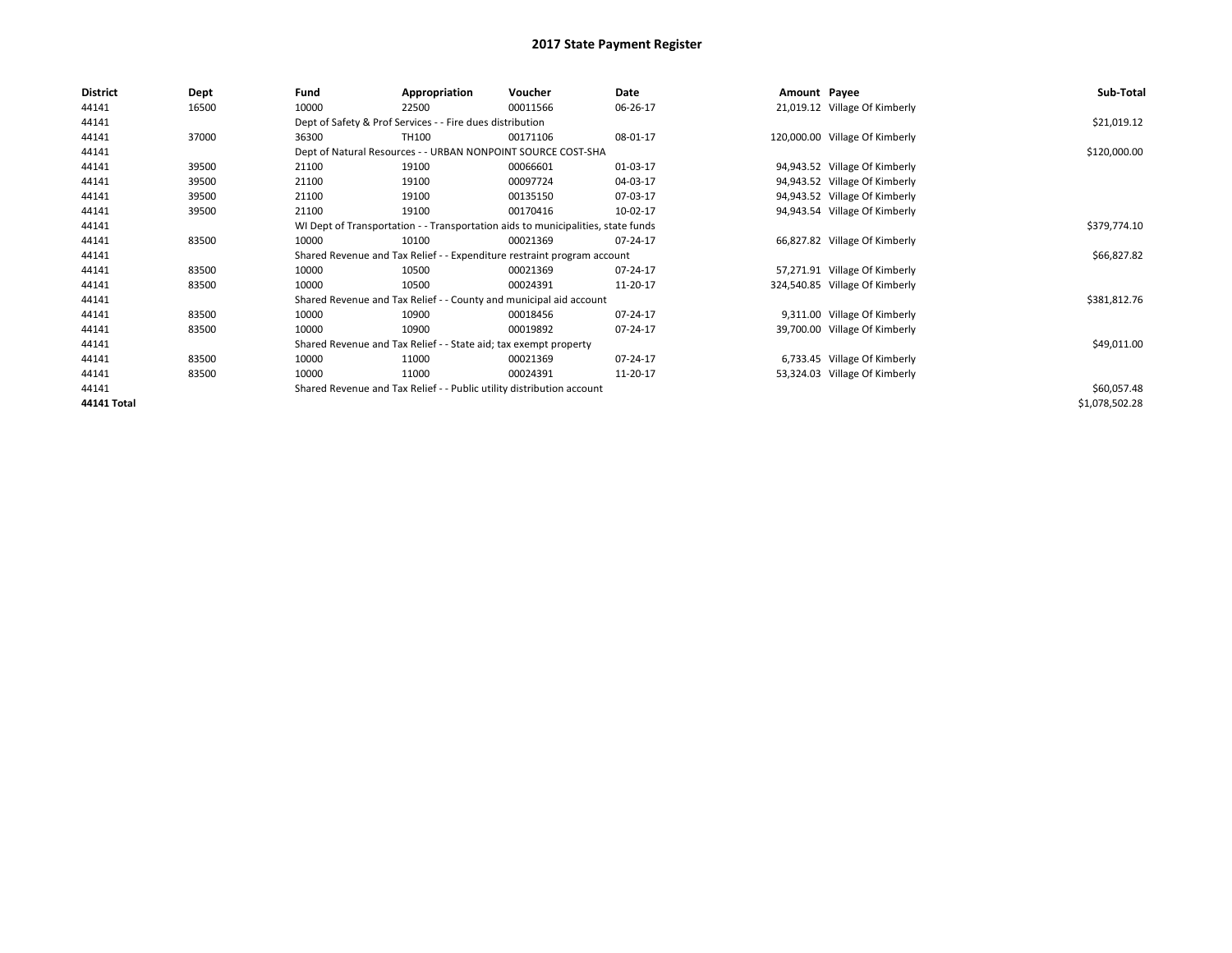| <b>District</b> | Dept  | Fund  | Appropriation                                                                    | Voucher  | Date     | Amount Payee |                                      | Sub-Total      |
|-----------------|-------|-------|----------------------------------------------------------------------------------|----------|----------|--------------|--------------------------------------|----------------|
| 44146           | 16500 | 10000 | 22500                                                                            | 00011567 | 06-26-17 |              | 31,600.76 Village Of Little Chute    |                |
| 44146           |       |       | Dept of Safety & Prof Services - - Fire dues distribution                        |          |          |              |                                      | \$31,600.76    |
| 44146           | 37000 | 27400 | 65800                                                                            | 00161253 | 06-22-17 |              | 28,706.70 Village Of Little Chute    |                |
| 44146           |       |       | Dept of Natural Resources - - Environmental aids -- urban nonpoint source        |          |          |              |                                      | \$28,706.70    |
| 44146           | 39500 | 21100 | 16200                                                                            | 00067391 | 01-03-17 |              | 7,997.74 Village Of Little Chute     |                |
| 44146           | 39500 | 21100 | 16200                                                                            | 00098514 | 04-03-17 |              | 7,997.74 Village Of Little Chute     |                |
| 44146           | 39500 | 21100 | 16200                                                                            | 00135940 | 07-03-17 |              | 7,997.74 Village Of Little Chute     |                |
| 44146           | 39500 | 21100 | 16200                                                                            | 00171206 | 10-02-17 |              | 7,997.75 Village Of Little Chute     |                |
| 44146           |       |       | WI Dept of Transportation - - Connecting highways aids, state funds              |          |          |              |                                      | \$31,990.97    |
| 44146           | 39500 | 21100 | 19100                                                                            | 00066602 | 01-03-17 |              | 112,294.38 Village Of Little Chute   |                |
| 44146           | 39500 | 21100 | 19100                                                                            | 00097725 | 04-03-17 |              | 112,294.38 Village Of Little Chute   |                |
| 44146           | 39500 | 21100 | 19100                                                                            | 00135151 | 07-03-17 |              | 112,294.38 Village Of Little Chute   |                |
| 44146           | 39500 | 21100 | 19100                                                                            | 00170417 | 10-02-17 |              | 112,294.41 Village Of Little Chute   |                |
| 44146           |       |       | WI Dept of Transportation - - Transportation aids to municipalities, state funds |          |          |              |                                      | \$449,177.55   |
| 44146           | 45500 | 10000 | 23100                                                                            | 00021582 | 01-03-17 |              | 4,480.00 Village Of Little Chute     |                |
| 44146           | 45500 | 10000 | 23100                                                                            | 00038426 | 12-06-17 |              | 4,160.00 Village Of Little Chute     |                |
| 44146           |       |       | Department of Justice - - Law enforcement training fund, local assistance        |          |          |              |                                      | \$8,640.00     |
| 44146           | 45500 | 10000 | 28400                                                                            | 00023745 | 02-10-17 |              | 369.00 Village Of Little Chute       |                |
| 44146           |       |       | Department of Justice - - Internet Crimes Against Childr                         |          |          |              |                                      | \$369.00       |
| 44146           | 83500 | 10000 | 10100                                                                            | 00021370 | 07-24-17 |              | 93,834.46 Village Of Little Chute    |                |
| 44146           |       |       | Shared Revenue and Tax Relief - - Expenditure restraint program account          |          |          |              |                                      | \$93,834.46    |
| 44146           | 83500 | 10000 | 10500                                                                            | 00021370 | 07-24-17 |              | 225,156.53 Village Of Little Chute   |                |
| 44146           | 83500 | 10000 | 10500                                                                            | 00024392 | 11-20-17 |              | 1,275,887.00 Village Of Little Chute |                |
| 44146           |       |       | Shared Revenue and Tax Relief - - County and municipal aid account               |          |          |              |                                      | \$1,501,043.53 |
| 44146           | 83500 | 10000 | 10900                                                                            | 00018457 | 07-24-17 |              | 22,606.00 Village Of Little Chute    |                |
| 44146           | 83500 | 10000 | 10900                                                                            | 00019893 | 07-24-17 |              | 51,708.00 Village Of Little Chute    |                |
| 44146           |       |       | Shared Revenue and Tax Relief - - State aid; tax exempt property                 |          |          |              |                                      | \$74,314.00    |
| 44146           | 83500 | 10000 | 11000                                                                            | 00021370 | 07-24-17 |              | 2,042.46 Village Of Little Chute     |                |
| 44146           | 83500 | 10000 | 11000                                                                            | 00024392 | 11-20-17 |              | 11,406.79 Village Of Little Chute    |                |
| 44146           |       |       | Shared Revenue and Tax Relief - - Public utility distribution account            |          |          |              |                                      | \$13,449.25    |
| 44146           | 83500 | 52100 | 36300                                                                            | 00015943 | 03-27-17 |              | 11,956.20 Village Of Little Chute    |                |
| 44146           |       |       | Shared Revenue and Tax Relief - - Lottery and gaming credit                      |          |          |              |                                      | \$11,956.20    |
| 44146 Total     |       |       |                                                                                  |          |          |              |                                      | \$2,245,082.42 |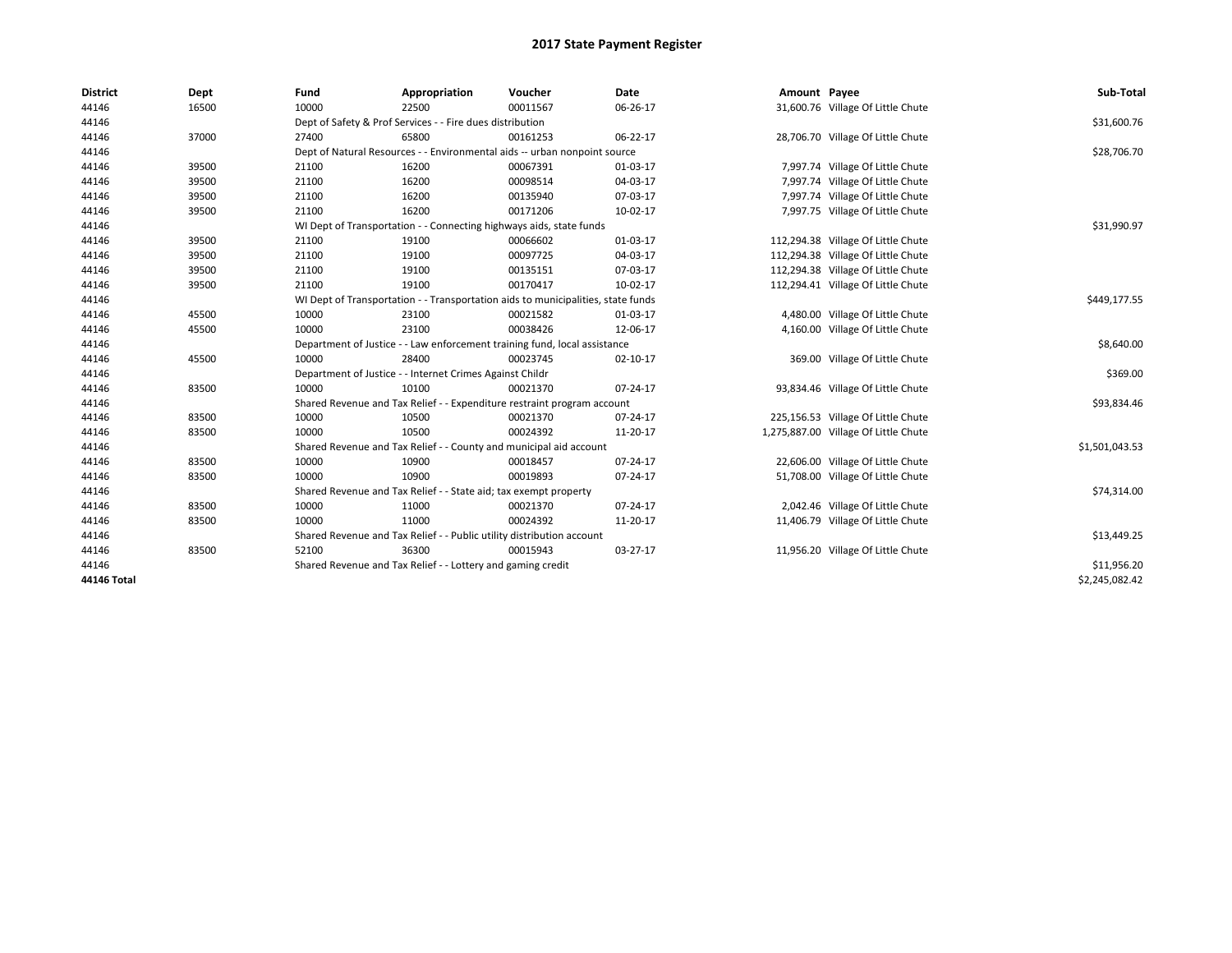| <b>District</b>    | Dept  | Fund                                                        | Appropriation                                                         | Voucher                                                                          | Date     | Amount Payee |                              | Sub-Total    |
|--------------------|-------|-------------------------------------------------------------|-----------------------------------------------------------------------|----------------------------------------------------------------------------------|----------|--------------|------------------------------|--------------|
| 44155              | 16500 | 10000                                                       | 22500                                                                 | 00011568                                                                         | 06-26-17 |              | 385.43 Village Of Nichols    |              |
| 44155              |       |                                                             | Dept of Safety & Prof Services - - Fire dues distribution             |                                                                                  |          |              |                              | \$385.43     |
| 44155              | 39500 | 21100                                                       | 19100                                                                 | 00066603                                                                         | 01-03-17 |              | 2,317.78 Village Of Nichols  |              |
| 44155              | 39500 | 21100                                                       | 19100                                                                 | 00097726                                                                         | 04-03-17 |              | 2,317.78 Village Of Nichols  |              |
| 44155              | 39500 | 21100                                                       | 19100                                                                 | 00135152                                                                         | 07-03-17 |              | 2,317.78 Village Of Nichols  |              |
| 44155              | 39500 | 21100                                                       | 19100                                                                 | 00170418                                                                         | 10-02-17 |              | 2,317.79 Village Of Nichols  |              |
| 44155              |       |                                                             |                                                                       | WI Dept of Transportation - - Transportation aids to municipalities, state funds |          |              |                              | \$9,271.13   |
| 44155              | 83500 | 10000                                                       | 10500                                                                 | 00021371                                                                         | 07-24-17 |              | 14,757.51 Village Of Nichols |              |
| 44155              | 83500 | 10000                                                       | 10500                                                                 | 00024393                                                                         | 11-20-17 |              | 83,625.91 Village Of Nichols |              |
| 44155              |       |                                                             |                                                                       | Shared Revenue and Tax Relief - - County and municipal aid account               |          |              |                              | \$98,383.42  |
| 44155              | 83500 | 10000                                                       | 10900                                                                 | 00018458                                                                         | 07-24-17 |              | 199.00 Village Of Nichols    |              |
| 44155              |       |                                                             | Shared Revenue and Tax Relief - - State aid; tax exempt property      |                                                                                  |          |              |                              | \$199.00     |
| 44155              | 83500 | 10000                                                       | 11000                                                                 | 00021371                                                                         | 07-24-17 |              | 187.08 Village Of Nichols    |              |
| 44155              | 83500 | 10000                                                       | 11000                                                                 | 00024393                                                                         | 11-20-17 |              | 1,083.95 Village Of Nichols  |              |
| 44155              |       |                                                             | Shared Revenue and Tax Relief - - Public utility distribution account |                                                                                  |          |              |                              | \$1,271.03   |
| 44155              | 83500 | 52100                                                       | 36300                                                                 | 00015944                                                                         | 03-27-17 |              | 1,429.50 Village Of Nichols  |              |
| 44155              |       | Shared Revenue and Tax Relief - - Lottery and gaming credit |                                                                       | \$1,429.50                                                                       |          |              |                              |              |
| <b>44155 Total</b> |       |                                                             |                                                                       |                                                                                  |          |              |                              | \$110,939.51 |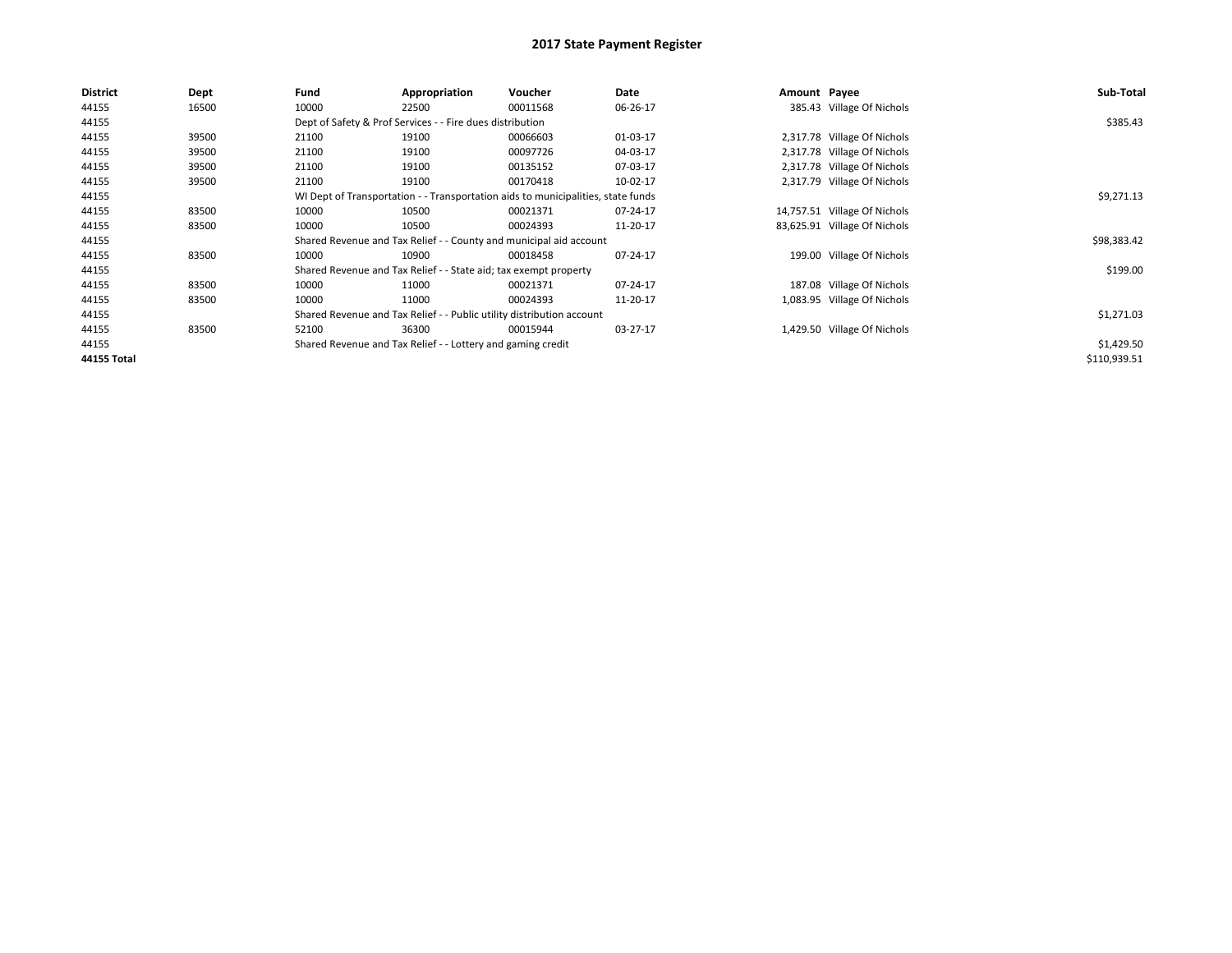| <b>District</b> | Dept  | Fund  | Appropriation                                                         | Voucher                                                                            | Date                                                                                                         | Amount Payee |                                | Sub-Total    |
|-----------------|-------|-------|-----------------------------------------------------------------------|------------------------------------------------------------------------------------|--------------------------------------------------------------------------------------------------------------|--------------|--------------------------------|--------------|
| 44181           | 16500 | 10000 | 22500                                                                 | 00011569                                                                           | 06-26-17                                                                                                     |              | 1,830.51 Village Of Shiocton   |              |
| 44181           |       |       | Dept of Safety & Prof Services - - Fire dues distribution             |                                                                                    |                                                                                                              |              |                                | \$1,830.51   |
| 44181           | 37000 | 10000 | 50300                                                                 | 00126258                                                                           | 02-06-17                                                                                                     |              | 18.36 Village Of Shiocton      |              |
| 44181           | 37000 | 10000 | 50300                                                                 | 00126259                                                                           | 02-06-17                                                                                                     |              | 887.57 Village Of Shiocton     |              |
| 44181           | 37000 | 10000 | 50300                                                                 | 00126260                                                                           | 02-06-17                                                                                                     |              | 674.07 Village Of Shiocton     |              |
| 44181           |       |       | Dept of Natural Resources - - Aids in lieu of taxes - general fund    |                                                                                    |                                                                                                              |              |                                | \$1,580.00   |
| 44181           | 37000 | 21200 | 16600                                                                 | 00157788                                                                           | 06-19-17                                                                                                     |              | 18.93 Village Of Shiocton      |              |
| 44181           |       |       |                                                                       | Dept of Natural Resources - - General program operations - state funds; forestry   |                                                                                                              |              |                                | \$18.93      |
| 44181           | 37000 | 21200 | 57100                                                                 | 00157788                                                                           | 06-19-17                                                                                                     |              | 8.66 Village Of Shiocton       |              |
| 44181           |       |       |                                                                       |                                                                                    | Dept of Natural Resources - - Resource aids -- county forests, forest croplands and managed forest land aids |              |                                | \$8.66       |
| 44181           | 37000 | 21200 | 58900                                                                 | 00157788                                                                           | 06-19-17                                                                                                     |              | 87.08 Village Of Shiocton      |              |
| 44181           |       |       |                                                                       | Dept of Natural Resources - - Resource aids - distribution of closed acreage fees. |                                                                                                              |              |                                | \$87.08      |
| 44181           | 39500 | 21100 | 19100                                                                 | 00066604                                                                           | 01-03-17                                                                                                     |              | 10,693.54 Village Of Shiocton  |              |
| 44181           | 39500 | 21100 | 19100                                                                 | 00097727                                                                           | 04-03-17                                                                                                     |              | 10,693.54 Village Of Shiocton  |              |
| 44181           | 39500 | 21100 | 19100                                                                 | 00135153                                                                           | 07-03-17                                                                                                     |              | 10,693.54 Village Of Shiocton  |              |
| 44181           | 39500 | 21100 | 19100                                                                 | 00170419                                                                           | 10-02-17                                                                                                     |              | 10,693.54 Village Of Shiocton  |              |
| 44181           |       |       |                                                                       | WI Dept of Transportation - - Transportation aids to municipalities, state funds   |                                                                                                              |              |                                | \$42,774.16  |
| 44181           | 43500 | 00005 | 16300                                                                 | 01LGS                                                                              | 11-17-17                                                                                                     |              | 2,000.00 Village Of Shiocton   |              |
| 44181           |       |       | Department of Health Services - - Guardianship grant program          |                                                                                    |                                                                                                              |              |                                | \$2,000.00   |
| 44181           | 45500 | 10000 | 23100                                                                 | 00038395                                                                           | 12-06-17                                                                                                     |              | 1,120.00 Village Of Shiocton   |              |
| 44181           |       |       |                                                                       | Department of Justice - - Law enforcement training fund, local assistance          |                                                                                                              |              |                                | \$1,120.00   |
| 44181           | 83500 | 10000 | 10500                                                                 | 00021372                                                                           | $07 - 24 - 17$                                                                                               |              | 51,627.42 Village Of Shiocton  |              |
| 44181           | 83500 | 10000 | 10500                                                                 | 00024394                                                                           | 11-20-17                                                                                                     |              | 290,555.38 Village Of Shiocton |              |
| 44181           |       |       |                                                                       | Shared Revenue and Tax Relief - - County and municipal aid account                 |                                                                                                              |              |                                | \$342,182.80 |
| 44181           | 83500 | 10000 | 10900                                                                 | 00018459                                                                           | 07-24-17                                                                                                     |              | 102.00 Village Of Shiocton     |              |
| 44181           |       |       | Shared Revenue and Tax Relief - - State aid; tax exempt property      |                                                                                    |                                                                                                              |              |                                | \$102.00     |
| 44181           | 83500 | 10000 | 11000                                                                 | 00021372                                                                           | 07-24-17                                                                                                     |              | 75.05 Village Of Shiocton      |              |
| 44181           | 83500 | 10000 | 11000                                                                 | 00024394                                                                           | 11-20-17                                                                                                     |              | 1,300.30 Village Of Shiocton   |              |
| 44181           |       |       | Shared Revenue and Tax Relief - - Public utility distribution account |                                                                                    |                                                                                                              |              |                                | \$1,375.35   |
| 44181           | 83500 | 52100 | 36300                                                                 | 00015945                                                                           | 03-27-17                                                                                                     |              | 4,688.58 Village Of Shiocton   |              |
| 44181           |       |       | Shared Revenue and Tax Relief - - Lottery and gaming credit           |                                                                                    |                                                                                                              |              |                                | \$4,688.58   |
| 44181 Total     |       |       |                                                                       |                                                                                    |                                                                                                              |              |                                | \$397,768.07 |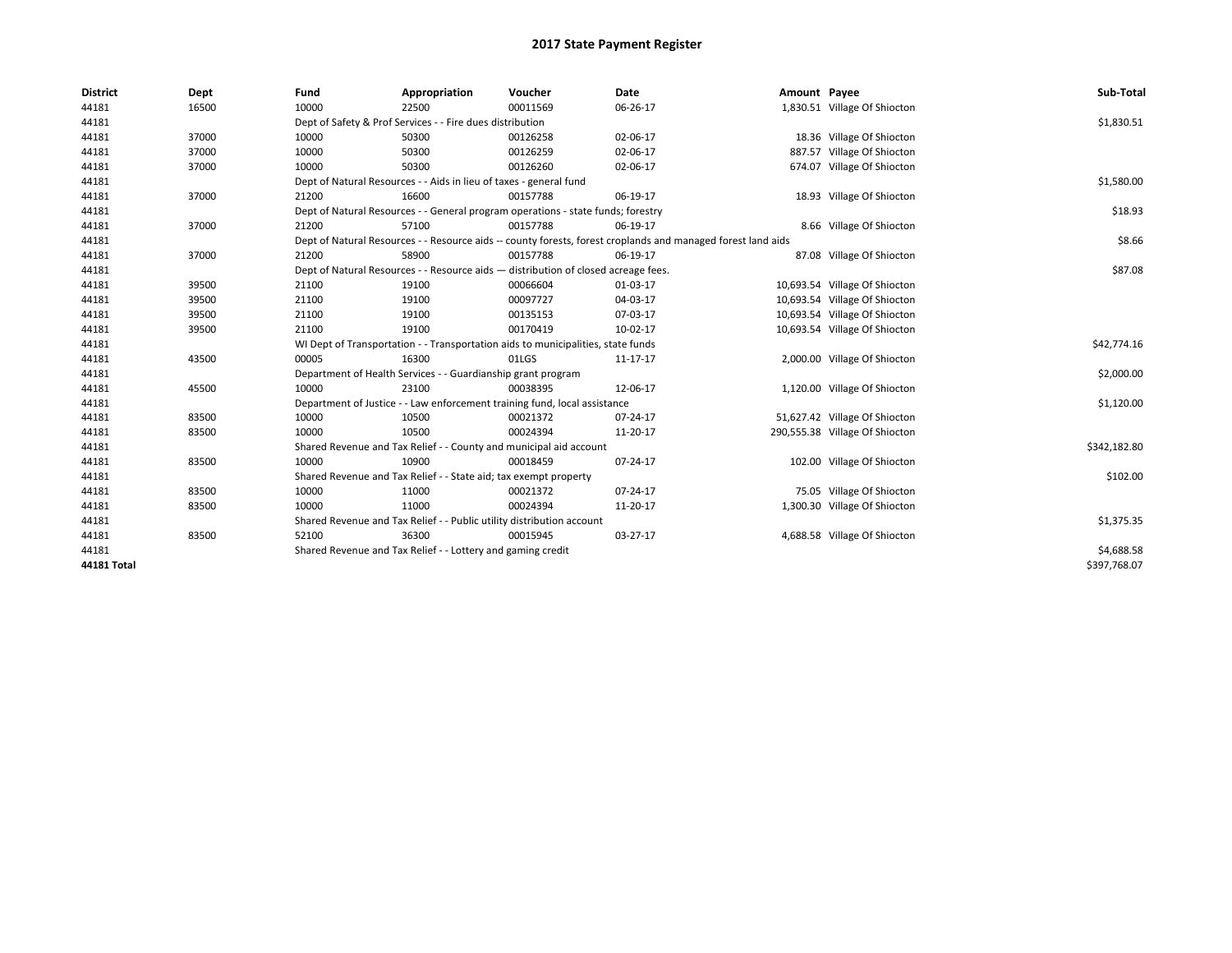| <b>District</b> | Dept  | Fund  | Appropriation                                                         | Voucher                                                                          | Date       | Amount Payee |                               | Sub-Total       |
|-----------------|-------|-------|-----------------------------------------------------------------------|----------------------------------------------------------------------------------|------------|--------------|-------------------------------|-----------------|
| 44201           | 16500 | 10000 | 22500                                                                 | 00012433                                                                         | 06-30-17   |              | 219,064.10 City Of Appleton   |                 |
| 44201           |       |       | Dept of Safety & Prof Services - - Fire dues distribution             |                                                                                  |            |              |                               | \$219,064.10    |
| 44201           | 39500 | 21100 | 16200                                                                 | 00067392                                                                         | 01-03-17   |              | 57,011.61 City Of Appleton    |                 |
| 44201           | 39500 | 21100 | 16200                                                                 | 00098515                                                                         | 04-03-17   |              | 57,011.61 City Of Appleton    |                 |
| 44201           | 39500 | 21100 | 16200                                                                 | 00135941                                                                         | 07-03-17   |              | 57,011.61 City Of Appleton    |                 |
| 44201           | 39500 | 21100 | 16200                                                                 | 00171207                                                                         | 10-02-17   |              | 57,011.63 City Of Appleton    |                 |
| 44201           |       |       | WI Dept of Transportation - - Connecting highways aids, state funds   |                                                                                  |            |              |                               | \$228,046.46    |
| 44201           | 39500 | 21100 | 17500                                                                 | 00117039                                                                         | 05-17-17   |              | 105,200.00 City Of Appleton   |                 |
| 44201           |       |       | WI Dept of Transportation - - Paratransit aids                        |                                                                                  |            |              |                               | \$105,200.00    |
| 44201           | 39500 | 21100 | 17600                                                                 | 00125340                                                                         | 06-12-17   |              | 630,739.00 City Of Appleton   |                 |
| 44201           | 39500 | 21100 | 17600                                                                 | 00154623                                                                         | 08-16-17   |              | 1,644,662.00 City Of Appleton |                 |
| 44201           |       |       |                                                                       | WI Dept of Transportation - - Tier B transit operating aids, state funds         |            |              |                               | \$2,275,401.00  |
| 44201           | 39500 | 21100 | 19100                                                                 | 00066605                                                                         | 01-03-17   |              | 578,408.76 City Of Appleton   |                 |
| 44201           | 39500 | 21100 | 19100                                                                 | 00097728                                                                         | 04-03-17   |              | 578,408.76 City Of Appleton   |                 |
| 44201           | 39500 | 21100 | 19100                                                                 | 00135154                                                                         | 07-03-17   |              | 578,408.76 City Of Appleton   |                 |
| 44201           | 39500 | 21100 | 19100                                                                 | 00170420                                                                         | 10-02-17   |              | 578,408.79 City Of Appleton   |                 |
| 44201           |       |       |                                                                       | WI Dept of Transportation - - Transportation aids to municipalities, state funds |            |              |                               | \$2,313,635.07  |
| 44201           | 43500 | 10000 | 00000                                                                 | 90708                                                                            | $01-02-17$ |              | 9,141.00 City Of Appleton     |                 |
| 44201           | 43500 | 10000 | 00000                                                                 | 90710                                                                            | 02-01-17   |              | 6,979.00 City Of Appleton     |                 |
| 44201           | 43500 | 10000 | 00000                                                                 | 90801                                                                            | 08-01-17   |              | 47,422.00 City Of Appleton    |                 |
| 44201           | 43500 | 10000 | 00000                                                                 | 90802                                                                            | 09-01-17   |              | 43,768.00 City Of Appleton    |                 |
| 44201           | 43500 | 10000 | 00000                                                                 | 90805                                                                            | 10-02-17   |              | 13,384.00 City Of Appleton    |                 |
| 44201           | 43500 | 10000 | 00000                                                                 | 90806                                                                            | 11-01-17   |              | 5,680.00 City Of Appleton     |                 |
| 44201           | 43500 | 10000 | 00000                                                                 | 90807                                                                            | 12-01-17   |              | 9,973.00 City Of Appleton     |                 |
| 44201           | 43500 | 10000 | 00000                                                                 | 90713                                                                            | 04-01-17   |              | 4,207.00 City Of Appleton     |                 |
| 44201           |       |       | Department of Health Services - - State/Federal Aids                  |                                                                                  |            |              |                               | \$140,554.00    |
| 44201           | 83500 | 10000 | 10100                                                                 | 00021373                                                                         | 07-24-17   |              | 1,117,306.71 City Of Appleton |                 |
| 44201           |       |       |                                                                       | Shared Revenue and Tax Relief - - Expenditure restraint program account          |            |              |                               | \$1,117,306.71  |
| 44201           | 83500 | 10000 | 10500                                                                 | 00021373                                                                         | 07-24-17   |              | 1,441,732.49 City Of Appleton |                 |
| 44201           | 83500 | 10000 | 10500                                                                 | 00024395                                                                         | 11-20-17   |              | 8,169,817.11 City Of Appleton |                 |
| 44201           |       |       | Shared Revenue and Tax Relief - - County and municipal aid account    |                                                                                  |            |              |                               | \$9,611,549.60  |
| 44201           | 83500 | 10000 | 10900                                                                 | 00018460                                                                         | 07-24-17   |              | 386,854.00 City Of Appleton   |                 |
| 44201           | 83500 | 10000 | 10900                                                                 | 00019894                                                                         | 07-24-17   |              | 83,926.00 City Of Appleton    |                 |
| 44201           |       |       | Shared Revenue and Tax Relief - - State aid; tax exempt property      |                                                                                  |            |              |                               | \$470,780.00    |
| 44201           | 83500 | 10000 | 11000                                                                 | 00021373                                                                         | 07-24-17   |              | 21,049.12 City Of Appleton    |                 |
| 44201           | 83500 | 10000 | 11000                                                                 | 00024395                                                                         | 11-20-17   |              | 133,865.78 City Of Appleton   |                 |
| 44201           |       |       | Shared Revenue and Tax Relief - - Public utility distribution account |                                                                                  |            |              |                               | \$154,914.90    |
| 44201           | 83500 | 10000 | 30200                                                                 | 00020144                                                                         | 07-24-17   |              | 1,281,151.52 City Of Appleton |                 |
| 44201           | 83500 | 10000 | 30200                                                                 | 00022189                                                                         | 07-24-17   |              | 6,660,932.04 City Of Appleton |                 |
| 44201           |       |       |                                                                       | Shared Revenue and Tax Relief - - School levy tax credit and first dollar credit |            |              |                               | \$7,942,083.56  |
| 44201           | 83500 | 10000 | 50100                                                                 | 00015351                                                                         | 01-31-17   |              | 6,619.91 City Of Appleton     |                 |
| 44201           |       |       | Shared Revenue and Tax Relief - - Payments for municipal services     |                                                                                  |            |              |                               | \$6,619.91      |
| 44201           | 83500 | 52100 | 36300                                                                 | 00016194                                                                         | 03-27-17   |              | 1,840,383.46 City Of Appleton |                 |
| 44201           |       |       | Shared Revenue and Tax Relief - - Lottery and gaming credit           |                                                                                  |            |              |                               | \$1,840,383.46  |
| 44201 Total     |       |       |                                                                       |                                                                                  |            |              |                               | \$26,425,538.77 |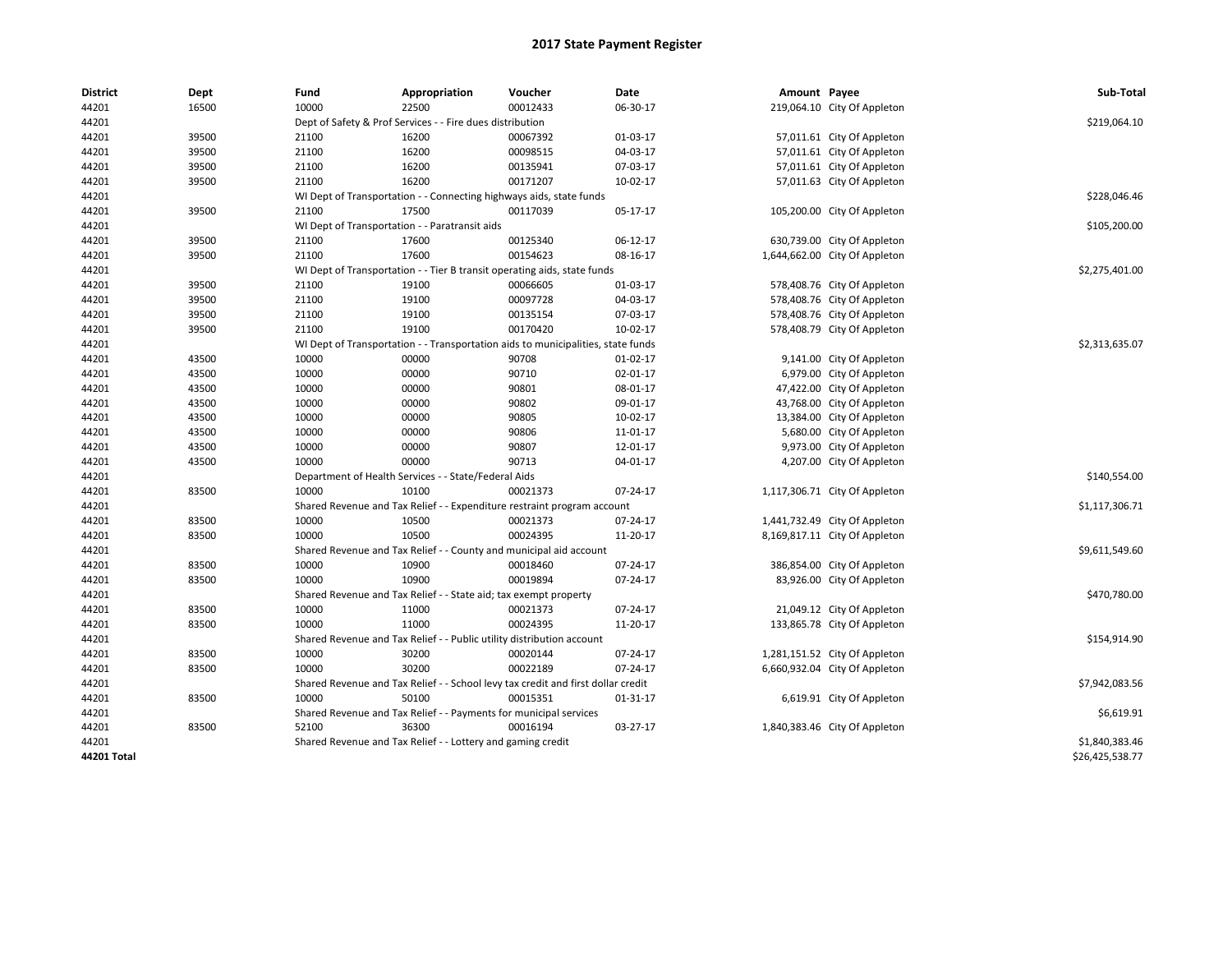| <b>District</b> | Dept  | Fund  | Appropriation                                                         | Voucher                                                                          | Date     | Amount Payee |                               | Sub-Total      |
|-----------------|-------|-------|-----------------------------------------------------------------------|----------------------------------------------------------------------------------|----------|--------------|-------------------------------|----------------|
| 44241           | 39500 | 21100 | 16200                                                                 | 00067393                                                                         | 01-03-17 |              | 21,433.20 City Of Kaukauna    |                |
| 44241           | 39500 | 21100 | 16200                                                                 | 00098516                                                                         | 04-03-17 |              | 21,433.20 City Of Kaukauna    |                |
| 44241           | 39500 | 21100 | 16200                                                                 | 00135942                                                                         | 07-03-17 |              | 21,433.20 City Of Kaukauna    |                |
| 44241           | 39500 | 21100 | 16200                                                                 | 00171208                                                                         | 10-02-17 |              | 21,433.21 City Of Kaukauna    |                |
| 44241           |       |       | WI Dept of Transportation - - Connecting highways aids, state funds   |                                                                                  |          |              |                               | \$85,732.81    |
| 44241           | 39500 | 21100 | 19100                                                                 | 00066606                                                                         | 01-03-17 |              | 189,428.99 City Of Kaukauna   |                |
| 44241           | 39500 | 21100 | 19100                                                                 | 00097729                                                                         | 04-03-17 |              | 189,428.99 City Of Kaukauna   |                |
| 44241           | 39500 | 21100 | 19100                                                                 | 00135155                                                                         | 07-03-17 |              | 189,428.99 City Of Kaukauna   |                |
| 44241           | 39500 | 21100 | 19100                                                                 | 00170421                                                                         | 10-02-17 |              | 189,429.01 City Of Kaukauna   |                |
| 44241           |       |       |                                                                       | WI Dept of Transportation - - Transportation aids to municipalities, state funds |          |              |                               | \$757,715.98   |
| 44241           | 43500 | 00005 | 16300                                                                 | 01LGS                                                                            | 11-17-17 |              | 11,207.55 City Of Kaukauna    |                |
| 44241           |       |       | Department of Health Services - - Guardianship grant program          |                                                                                  |          |              |                               | \$11,207.55    |
| 44241           | 83500 | 10000 | 10100                                                                 | 00021374                                                                         | 07-24-17 |              | 276,295.50 City Of Kaukauna   |                |
| 44241           |       |       |                                                                       | Shared Revenue and Tax Relief - - Expenditure restraint program account          |          |              |                               | \$276,295.50   |
| 44241           | 83500 | 10000 | 10500                                                                 | 00021374                                                                         | 07-24-17 |              | 304,529.59 City Of Kaukauna   |                |
| 44241           | 83500 | 10000 | 10500                                                                 | 00024396                                                                         | 11-20-17 |              | 1,750,060.38 City Of Kaukauna |                |
| 44241           |       |       |                                                                       | Shared Revenue and Tax Relief - - County and municipal aid account               |          |              |                               | \$2,054,589.97 |
| 44241           | 83500 | 10000 | 10900                                                                 | 00018461                                                                         | 07-24-17 |              | 64,293.00 City Of Kaukauna    |                |
| 44241           | 83500 | 10000 | 10900                                                                 | 00019895                                                                         | 07-24-17 |              | 24,526.00 City Of Kaukauna    |                |
| 44241           |       |       | Shared Revenue and Tax Relief - - State aid; tax exempt property      |                                                                                  |          |              |                               | \$88,819.00    |
| 44241           | 83500 | 10000 | 11000                                                                 | 00021374                                                                         | 07-24-17 |              | 20,759.04 City Of Kaukauna    |                |
| 44241           | 83500 | 10000 | 11000                                                                 | 00024396                                                                         | 11-20-17 |              | 117,382.79 City Of Kaukauna   |                |
| 44241           |       |       | Shared Revenue and Tax Relief - - Public utility distribution account |                                                                                  |          |              |                               | \$138,141.83   |
| 44241 Total     |       |       |                                                                       |                                                                                  |          |              |                               | \$3,412,502.64 |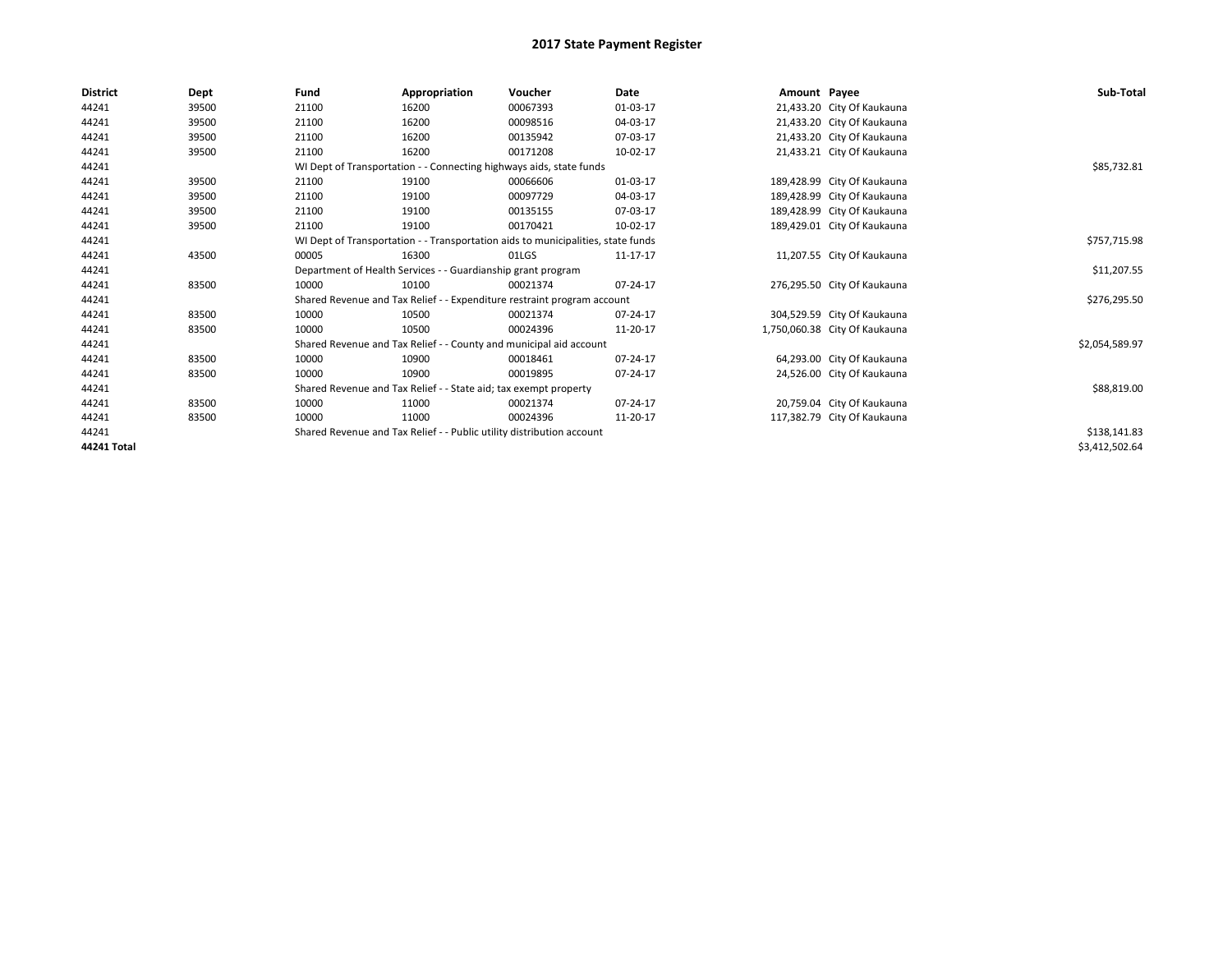| <b>District</b> | Dept  | Fund                                                                                            | Appropriation                                                                 | Voucher  | Date     | Amount Payee |                            | Sub-Total    |  |  |  |
|-----------------|-------|-------------------------------------------------------------------------------------------------|-------------------------------------------------------------------------------|----------|----------|--------------|----------------------------|--------------|--|--|--|
| 44261           | 16500 | 10000                                                                                           | 22500                                                                         | 00012453 | 06-30-17 |              | 16,349.26 City New London  |              |  |  |  |
| 44261           |       |                                                                                                 | Dept of Safety & Prof Services - - Fire dues distribution                     |          |          |              |                            |              |  |  |  |
| 44261           | 37000 | 10000                                                                                           | 50300                                                                         | 00126083 | 02-06-17 |              | 260.05 City New London     |              |  |  |  |
| 44261           | 37000 | 10000                                                                                           | 50300                                                                         | 00126648 | 02-08-17 |              | 70.37 City New London      |              |  |  |  |
| 44261           |       |                                                                                                 | Dept of Natural Resources - - Aids in lieu of taxes - general fund            |          |          |              |                            |              |  |  |  |
| 44261           | 37000 | 36300                                                                                           | TA100                                                                         | 00158351 | 06-13-17 |              | 143,994.00 City New London |              |  |  |  |
| 44261           |       |                                                                                                 | Dept of Natural Resources - - LAND ACQUISITION                                |          |          |              |                            |              |  |  |  |
| 44261           | 39500 | 21100                                                                                           | 18500                                                                         | 00124238 | 06-14-17 |              | 4,000.00 City New London   |              |  |  |  |
| 44261           | 39500 | 21100                                                                                           | 18500                                                                         | 00136702 | 06-30-17 |              | 4,000.00 City New London   |              |  |  |  |
| 44261           | 39500 | 21100                                                                                           | 18500                                                                         | 00136703 | 06-30-17 |              | 1,000.00 City New London   |              |  |  |  |
| 44261           |       |                                                                                                 | WI Dept of Transportation - - Highway safety, local assistance, federal funds |          |          |              |                            |              |  |  |  |
| 44261           | 39500 | 21100                                                                                           | 90700                                                                         | 00188466 | 11-08-17 |              | 279,413.12 City New London |              |  |  |  |
| 44261           |       | WI Dept of Transportation - - 907-RAILS-ACQ&IMP-GOBONDS                                         | \$279,413.12                                                                  |          |          |              |                            |              |  |  |  |
| 44261           | 45500 | 10000                                                                                           | 23100                                                                         | 00033838 | 08-31-17 |              | 2,720.00 City New London   |              |  |  |  |
| 44261           |       | Department of Justice - - Law enforcement training fund, local assistance                       | \$2,720.00                                                                    |          |          |              |                            |              |  |  |  |
| 44261           | 45500 | 10000                                                                                           | 24100                                                                         | 00028711 | 05-22-17 |              | 964.00 City New London     |              |  |  |  |
| 44261           |       | Department of Justice - - Federal aid, state operations                                         | \$964.00                                                                      |          |          |              |                            |              |  |  |  |
| 44261           | 50500 | 10000                                                                                           | 17400                                                                         | 00047468 | 04-28-17 |              | 2,643.00 City New London   |              |  |  |  |
| 44261           |       | Department of Administration - - High-voltage transmission line annual impact fee distributions | \$2,643.00                                                                    |          |          |              |                            |              |  |  |  |
| 44261           | 83500 | 10000                                                                                           | 10900                                                                         | 00018462 | 07-24-17 |              | 13,904.00 City New London  |              |  |  |  |
| 44261           |       | Shared Revenue and Tax Relief - - State aid; tax exempt property                                | \$13,904.00                                                                   |          |          |              |                            |              |  |  |  |
| 44261 Total     |       |                                                                                                 |                                                                               |          |          |              |                            | \$469,317.80 |  |  |  |
|                 |       |                                                                                                 |                                                                               |          |          |              |                            |              |  |  |  |